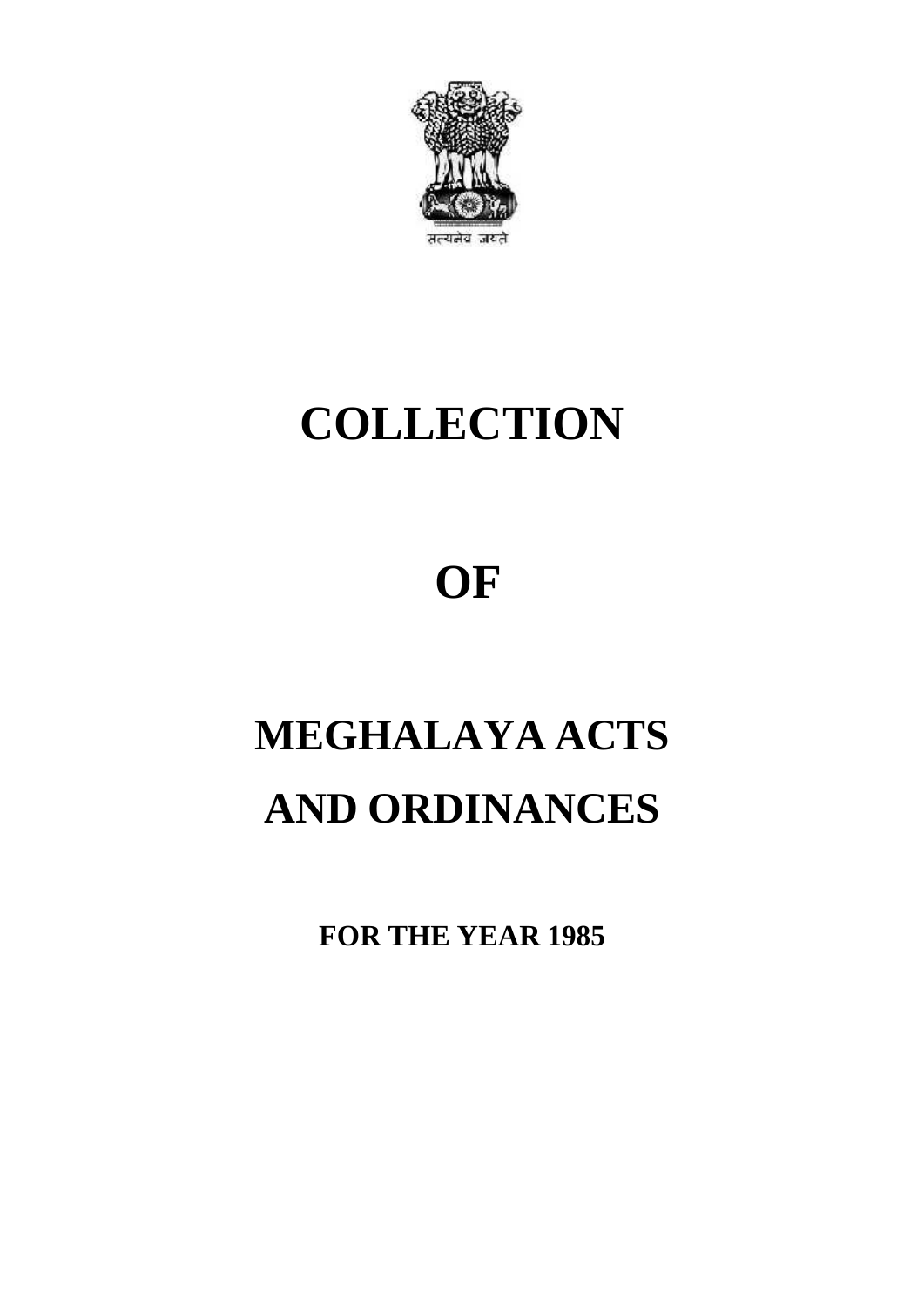# **LIST OF MEGHALAYA, ACTS AND ORDINANCE, 1985 ACTS.**

| <b>Serial No.</b> | <b>Short title</b>                                                                                                 | Pages. |  |
|-------------------|--------------------------------------------------------------------------------------------------------------------|--------|--|
| 1.                | The Meghalaya Appropriation (No.1) Act, 1985.                                                                      | $1-8$  |  |
| 2.                | The Meghalaya Appropriation (Vote-On-Account) Act, 1985.                                                           | $9-19$ |  |
| 3.                | The Meghalaya Electricity Duty (Amendment) Act, 1985.                                                              | 20     |  |
| 4.                | The Meghalaya Requisition and Control of Vehicles (Amendment) Act,<br>1985.                                        | 21-22  |  |
| 5.                | The Meghalaya Municipal (Amendment) Act, 1985.                                                                     | 23     |  |
| 6.                | The Meghalaya Appropriation (No. II) Act, 1985.                                                                    | 24-33  |  |
| 7.                | The Meghalaya (Minister's Salaries Allowances) (Amendment) Act, 1985.                                              | 34     |  |
| 8.                | The Legislative Assembly of Meghalaya (Speaker & Deputy Speaker<br>Salaries and Allowances) (Amendment) Act, 1985. | 35     |  |
| 9.                | The Meghalaya Legislative Assembly (Leader of the Opposition) (Salary<br>and Allowance.) (Amendment) Act, 1985.    | 36     |  |
| 10.               | The Prevention of Disqualification (Members of the Legislative Assembly<br>of Meghalaya) (Amendment) Act, 1985.    | 37     |  |
| 11.               | The Legislative Assembly of Meghalaya (Members Salaries and allowances,<br>(Amendment) Act, 1985.                  | 38-39  |  |
| 12.               | The Legislative Assembly of Meghalaya (Members' Pension) (Amendment)<br>Act, 1985.                                 | 40     |  |
| 13.               | The Meghalaya Finance (Sales Tax) (Amendment) Act, 1985.                                                           | 41-42  |  |
| 14.               | The Meghalaya Sales Tax (Amendment) Act, 1985.                                                                     | 43-48  |  |

# **ORDINANCES - 1985**

| <b>Serial No.</b> | <b>Short title</b>                                                                      | Pages. |
|-------------------|-----------------------------------------------------------------------------------------|--------|
| -1                | The Contingency Fund of Meghalaya (Amendment) Ordinance, 1985.                          | 49     |
| $\overline{2}$    | The Contingency Fund of Meghalaya (Amendment) Ordinance, 1985<br>(Ordinance 2 of 1984). | 50     |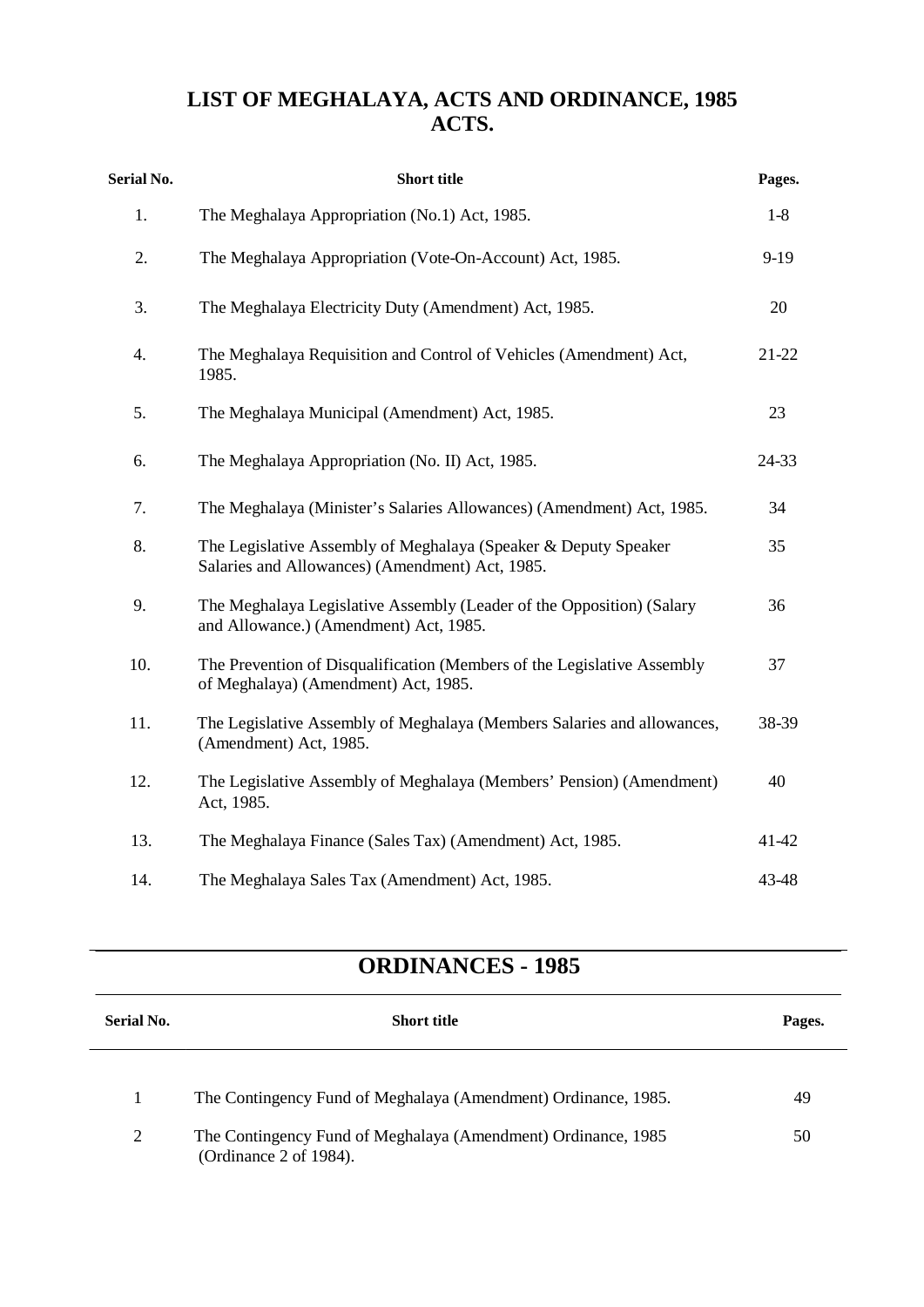#### **THE MEGHALAYA APPROPRIATION (No. 1) ACT, 1985**

**(As passed by the Assembly)**

[Received the assent of the Governor on the 28<sup>th</sup> March, 1985]

(Published in the *Gazette of Meghalaya*, Extraordinary, dated 28<sup>th</sup> March, 1985)

**An**

**Act**

#### **to authorise payment and appropriation of certain further sums from and out of the Consolidated Fund of Meghalaya for the services of the financial year 1984-85.**

Be it enacted by the Legislature of Meghalaya in the Thirty-Sixth Year of the Republic of India as follows:-

Short title. 1. This Act may be called the Meghalaya Appropriation (No. I) Act, 1985.

Withdrawal of Rs.14, 28, 99,333 from and out of the Consolidated Fund of Meghalaya for the financial year 1984-85.

- 2. From and out of the Consolidated Fund of Meghalaya there may be paid and applied sums not exceeding those specified in column (3) of the Schedule amounting in the aggregate to the sum of fourteen crore, twenty-eight lakhs, ninety-nine thousand, three hundred and thirty three rupees towards defraying the several charges which will come in course of payment during the financial year 1984-85 in respect of the services specified in column (2) of the Schedule.
- Appropriation. 3. The sums authorised to be paid and applied from and out of the Consolidated Fund of Meghalaya by this Act, shall be appropriated for the services and purposes expressed in the Schedule in relation to the said year.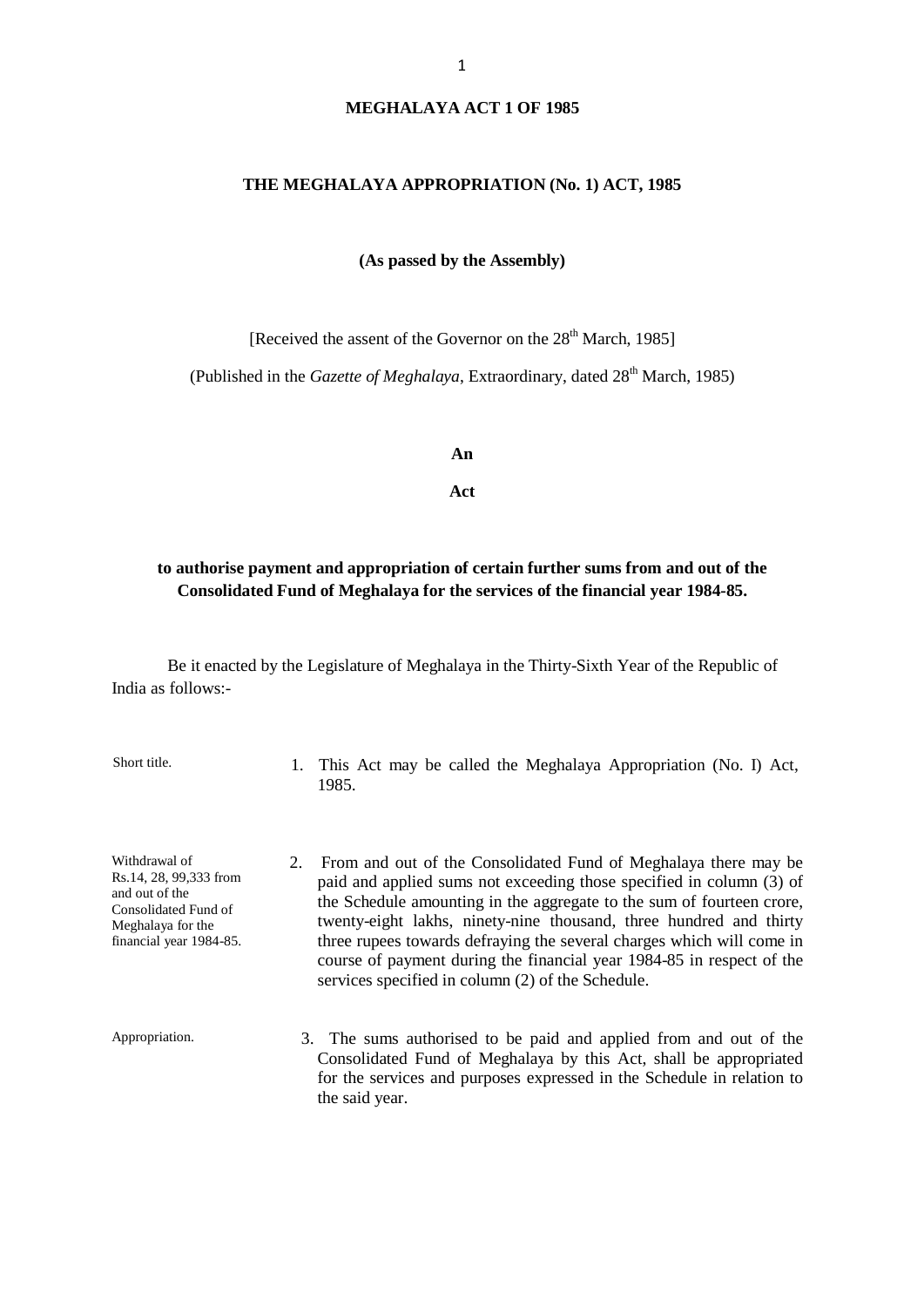# **SCHEDULE**

# **(***See* **Sections 2 and 3)**

| (1)          |            | (2)                                                                                                                             | (3)<br><b>Sums not exceeding</b> |                                 |                                       |                      |
|--------------|------------|---------------------------------------------------------------------------------------------------------------------------------|----------------------------------|---------------------------------|---------------------------------------|----------------------|
| Grant<br>No. |            | <b>Services and purposes</b><br>(Major Heads)                                                                                   |                                  | Voted by the<br><b>Assembly</b> | Charged on the<br><b>Consolidated</b> | <b>Total</b>         |
|              |            |                                                                                                                                 |                                  | Rs.                             | Rs.                                   | Rs.                  |
| 1            | 211        | - Parliament/State/Union Territory<br>Legislature-B-State Legislatures.                                                         | Revenue                          | 5,57,500                        |                                       | 5,57,500             |
| 2            | 212        | - Governor                                                                                                                      | Revenue                          |                                 | 6,40,000                              | 6,40,000             |
| 3            | 213        | - Council of Ministers<br>.                                                                                                     | Revenue                          | 1,63,000                        |                                       | 1,63,000             |
|              | 229        | - Land Revenue                                                                                                                  |                                  |                                 |                                       |                      |
|              | 288        | - Social Security and Welfare-B-II-<br>Relief and Rehabilitation of Displaced<br>Persons.                                       |                                  |                                 |                                       |                      |
|              | 289        | - Relief on account of Natural<br>Calamities.                                                                                   | Revenue                          | 3,37,04,919                     |                                       | 3,37,04,919          |
|              | 295<br>304 | - Other Social and Community Services.<br>- Other General Economic Services-III-<br>Land Ceilings.                              |                                  |                                 |                                       |                      |
| 6            | 688        | - Loans for Social Security and Welfare-<br>III-Welfare of Scheduled Castes,<br>Scheduled Tribes and Other Backward<br>Classes. |                                  |                                 |                                       |                      |
|              | 695        | - Loans for Other Services and<br>Community Services.                                                                           | Capital                          |                                 |                                       |                      |
|              | 705        | - Loans for Agriculture.                                                                                                        |                                  |                                 |                                       |                      |
| 8<br>9       | 239<br>240 | - State Excise<br>- Sales Tax and 245-I-Other Taxes and<br>Duties on Commodities and Services.                                  | Revenue<br>Revenue               | 2,56,000<br>5,75,843            | <br>                                  | 2,56,000<br>5,75,843 |
|              | 241        | - Taxes on Vehicles                                                                                                             |                                  |                                 |                                       |                      |
|              | 265        | - Other Administrative Services-II-<br>Motor Garages, etc.                                                                      | Revenue                          | 17,70,876                       |                                       | 17,70,876            |
| 10           | 388        | - Roads and Water Transport Services.                                                                                           |                                  |                                 |                                       |                      |
|              | 538        | - Capital Outlay on Road and Water<br>Transport Services, etc.                                                                  | Capital                          |                                 |                                       |                      |
|              | 245        | Other Taxes and Duties on<br>$\equiv$<br>Commodities and Services-II-<br>Inspectorate of Electricity.                           | Revenue                          |                                 |                                       |                      |
| 11           | 331        | - Water and Power Development<br>Services-B-Power Development.                                                                  |                                  |                                 |                                       |                      |
|              | 734        | - Loans for Power Projects.                                                                                                     | Capital                          | 46,00,000                       | $\cdots$                              | 46,00,000            |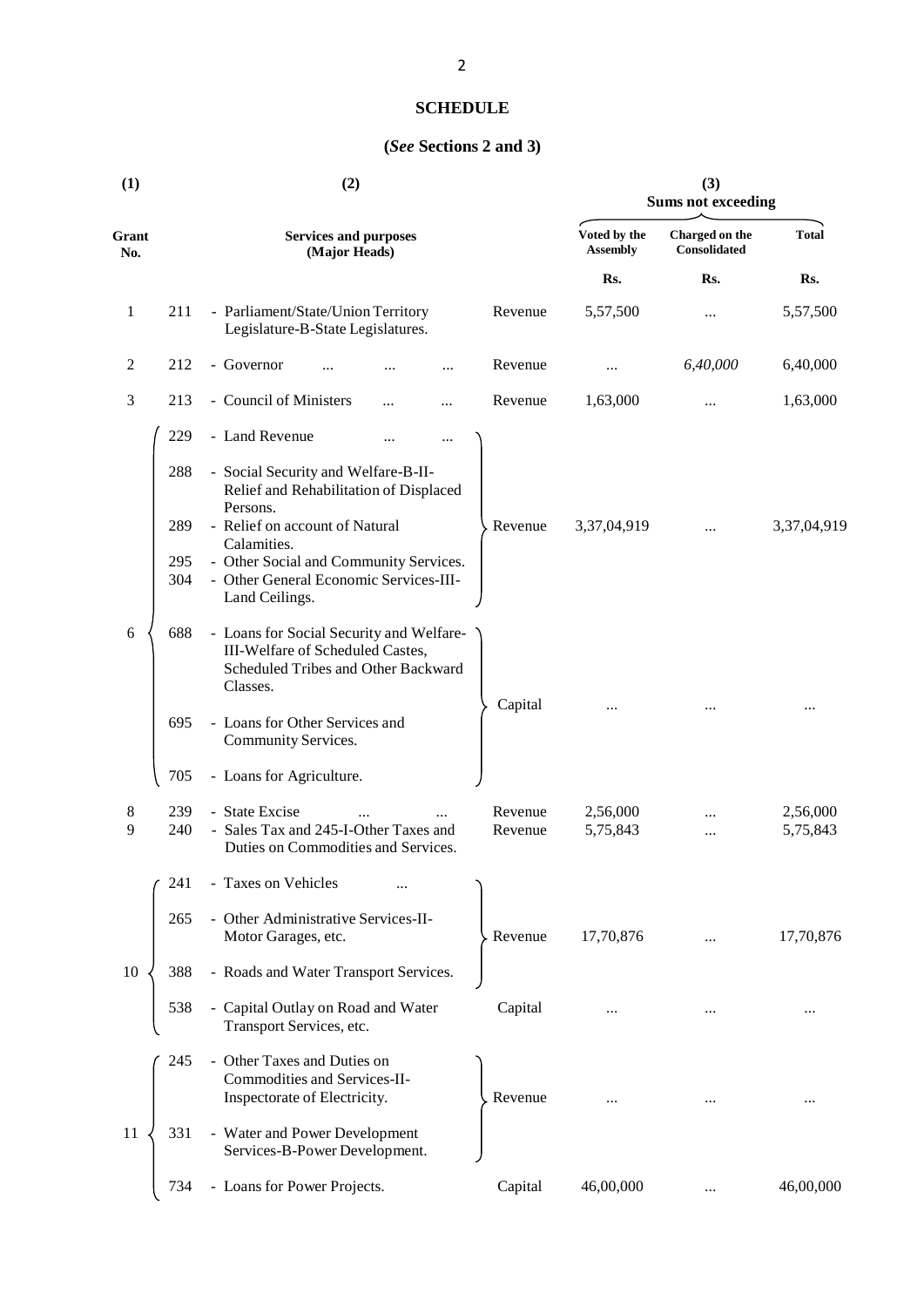| (1)          | (3)<br>(2)<br><b>Sums not exceeding</b> |                                                                           |         |                                 |                                |              |
|--------------|-----------------------------------------|---------------------------------------------------------------------------|---------|---------------------------------|--------------------------------|--------------|
| Grant<br>No. |                                         | <b>Services and purposes</b><br>(Major Heads)                             |         | Voted by the<br><b>Assembly</b> | Charged on the<br>Consolidated | <b>Total</b> |
|              |                                         |                                                                           |         | Rs.                             | Rs.                            | Rs.          |
|              | 251                                     | - Public Services Commission                                              | Revenue | $\cdots$                        | 1,50,000                       | 1,50,000     |
|              | 252                                     | - Secretariat-General Services-I-Civil<br>Departments.                    |         |                                 |                                |              |
| 13           | 276                                     | - Secretariat-Social and Community<br>Services-I-Civil Departments.       | Revenue | 42,94,383                       |                                | 42,94,383    |
|              | 296                                     | - Secretariat-Economic Services-I-Civil<br>Departments.                   |         |                                 |                                |              |
| 14           | 253                                     | - District Administration                                                 | Revenue | 9,93,420                        |                                | 9,93,420     |
|              | 255                                     | - Police                                                                  |         |                                 |                                |              |
|              | 260                                     | - Fire Protection and Control                                             |         |                                 |                                |              |
|              | 283                                     | - Housing-C-Government Residential<br>Buildings.                          | Revenue | 1,34,64,510                     | 44,690                         | 1,35,09,200  |
| 16           | 459                                     | - Capital Outlay on Public Works<br>(Police).                             |         |                                 |                                |              |
|              | 483                                     | - Capital Outlay on Housing (Police).                                     | Capital | $\cdots$                        |                                | $\cdots$     |
| 17           | Jails                                   |                                                                           | Revenue | 2,95,000                        |                                | 2,95,000     |
| 18           | 258                                     | - Stationery and Printing                                                 | Revenue | 14, 12, 418                     |                                | 14, 12, 418  |
|              | 252                                     | - Secretariat-General-Services-II-Public<br>Works Department-Secretariat. |         |                                 |                                |              |
|              | 259                                     | - Public Works<br>$\cdots$                                                |         |                                 |                                |              |
|              | 277                                     | - Education<br>                                                           | Revenue | 16,10,000                       |                                | 16,10,000    |
|              | 283                                     | - Housing-II-C-Government Residential<br>Buildings (I/C.P.W.D.).          |         |                                 |                                |              |
|              | 459                                     | - Capital Outlay on Public Works.                                         |         |                                 |                                |              |
|              | 477                                     | - Capital Outlay on Education, Arts and<br>Culture.                       |         |                                 |                                |              |
|              | 480                                     | - Capital Outlay on Medical.                                              |         |                                 |                                |              |
| 19           | 481                                     | - Capital Outlay on Family Welfare                                        | Capital |                                 |                                |              |
|              | 482                                     | - Capital Outlay on Public.                                               |         |                                 |                                |              |
|              |                                         |                                                                           |         |                                 |                                |              |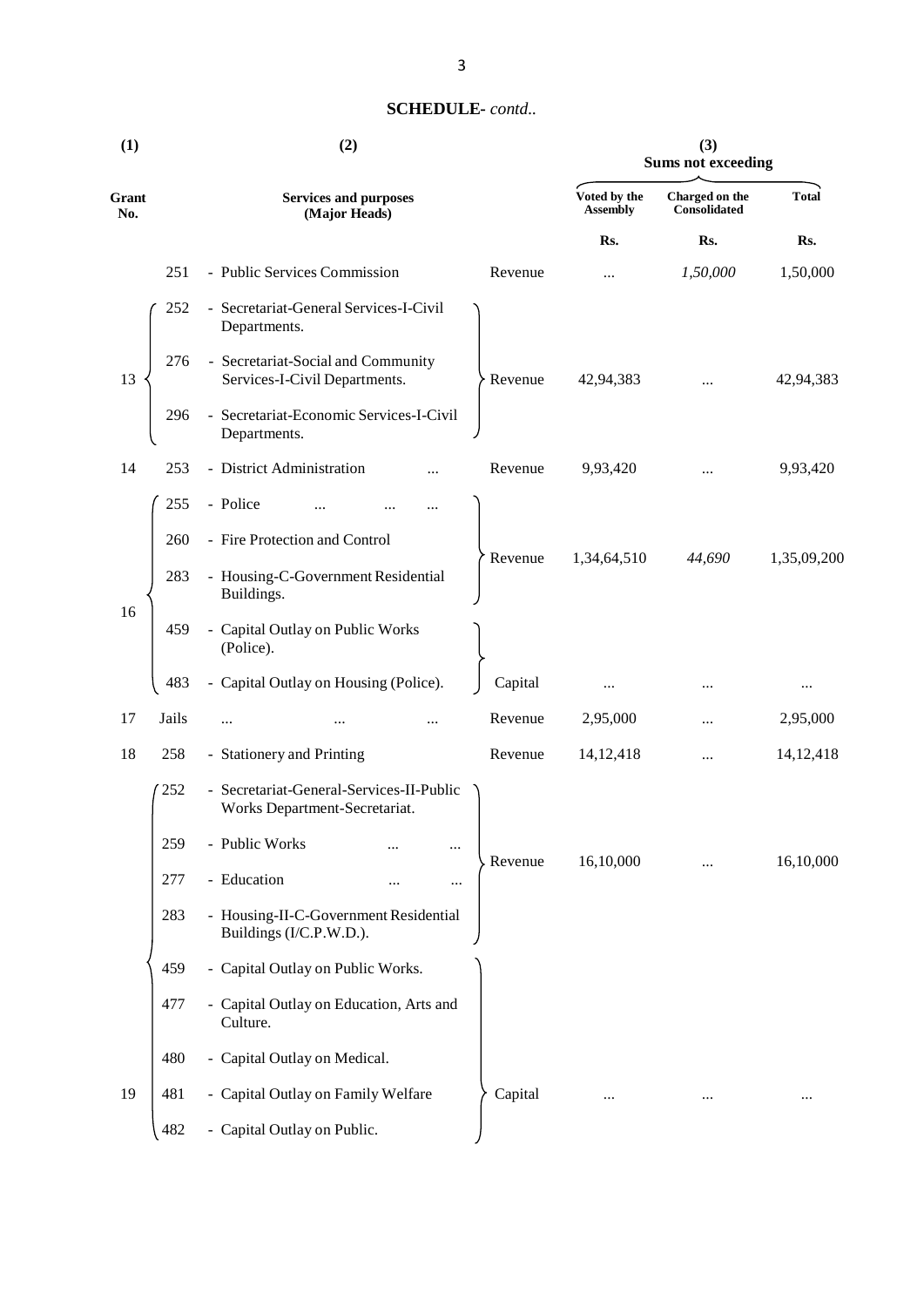| (1)          |     | (2)                                                                                                          | (3)<br><b>Sums not exceeding</b> |                                 |                                |              |
|--------------|-----|--------------------------------------------------------------------------------------------------------------|----------------------------------|---------------------------------|--------------------------------|--------------|
| Grant<br>No. |     | <b>Services and purposes</b><br>(Major Heads)                                                                |                                  | Voted by the<br><b>Assembly</b> | Charged on the<br>Consolidated | <b>Total</b> |
|              |     |                                                                                                              |                                  | Rs.                             | Rs.                            | Rs.          |
|              |     | - Health Sanitation and Water, Supply-<br>A-Public Health.                                                   |                                  |                                 |                                |              |
|              | 483 | - Capital Outlay on Housing-A-<br>Government Residential Buildings (in-<br>charge, Public Works Department). |                                  |                                 |                                |              |
|              | 510 | - Capital Outlay on Animal Husbandry.                                                                        |                                  |                                 |                                |              |
|              | 511 | - Capital Outlay on Dairy Development.                                                                       |                                  |                                 |                                |              |
| 20           | 265 | - Other Administrative Services-I-Civil<br>Defence and Home Guards.                                          | Revenue                          | 30,44,550                       |                                | 30,44,550    |
|              | 265 | - Other Administrative Services-III-<br>Gazetteers and Statistical Memoirs.                                  |                                  |                                 |                                |              |
| 21           | 268 | - Miscellaneous General Services-<br>Pensions and Awards in consideration<br>of distinguished Services.      | Revenue                          | 1,50,81,000                     |                                | 1,50,81,000  |
|              | 277 | - Education<br>                                                                                              |                                  |                                 |                                |              |
|              | 278 | - Art and Culture<br>$\cdot \cdot$<br>                                                                       |                                  |                                 |                                |              |
|              | 279 | - Scientific Services and Research.                                                                          |                                  |                                 |                                |              |
| x            | 677 | - Loans for Education, Art and Culture.                                                                      | Capital                          |                                 |                                |              |
|              |     |                                                                                                              |                                  |                                 |                                |              |
| 22           | 265 | - Other Administrative Services-IV-<br>Census, Vital Statistics, Guest Houses,<br>etc.                       | Revenue                          | 18,68,000                       |                                | 18,68,000    |
|              | 283 | - Housing-II-C-Government<br>Residential Buildings (G.A.D.).                                                 |                                  |                                 |                                |              |
| 24           | 266 | - Pension and other Retirement Benefits.                                                                     | Revenue                          | 2,09,260                        | $\cdots$                       | 2,09,260     |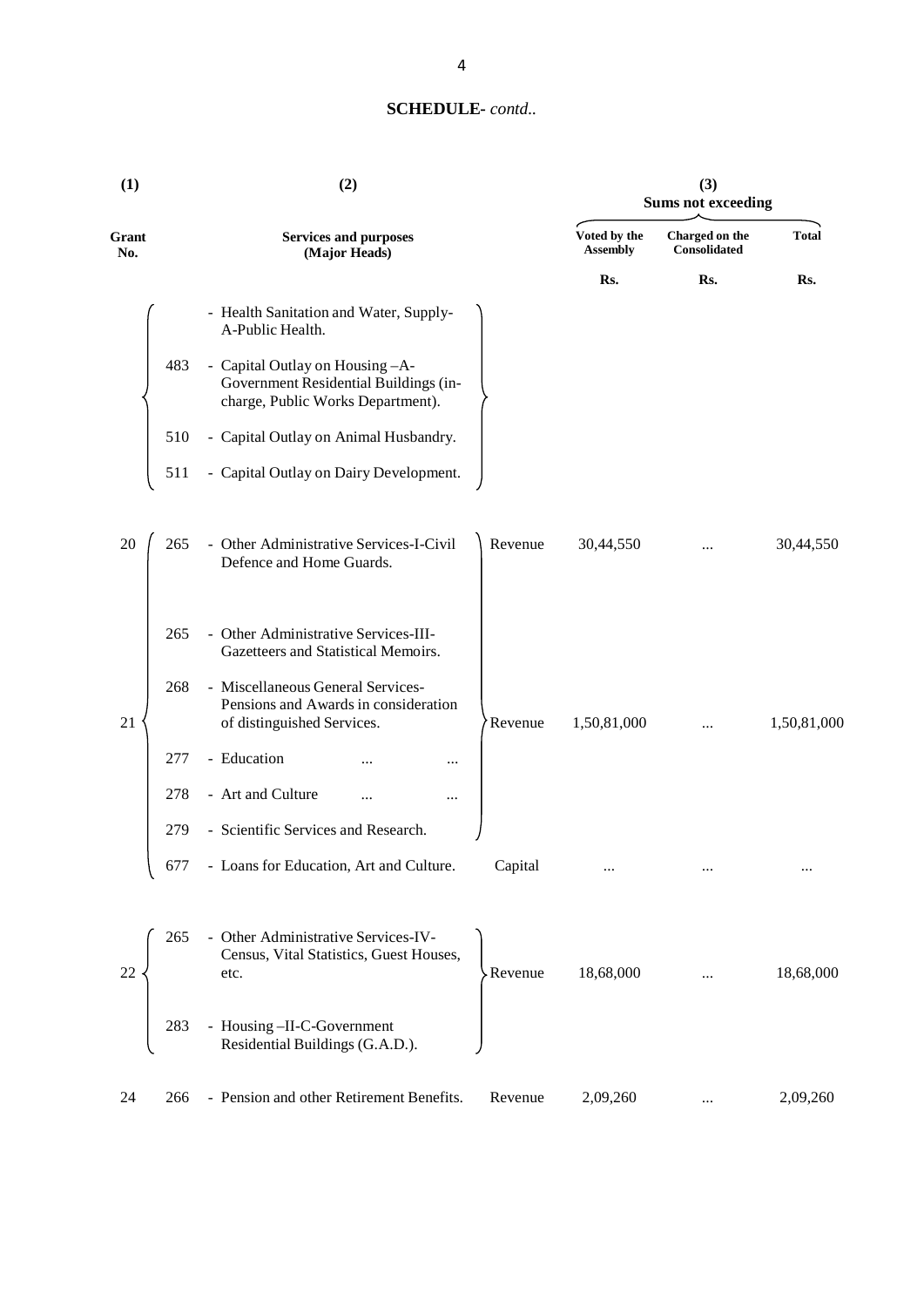| (1)          |     | (2)                                                                                    | (3)<br><b>Sums not exceeding</b> |                                 |                                |              |
|--------------|-----|----------------------------------------------------------------------------------------|----------------------------------|---------------------------------|--------------------------------|--------------|
| Grant<br>No. |     | <b>Services and purposes</b><br>(Major Heads)                                          |                                  | Voted by the<br><b>Assembly</b> | Charged on the<br>Consolidated | <b>Total</b> |
|              |     |                                                                                        |                                  | Rs.                             | Rs.                            | Rs.          |
|              | 280 | - Medical                                                                              |                                  |                                 |                                |              |
|              | 281 | - Family Welfare                                                                       |                                  |                                 |                                |              |
|              | 282 | - Public Health, Sanitation and Water<br>Supply-A-Public Health and<br>Sanitation.     | ≻Revenue                         | 1,51,54,000                     |                                | 1,51,54,000  |
| 27           | 480 | - Capital Outlay on Medical (Health).                                                  |                                  |                                 |                                |              |
|              | 481 | - Capital Outlay on Family Welfare<br>(Health).                                        | Capital                          |                                 |                                |              |
|              | 482 | - Capital Outlay on Public Health,<br>Sanitation and Water Supply.                     |                                  |                                 |                                |              |
|              | 282 | - Public Health, Sanitation and Water<br>Supply-B-Sewerage and Water Supply.           |                                  |                                 |                                |              |
|              | 283 | - Housing-C-Government Residential<br>Buildings.                                       | Revenue                          | 1,32,80,600                     | $\cdots$                       | 1,32,80,600  |
| 28           | 482 | - Capital Outlay on Public Health,<br>Sanitation and Water Supply.                     | Capital                          |                                 |                                |              |
|              | 682 | - Loans for Public Health, Sanitation<br>and Water Supply.                             |                                  |                                 |                                |              |
| 29           | 283 | - Housing-I-A-General and B-Housing<br>Schemes.                                        | Revenue                          | 56,450                          |                                | 56,450       |
|              | 683 | - Loans for Housing.                                                                   | Capital                          | $\cdots$                        |                                |              |
| 30           | 284 | - Urban Development-A-General-I-<br>Municipal Administration.                          | Revenue                          | 5,16,000                        |                                | 5,16,000     |
|              | 684 | - Loans for Urban Development.                                                         | Capital                          |                                 |                                |              |
|              | 284 | - Urban Development-A-General-II-<br>Town and Regional Planning.                       | Revenue                          | 2,50,000                        |                                | 2,50,000     |
| 31           | 483 | - Capital Outlay on Housing-A-<br><b>Government Residential Buildings</b><br>$(TCP)$ . | Capital                          |                                 |                                |              |
|              | 484 | - Capital Outlay on Urban<br>Development-A-General.                                    |                                  |                                 |                                |              |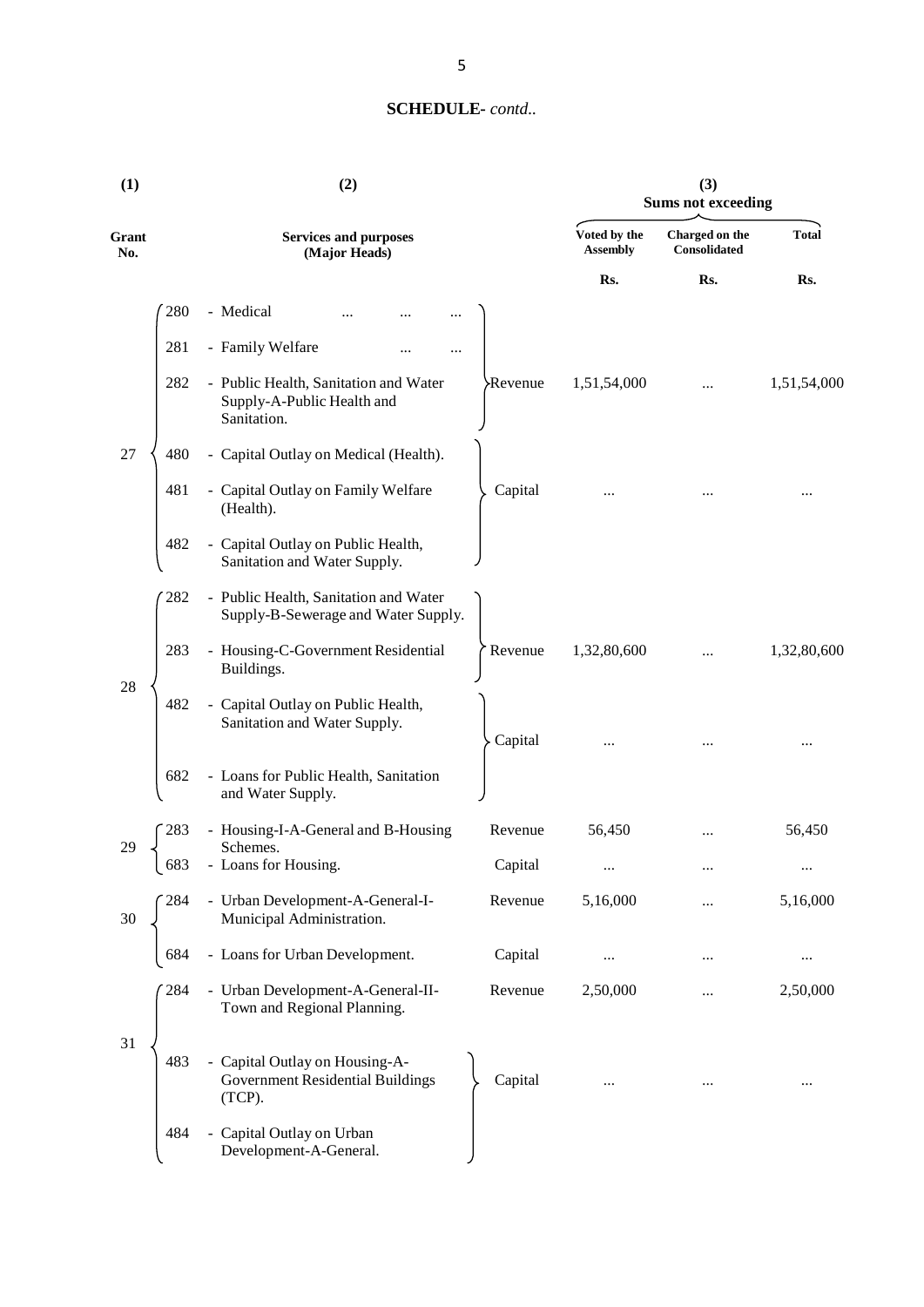| (1)          | (3)<br><b>Sums not exceeding</b>                                                                                                                             |                                 |                                       |              |
|--------------|--------------------------------------------------------------------------------------------------------------------------------------------------------------|---------------------------------|---------------------------------------|--------------|
| Grant<br>No. | <b>Services and purposes</b><br>(Major Heads)                                                                                                                | Voted by the<br><b>Assembly</b> | Charged on the<br><b>Consolidated</b> | <b>Total</b> |
|              |                                                                                                                                                              | Rs.                             | Rs.                                   | Rs.          |
|              | - Social Security and Welfare-A-I-Civil<br>288<br>Supplies.                                                                                                  |                                 |                                       |              |
|              | Revenue<br>- Food<br>309                                                                                                                                     | 1,30,000                        |                                       | 1,30,000     |
| 34           | 488<br>- Capital Outlay on Social Security and<br>Welfare-E-Other Social Security and<br>Welfare Programmes-I-Civil Supplies<br>Capital<br>Schemes.          |                                 |                                       |              |
|              | - Capital Outlay on Food.<br>509                                                                                                                             |                                 |                                       |              |
| 36           | 288<br>- Social Security and Welfare-C-III-<br>Revenue<br>Welfare of Scheduled Castes,<br>Scheduled Tribes and Other Backward<br>Classes - C-Social Welfare. | 4,56,496                        |                                       | 4,56,496     |
|              | Capital<br>688<br>- Loans for Social Security and Welfare-<br>C-III-Welfare of Scheduled Castes,<br>Scheduled Tribes and Other Backward<br>Classes.          |                                 |                                       |              |
| 38           | 288<br>- Social Security and Welfare-E-Other<br>Revenue<br>Social Security and Welfare<br>Programmes-V-Other Programmes.                                     | 1,18,750                        |                                       | 1,18,750     |
|              | 299<br>- Special and Backward Areas-C-North<br>Revenue<br>Eastern Areas.                                                                                     | 31,68,000                       |                                       | 31,68,000    |
| 42           | - Capital Outlay on Special and<br>499<br>Backward Areas-C-North Eastern<br>Areas.                                                                           |                                 |                                       |              |
|              | Capital<br>- Loans for Special and Backward<br>699<br>Areas-C-North Eastern Areas.                                                                           | 4,00,000                        |                                       | 4,00,000     |
|              | - Agriculture/305-I-Minor<br>305<br>Revenue<br>Irrigation/295-Other Social and<br>Community Services/283-Housing-C-<br>Government Residential Buildings.     | 13,00,000                       | 2,15,000                              | 15,15,000    |
| 45           | - Capital Outlay on Minor Irrigation.<br>506                                                                                                                 |                                 |                                       |              |
|              | - Investments in Agricultural Financial<br>515<br>Institutions.<br>Capital                                                                                   | 1,93,000                        |                                       | 1,93,000     |
|              | - Loans for Agriculture.<br>705                                                                                                                              |                                 |                                       |              |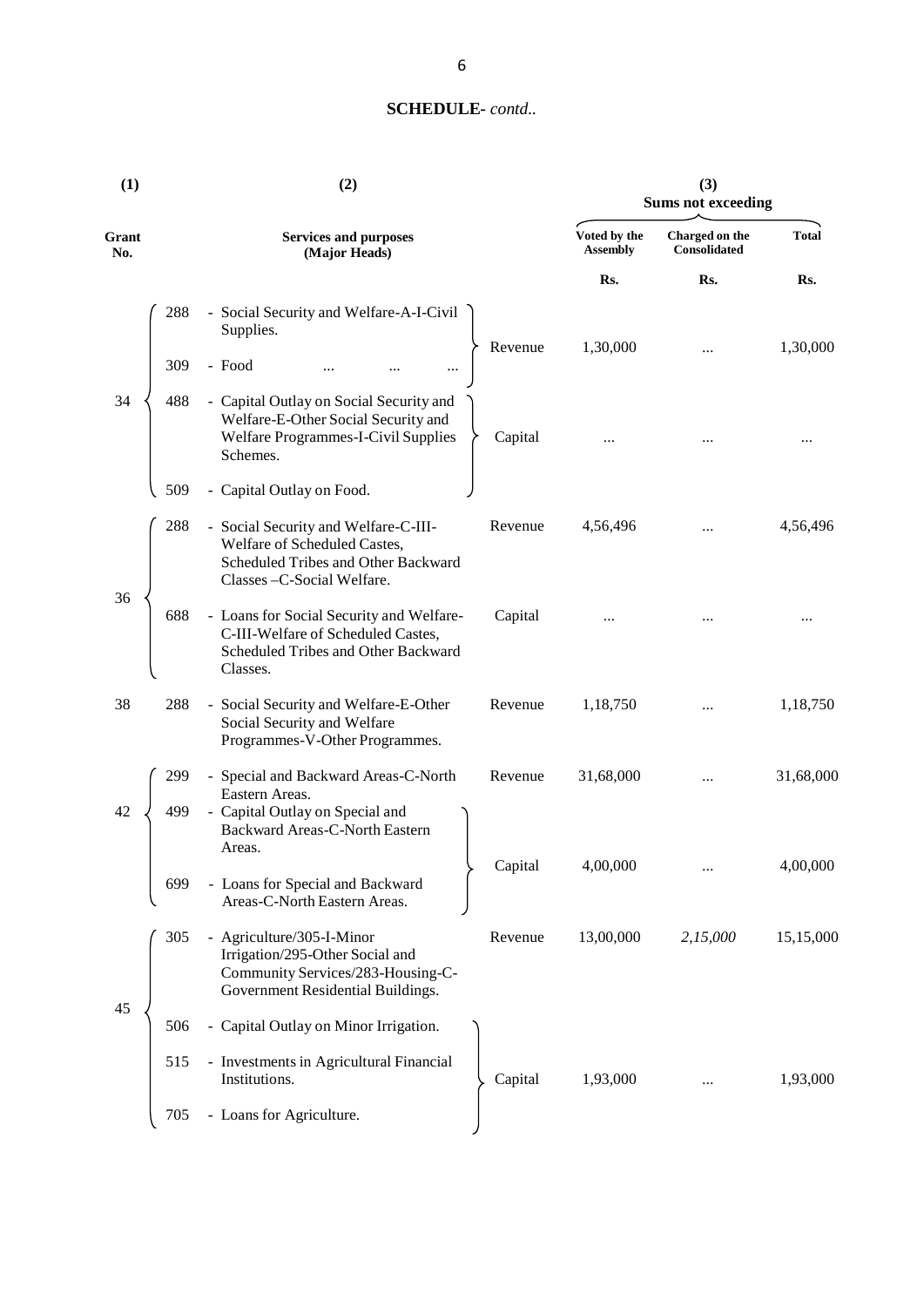| (1)                  | (2)                                                                                                                                                                                                                                                  |                    | (3)<br><b>Sums not exceeding</b> |                                |             |  |
|----------------------|------------------------------------------------------------------------------------------------------------------------------------------------------------------------------------------------------------------------------------------------------|--------------------|----------------------------------|--------------------------------|-------------|--|
| Grant<br>No.         | <b>Services and purposes</b><br>(Major Heads)                                                                                                                                                                                                        |                    | Voted by the<br><b>Assembly</b>  | Charged on the<br>Consolidated | Total       |  |
|                      |                                                                                                                                                                                                                                                      |                    | Rs.                              | Rs.                            | Rs.         |  |
|                      |                                                                                                                                                                                                                                                      | Revenue            | 20,00,000                        | $\ddotsc$                      | 20,00,000   |  |
|                      | $48 \begin{cases} 308 & - \text{ Area Development} \\ 706 & - \text{LOans for Minor Irrigation, Soil} \\ \text{Conservation and Area Development.} \end{cases}$                                                                                      | Capital            | $\cdots$                         | $\cdots$                       |             |  |
|                      | 52 $\begin{cases} 313 \text{ - Forest} & \dots & \dots & \dots \\ 513 \text{ - Capital Outlay on Forests.} \end{cases}$                                                                                                                              | Revenue            | 1,00,81,850                      | $\cdots$                       | 1,00,81,850 |  |
|                      |                                                                                                                                                                                                                                                      | Capital            | $\ddotsc$                        | $\cdots$                       | $\cdots$    |  |
| 314<br>$53 \sqrt{ }$ | - Community Development-C-Housing-<br>C-Government Residential Buildings<br>and 288-Social Security and Welfare.<br>314 - Community Development-II-C-Rural<br>Development -II-C-Rural Works<br>Programmes.<br>714 - Loans for Community Development. | Revenue<br>Capital | 18,62,000                        |                                | 18,62,000   |  |
|                      |                                                                                                                                                                                                                                                      |                    | $\cdots$                         | $\cdots$                       | $\cdots$    |  |
| 321                  | - Village and Small Industries-I-<br>Handloom and Sericulture and 283-<br>Housing-C-Government Residential<br>Buildings.                                                                                                                             | Revenue            | 5,36,000                         | $\cdots$                       | 5,36,000    |  |
| 55<br>698<br>721     | - Loans to Co-operative Societies.<br>- Loans for Village and Small<br>Industries-I-Handloom and Sericulture.                                                                                                                                        | Capital            |                                  |                                |             |  |
| 321<br>56            | - Village and Small Industries-II-Small<br>Industries and 283-Housing-C-<br>Government Residential Buildings.                                                                                                                                        | Revenue            |                                  |                                |             |  |
| 521                  | - Capital Outlay on Village and Small<br>Industries-II-Small Industries.                                                                                                                                                                             | Capital            | 8,36,000                         |                                | 8,36,000    |  |
| 721                  | - Loans for Village and Small<br>Industries-II-Industries.                                                                                                                                                                                           |                    |                                  |                                |             |  |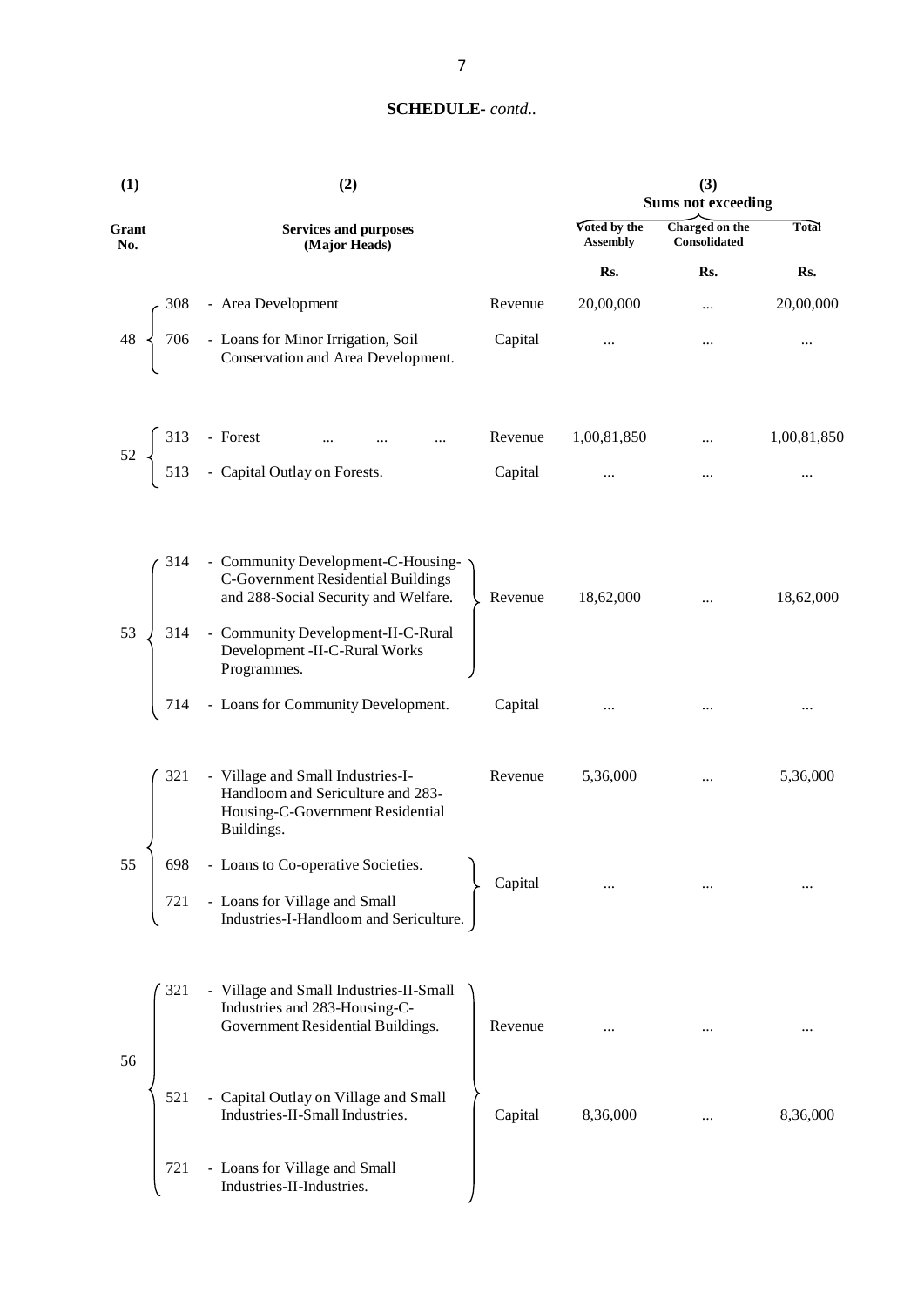| (1)          | (2)                                                                                                                               | (3)<br><b>Sums not exceeding</b> |                                        |                                       |           |
|--------------|-----------------------------------------------------------------------------------------------------------------------------------|----------------------------------|----------------------------------------|---------------------------------------|-----------|
| Grant<br>No. | <b>Services and purposes</b><br>(Major Heads)                                                                                     |                                  | <b>Voted by the</b><br><b>Assembly</b> | Charged on the<br><b>Consolidated</b> | Total     |
|              |                                                                                                                                   |                                  | Rs.                                    | Rs.                                   | Rs.       |
|              | - Mines and Minerals-B-Regulation and                                                                                             | Revenue                          | 6,47,418                               |                                       | 6,47,418  |
|              | Development of Mines.<br>57<br>528 - Capital Outlay on Mining and<br>Metallurgical Industries.                                    | Capital                          |                                        |                                       | $\cdots$  |
|              |                                                                                                                                   | Revenue                          | 28,00,000                              | $\cdots$                              | 28,00,000 |
|              | $58 \begin{cases} 337 & - \text{Roads and Bridges} \\ 537 & - \text{Capital Outlay on Roads and Bridges.} \end{cases}$            | Capital                          | $\cdots$                               | $\cdots$                              | $\cdots$  |
|              |                                                                                                                                   | Revenue                          | $\cdots$                               | $\cdots$                              | $\cdots$  |
|              | 59<br>544 - Capital Outlay on other Transport and<br>671 - Capital Outlay on other Transport and<br>671 - Communication Services. | Capital                          | 7,85,000                               | $\cdots$                              | 7,85,000  |
| 61           | - Loans to Government Servants.<br>766                                                                                            | Capital                          | 33,77,400                              | $\dddotsc$                            | 33,77,400 |
|              |                                                                                                                                   |                                  |                                        |                                       |           |

**Total ... 14,18,49,643** *10,49,690* **14,28,99,333**

8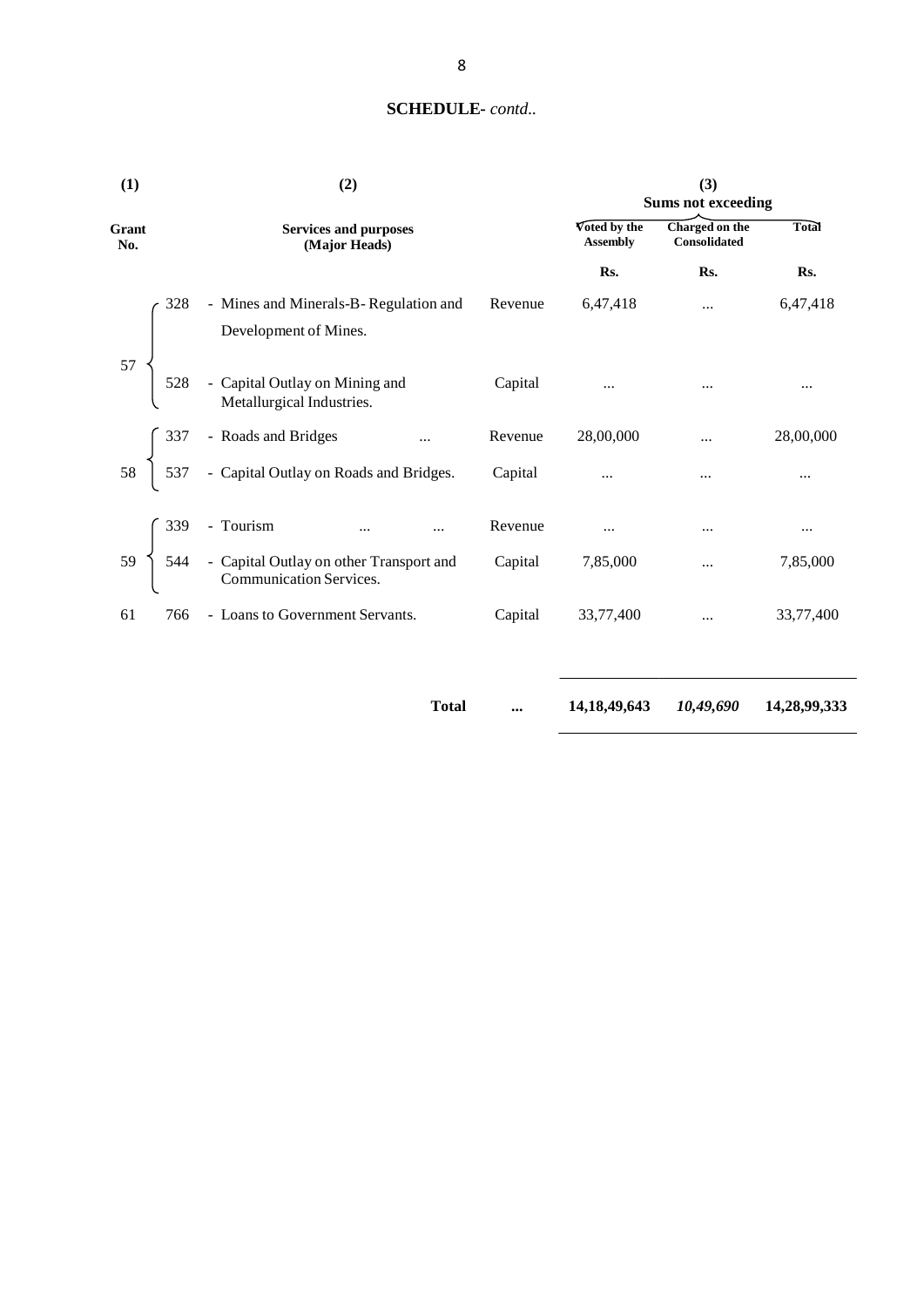#### **MEGHALAYA ACT 2 OF 1985**

#### **THE MEGHALAYA APPROPRIATION (VOTE-ON-ACCOUNT) ACT, 1985**

#### **(As passed by the Assembly)**

[Received the assent of the Governor on the 29<sup>th</sup> March, 1985]

(Published in the *Gazette of Meghalaya*, Extraordinary, dated 29<sup>th</sup> March, 1985)

**An**

#### **Act**

# **to provide for the withdrawal of certain sums from out of the Consolidated Fund of Meghalaya for the services of a part of financial year,1985-86.**

| Short title.                                                                                                                       |    | (1) This Act may be called the Meghalaya Appropriation (Vote-On-<br>Account) Act, 1985.                                                                                                                                                                                                                                                                                                                                                               |
|------------------------------------------------------------------------------------------------------------------------------------|----|-------------------------------------------------------------------------------------------------------------------------------------------------------------------------------------------------------------------------------------------------------------------------------------------------------------------------------------------------------------------------------------------------------------------------------------------------------|
|                                                                                                                                    |    | (2) It shall come into force on the first day of April, 1985.                                                                                                                                                                                                                                                                                                                                                                                         |
| Withdrawal of<br>Rs.54, 92, 00, 200 from<br>and out of the<br>Consolidated Fund of<br>Meghalaya for the<br>financial year 1985-86. | 2. | From and out of the Consolidated Fund of Meghalaya there may be<br>paid and applied sums not exceeding those specified in column (3) of<br>the Schedule amounting in the aggregate to the sum of fifty-four<br>crores, ninety-two lakhs and two hundred rupees towards defraying<br>the several charges which will come in course of payment during the<br>financial year 1985 in respect of the services specified in column (2)<br>of the Schedule. |
| Appropriation.                                                                                                                     | 3. | The sums authorised to be withdrawn from and out of the<br>Consolidated Fund of Meghalaya by this Act, shall be appropriated<br>for the services and purposes expressed in the Schedule in relation to<br>the financial year, 1985-86.                                                                                                                                                                                                                |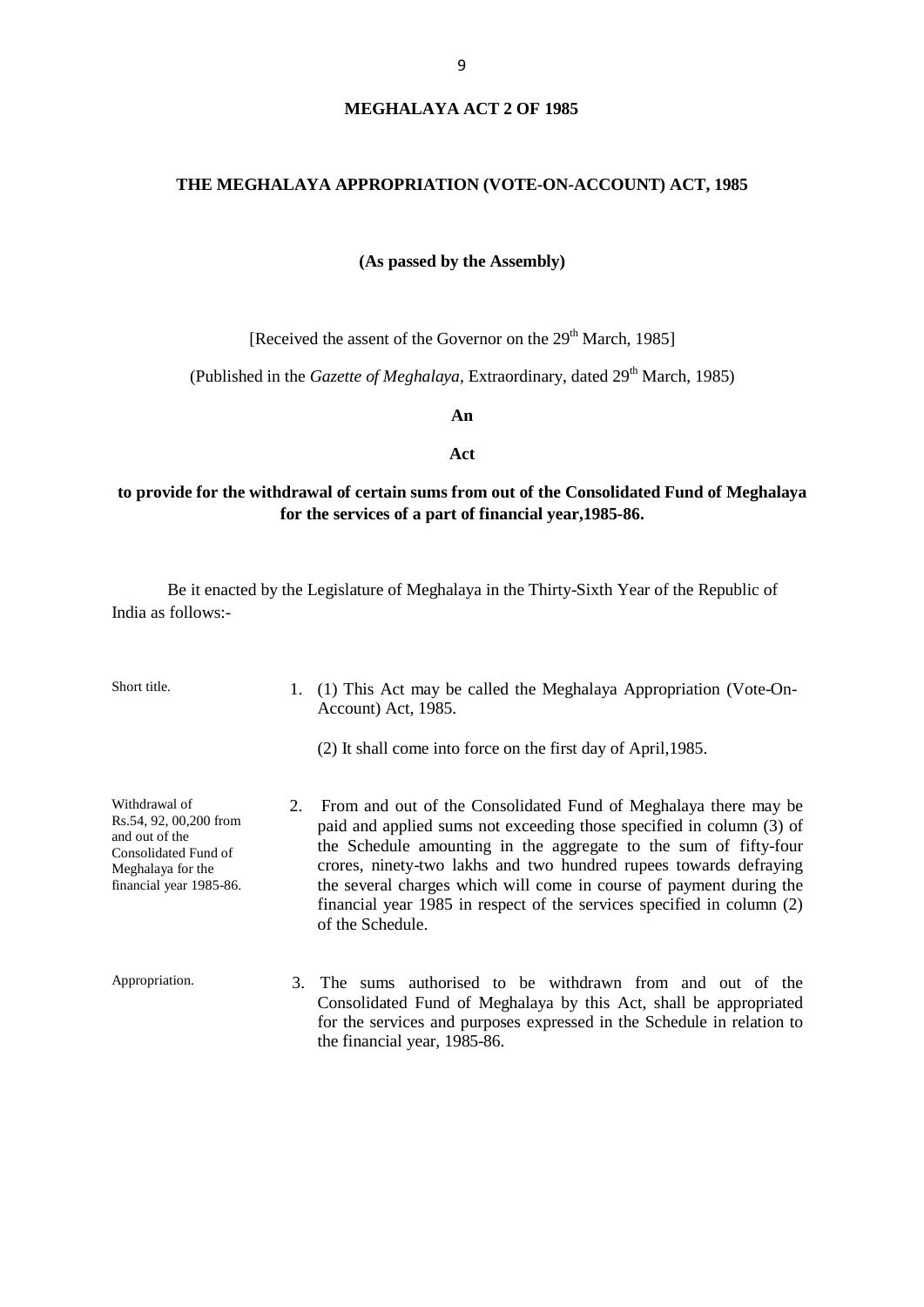# **SCHEDULE**

# **(***See* **Sections 2 and 3)**

|     | (2)                                                                                                                            |         | (3)<br><b>Sums not exceeding</b> |                                       |              |  |
|-----|--------------------------------------------------------------------------------------------------------------------------------|---------|----------------------------------|---------------------------------------|--------------|--|
|     | <b>Services and purposes</b><br>(Major Heads)                                                                                  |         | Voted by the<br><b>Assembly</b>  | Charged on the<br><b>Consolidated</b> | <b>Total</b> |  |
|     |                                                                                                                                |         | Rs.                              | Rs.                                   | Rs.          |  |
| 211 | - Parliament/State/Union Territory<br>Legislature-B-State Legislatures.                                                        | Revenue | 16,16,000                        |                                       | 16,16,000    |  |
| 212 | - Governor                                                                                                                     | Revenue | 2,500                            | 5,23,800                              | 5,26,300     |  |
| 213 | - Council of Ministers                                                                                                         | Revenue | 12,25,500                        |                                       | 12,25,500    |  |
| 214 | - Administration of Justice.                                                                                                   | Revenue | 9,37,800                         | 1,75,200                              | 11,13,000    |  |
| 215 | - Elections.                                                                                                                   | Revenue | 18,73,700                        | $\cdots$                              | 18,73,700    |  |
| 229 | - Land Revenue                                                                                                                 |         |                                  |                                       |              |  |
| 288 | - Special Security and Welfare-B-II-<br>Relief and Rehabilitation of Displaced<br>Persons.                                     |         |                                  |                                       |              |  |
| 289 | - Relief on account of Natural<br>Calamities.                                                                                  | Revenue | 29,18,100                        | $\cdots$                              | 29,18,100    |  |
| 295 | - Other Social and Community Services.                                                                                         |         |                                  |                                       |              |  |
| 304 | - Other General Economic Services-III-<br>Land Ceilings.                                                                       |         |                                  |                                       |              |  |
| 688 | - Loans for Social Security and Welfare-<br>III-Welfare of Schedule Castes,<br>Scheduled Tribes and Other Backward<br>Classes. | Capital | 5,000                            |                                       | 5,000        |  |
| 695 | - Loans for other Social and Community<br>Services.                                                                            |         |                                  |                                       |              |  |
| 705 | - Loans for Agriculture.                                                                                                       |         |                                  |                                       |              |  |
| 230 | - Stamps and Registration.                                                                                                     | Revenue | 1,03,700                         |                                       | 1,03,700     |  |
| 239 | - State Excise                                                                                                                 | Revenue | 9,87,300                         | $\ddotsc$                             | 9,87,300     |  |
| 240 | - Sales Tax and 245-I-Other Taxes and<br>Duties on Commodities and Services.                                                   | Revenue | 7,05,500                         |                                       | 7,05,500     |  |
| 241 | - Taxes on Vehicles.                                                                                                           |         |                                  |                                       |              |  |
| 265 | - Other Administrative Services-II-<br>Motor Garages, etc.                                                                     | Revenue | 14,00,900                        |                                       | 14,00,900    |  |
| 338 | - Roads and Water Transport Services.                                                                                          |         |                                  |                                       |              |  |
| 538 | - Capital Outlay on Road and Water<br>Transport Services, etc.                                                                 | Capital | 38,75,000                        |                                       | 38,75,000    |  |
|     |                                                                                                                                |         |                                  |                                       |              |  |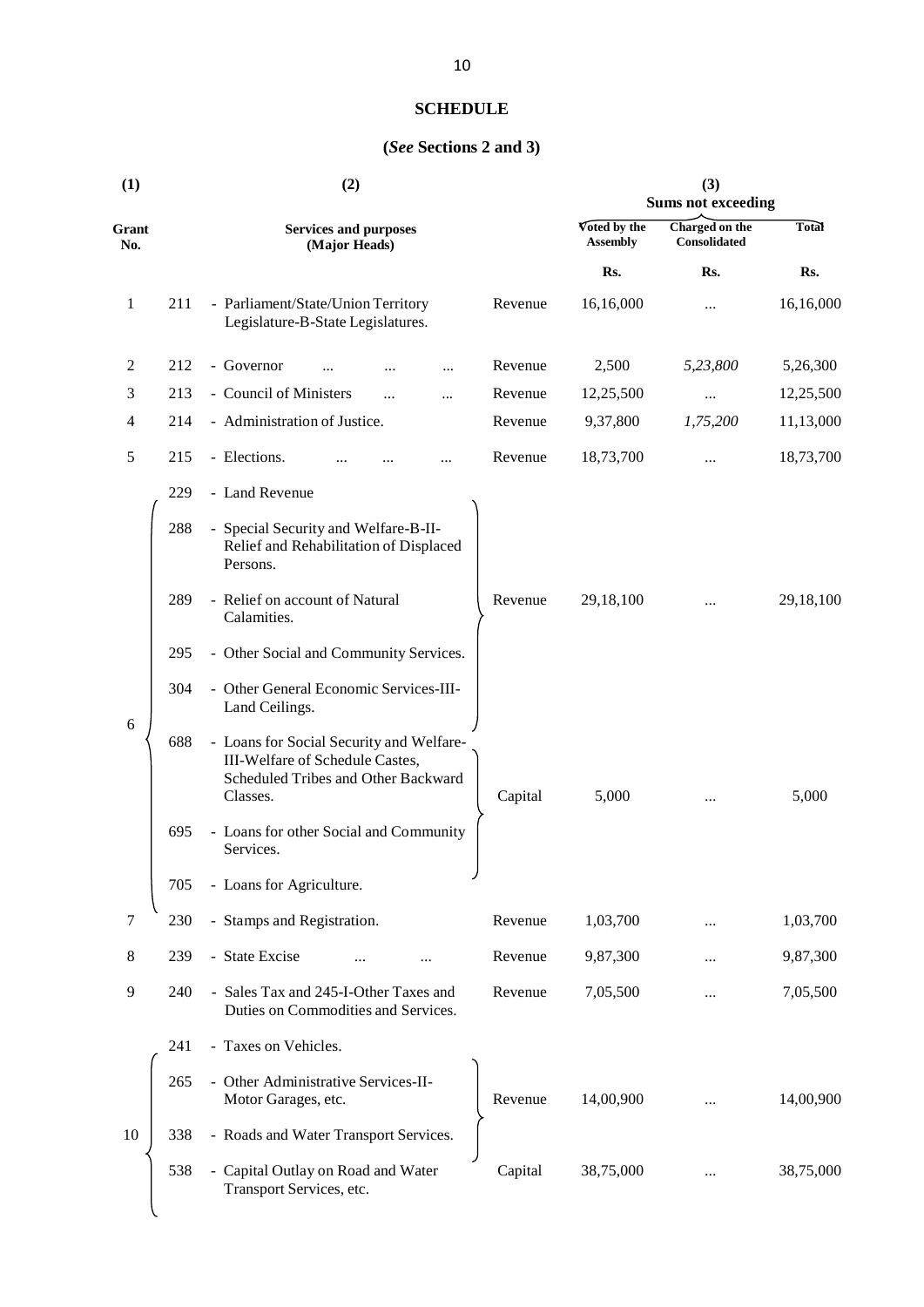| (1)          |     | (2)                                                                                         | (3)<br><b>Sums not exceeding</b> |                                 |                                |              |
|--------------|-----|---------------------------------------------------------------------------------------------|----------------------------------|---------------------------------|--------------------------------|--------------|
| Grant<br>No. |     | <b>Services and purposes</b><br>(Major Heads)                                               |                                  | Voted by the<br><b>Assembly</b> | Charged on the<br>Consolidated | <b>Total</b> |
|              |     |                                                                                             |                                  | Rs.                             | Rs.                            | Rs.          |
|              | 245 | - Other Taxes and Duties on<br>Commodities and Services-II-<br>Inspectorate of Electricity. | Revenue                          | 1,18,700                        |                                | 1,18,700     |
| 11           | 331 | - Water and Power Development,<br>Services-B-Power Development.                             |                                  |                                 |                                |              |
|              | 734 | - Loans for Power Projects.                                                                 | Capital                          |                                 |                                | $\cdots$     |
| 12           | 247 | - Other Fiscal Services-Promotion of<br>Small Savings.                                      | Revenue                          | 31,800                          | $\cdots$                       | 31,800       |
|              | 248 | - Appropriation for Reduction or<br>Avoidance of Debt (Charged).                            | Revenue                          | $\cdots$                        |                                |              |
|              | 249 | - Interest Payments (Charged).                                                              | Revenue                          | $\ddotsc$                       | 2,04,07,100                    | 2,04,07,100  |
|              | 251 | - Public Service Commission (Charged).                                                      | Revenue                          |                                 | 2,06,300                       | 2,06,300     |
|              | 252 | - Secretariat-General Services-I-Civil<br>Departments.                                      |                                  |                                 |                                |              |
| 13           | 276 | - Secretariat-Social and Community<br>Services-I-Civil Departments.                         | Revenue                          | 67,75,000                       |                                | 67,75,000    |
|              | 296 | - Secretariat-Economic Services-I-Civil<br>Departments.                                     |                                  |                                 |                                |              |
| 14           | 253 | - District Administration                                                                   | Revenue                          | 26,59,500                       | $\ddotsc$                      | 26,59,500    |
| 15           |     | 254 - Treasury and Accounts<br>Administration.                                              | Revenue                          | 13,26,500                       |                                | 13,26,500    |
|              | 255 | - Police                                                                                    |                                  |                                 |                                |              |
|              | 260 | - Fire Protection and Control                                                               | Revenue                          | 3,28,42,000                     |                                | 3,28,42,000  |
| 16           | 283 | - Housing-C-Government Residential<br>Buildings.                                            |                                  |                                 |                                |              |
|              | 459 | - Capital Outlay on Public Works<br>(Police).                                               | Capital                          | 63,84,000                       |                                | 63,84,000    |
|              | 483 | - Capital Outlay on Housing (Police)                                                        |                                  |                                 |                                |              |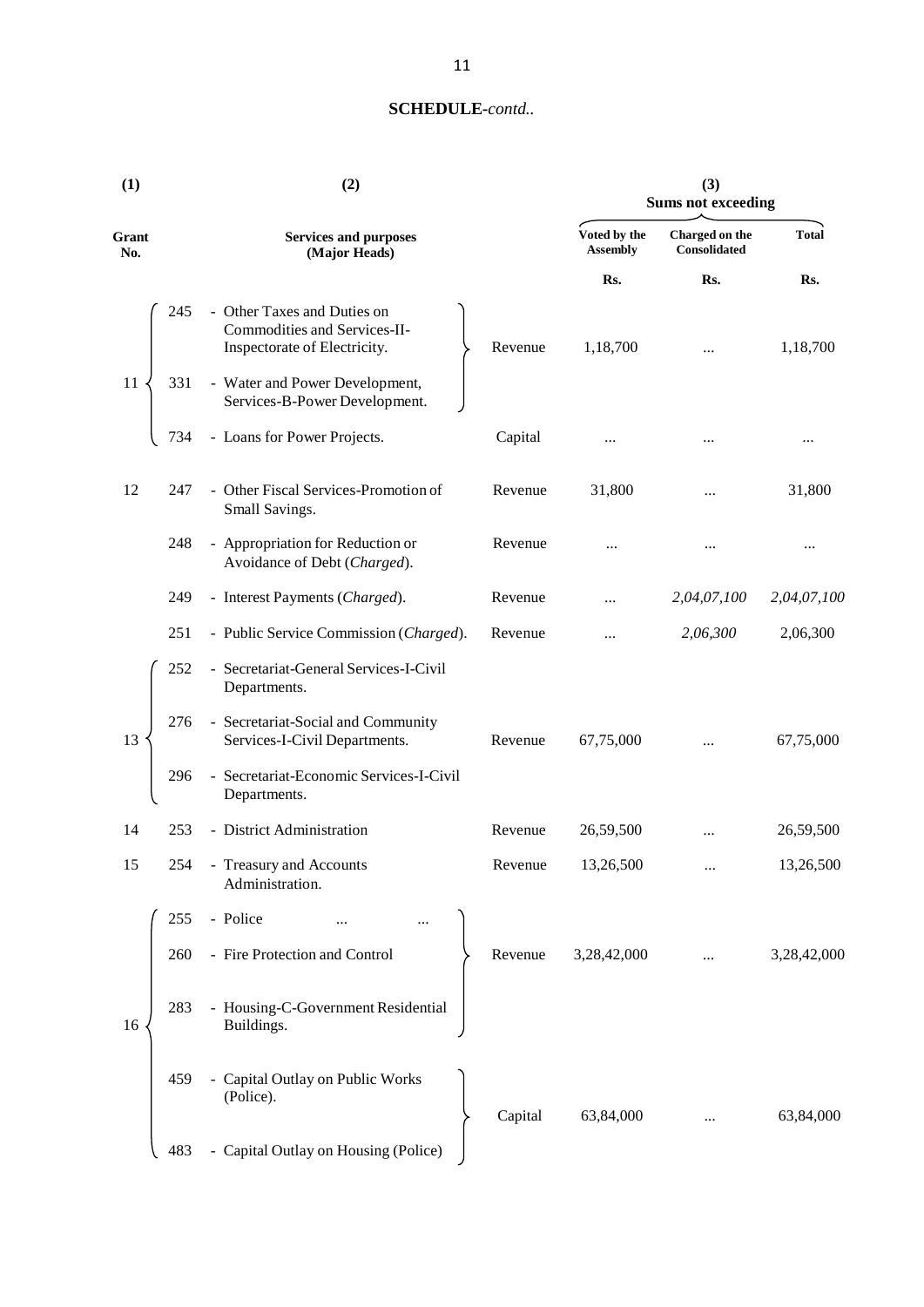| (1)          |     | (2)                                                                                                         | (3)<br><b>Sums not exceeding</b> |                                 |                                |              |
|--------------|-----|-------------------------------------------------------------------------------------------------------------|----------------------------------|---------------------------------|--------------------------------|--------------|
| Grant<br>No. |     | <b>Services and purposes</b><br>(Major Heads)                                                               |                                  | Voted by the<br><b>Assembly</b> | Charged on the<br>Consolidated | <b>Total</b> |
|              |     |                                                                                                             |                                  | Rs.                             | Rs.                            | Rs.          |
|              | 256 | - Jails<br>                                                                                                 | Revenue                          | 7,92,500                        | $\cdots$                       | 7,92,500     |
| 17           | 459 | - Capital Outlay on Public Works (Jails).                                                                   | Capital                          | 43,03.500                       | $\cdots$                       | 43,03.500    |
| 18           | 258 | - Stationery and Printing.                                                                                  | Revenue                          | 28,68,500                       |                                | 28,68,500    |
|              | 252 | - Secretariat-General Services-I-Public<br>Works Department-Secretariat.                                    |                                  |                                 |                                |              |
|              | 259 | - Public Works                                                                                              |                                  |                                 |                                |              |
|              | 277 | - Education                                                                                                 | Revenue                          | 2,07,33,300                     | $\cdots$                       | 2,07,33,300  |
|              | 283 | - Housing-II-C-Government Residential<br>Buildings (I/C.P.W.D.).                                            |                                  |                                 |                                |              |
|              | 459 | - Capital Outlay on Public Works.                                                                           |                                  |                                 |                                |              |
| 19           | 477 | - Capital Outlay on Education, Arts and<br>Culture.                                                         |                                  |                                 |                                |              |
|              | 480 | - Capital Outlay on Medical.                                                                                |                                  |                                 |                                |              |
|              | 481 | - Capital Outlay on Family Welfare.                                                                         | Capital                          | 1,29,97,500                     | $\cdots$                       | 1,29,97,500  |
|              | 482 | - Capital Outlay on Public Health,<br>Sanitation and Water Supply-A-Public<br>Health.                       |                                  |                                 |                                |              |
|              | 483 | - Capital Outlay on Housing-A-<br>Government Residential Buildings (in-<br>charge Public Works Department). |                                  |                                 |                                |              |
|              | 510 | - Capital Outlay on Animal Husbandry.                                                                       |                                  |                                 |                                |              |
|              | 511 | - Capital Outlay on Dairy Development.                                                                      |                                  |                                 |                                |              |
| 20           | 265 | - Administrative Services-I-Civil<br>Defence and Home Guards.                                               | Revenue                          | 37,02,500                       |                                | 37,02,500    |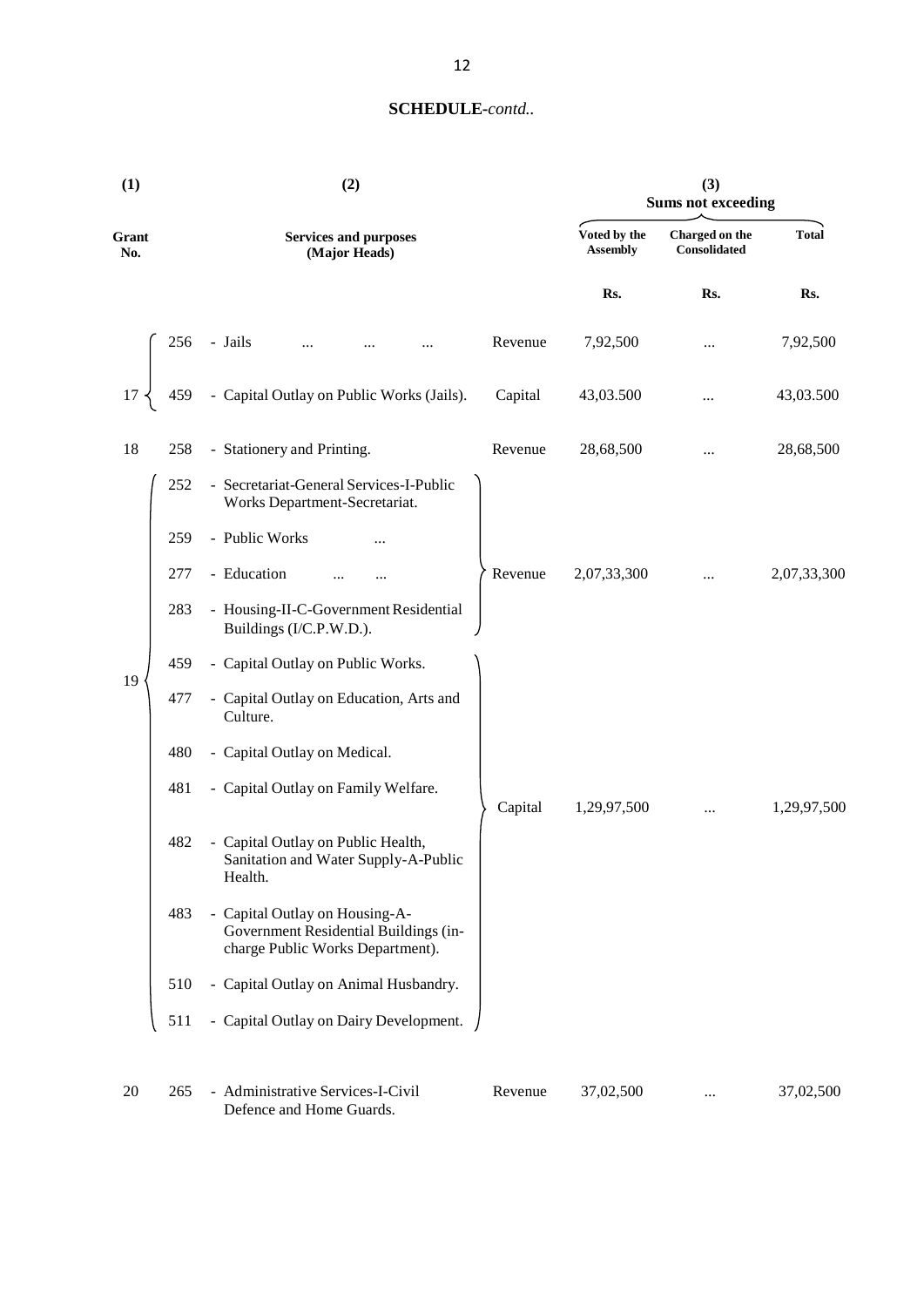| (1)          |            | (2)                                                                                                     | (3)<br><b>Sums not exceeding</b> |                                 |                                |              |
|--------------|------------|---------------------------------------------------------------------------------------------------------|----------------------------------|---------------------------------|--------------------------------|--------------|
| Grant<br>No. |            | <b>Services and purposes</b><br>(Major Heads)                                                           |                                  | Voted by the<br><b>Assembly</b> | Charged on the<br>Consolidated | <b>Total</b> |
|              |            |                                                                                                         |                                  | Rs.                             | Rs.                            | Rs.          |
|              | 265        | - Other Administrative Services-III-<br>Gazetteers and Statistical Memoirs.                             |                                  |                                 |                                |              |
| 21           | 268        | - Miscellaneous General Services-<br>Pensions and Awards in consideration<br>of distinguished Services. | Revenue                          | 5,47,70,700                     |                                | 5,47,70,700  |
|              | 277<br>278 | - Education<br>$\ddotsc$<br>- Art and Culture.                                                          |                                  |                                 |                                |              |
|              | 279        | - Scientific Services and Research.                                                                     |                                  |                                 |                                |              |
|              | 477        | - Capital Outlay on Education Art and<br>Culture.                                                       |                                  |                                 |                                |              |
|              | 677        | - Loans for Education, Art and Culture.                                                                 | Capital                          | 62,85,200                       |                                | 62,85,200    |
| 22           | 265        | - Other Administrative Service-IV-<br>Census, Vital Statistics, Guest Houses,<br>etc.                   | Revenue                          | 12,63,800                       |                                | 12,63,800    |
|              | 283        | - Housing-II-C-Government Residential<br>Buildings (GAD).                                               |                                  |                                 |                                |              |
| 23           | 265        | - Other Administrative Services-V-<br>Miscellaneous Administrative<br>Services.                         | Revenue                          | 2,47,000                        | $\cdots$                       | 2,47,000     |
| 24           | 266        | - Pension and other Retirement Benefits.                                                                | Revenue                          | 28,61,200                       |                                | 28,61,200    |
| 25           | 267        | - Aid Materials and Equipments.                                                                         | Revenue                          | 6,85,000                        | $\cdots$                       | 6,85,000     |
| 26           | 265        | - Other Administrative Services-IV-<br>State Lotteries and 268-Miscellaneous<br>General Services.       | Revenue                          | 32,200                          |                                | 32,200       |
|              | 280        | - Medical                                                                                               |                                  |                                 |                                |              |
|              | 281        | - Family Welfare                                                                                        |                                  |                                 |                                |              |
|              | 282        | - Public Health, Sanitation and Water<br>Supply-A-Public Health and<br>Sanitation.                      | Revenue                          | 2,90,62,300                     |                                | 2,90,62,300  |
| 27           | 480<br>481 | - Capital outlay on Medical (Health).<br>- Capital Outlay on Family Welfare<br>(Health).                | Capital                          | 19,05,800                       |                                | 19,05,800    |
|              | 482        | - Capital Outlay on Public Health,<br>Sanitation and Water Supply (Health).                             |                                  |                                 |                                |              |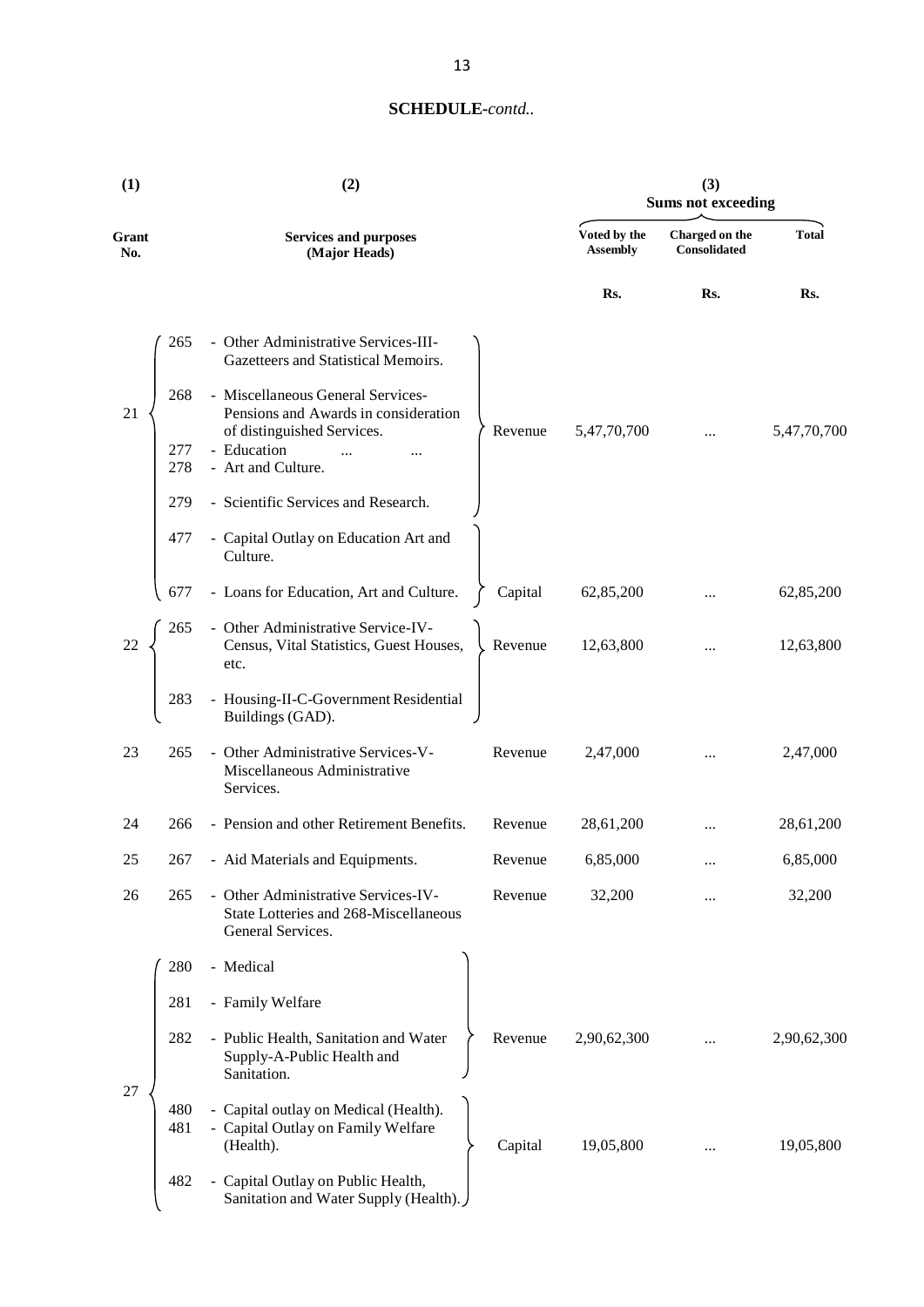| (1)          |     | (2)                                                                                    |         | (3)<br><b>Sums not exceeding</b> |                                       |              |  |
|--------------|-----|----------------------------------------------------------------------------------------|---------|----------------------------------|---------------------------------------|--------------|--|
| Grant<br>No. |     | <b>Services and purposes</b><br>(Major Heads)                                          |         | Voted by the<br><b>Assembly</b>  | Charged on the<br><b>Consolidated</b> | <b>Total</b> |  |
|              |     |                                                                                        |         | Rs.                              | Rs.                                   | Rs.          |  |
|              | 282 | - Public Health, Sanitation and Water<br>Supply-B-Sewerage and Water Supply.           | Revenue | 1,39,45,500                      |                                       | 1,39,45,500  |  |
|              | 283 | - Housing-C-Government Residential<br>Buildings.                                       |         |                                  |                                       |              |  |
| 28           | 482 | - Capital Outlay on Public Health,<br>Sanitation and Water Supply.                     |         |                                  |                                       |              |  |
|              | 483 | - Capital Outlay on Housing (P.H.E.)                                                   | Capital | 3,30,12,800                      |                                       | 3,30,12,800  |  |
|              | 682 | - Loans for Public Health, Sanitation<br>and Water Supply.                             |         |                                  |                                       |              |  |
|              | 283 | - Housing-I-A-General and B-Housing<br>Schemes,                                        | Revenue | 5,48,500                         |                                       | 5,48,500     |  |
| 29           | 483 | - Capital Outlay on Housing (General).                                                 | Capital | 8,50,000                         |                                       | 8,50,000     |  |
|              | 683 | - Loans for Housing                                                                    |         |                                  |                                       |              |  |
| 30           | 284 | - Urban Development-A-General-I-<br>Municipal Administration.                          | Revenue | 7,33,300                         | $\cdots$                              | 7,33,300     |  |
|              | 684 | - Loans for Urban Development.                                                         | Capital |                                  |                                       |              |  |
| 31           | 284 | - Urban Development-A-General-II-<br>Town and Regional Planning.<br>ر                  | Revenue | 18,32,000                        |                                       | 18,32,000    |  |
|              | 483 | - Capital Outlay on Housing-A-<br>Government Buildings. (TCP).                         | Capital | 11,17,500                        |                                       | 11,17,500    |  |
|              | 484 | - Capital Outlay on Urban<br>Development-A-General.                                    |         |                                  |                                       |              |  |
| 32           | 285 | - Information and Publicity                                                            | Revenue | 11,42,500                        |                                       | 11,42,500    |  |
|              | 287 | - Labour and Employment-I-A-Labour.                                                    |         |                                  |                                       |              |  |
| 33           | 287 | - Labour and Employment-II-A-Labour<br>Inspectorate of Factories and Steam<br>Boilers. | Revenue | 18,74,900                        |                                       | 18,74,900    |  |
|              | 287 | - Labour and Employment-III-B-<br>Employment and Training.                             |         |                                  |                                       |              |  |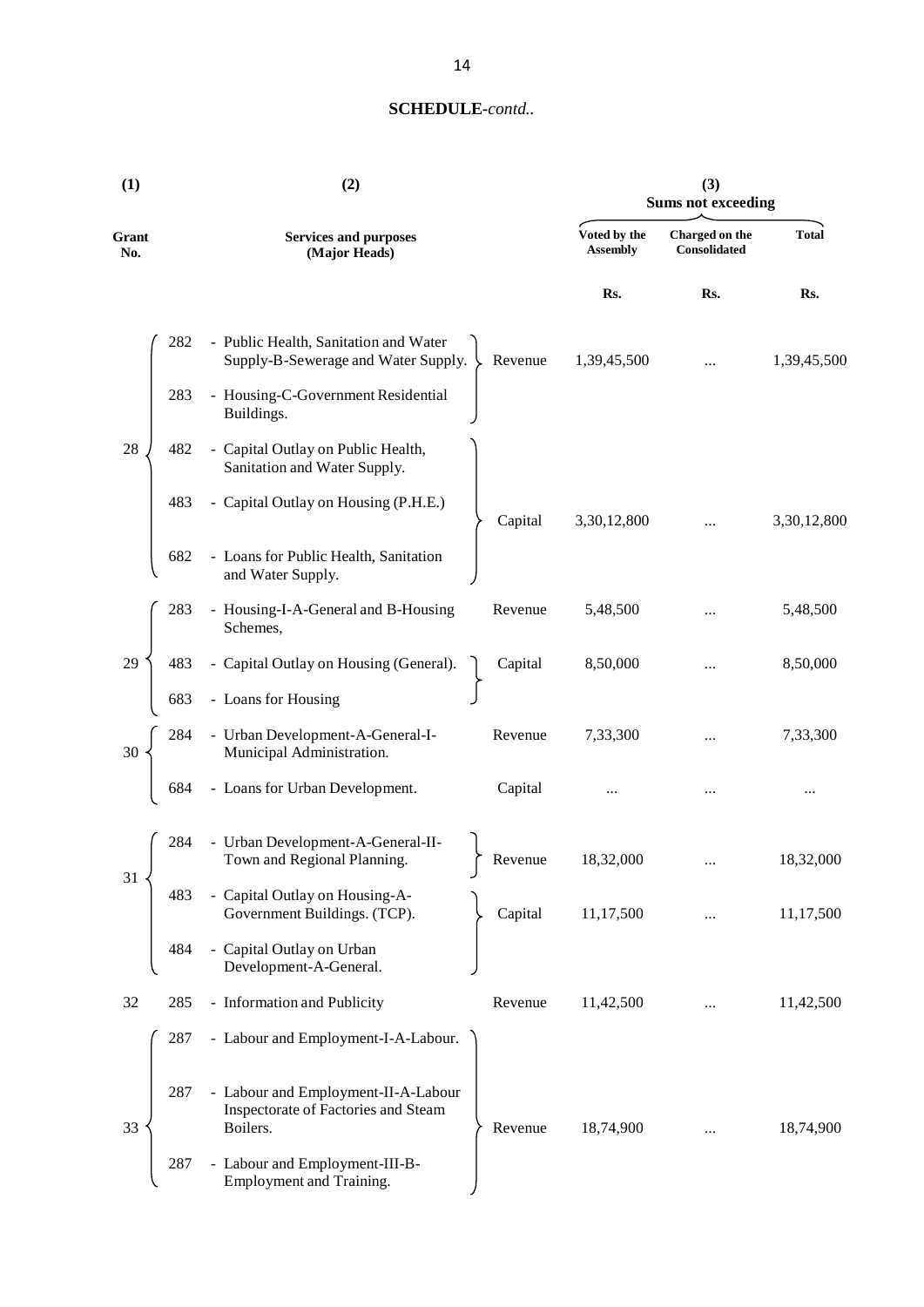| (1)          | (2)                                                                                                                                                           |                                 | (3)<br><b>Sums not exceeding</b>      |              |  |  |
|--------------|---------------------------------------------------------------------------------------------------------------------------------------------------------------|---------------------------------|---------------------------------------|--------------|--|--|
| Grant<br>No. | <b>Services and purposes</b><br>(Major Heads)                                                                                                                 | Voted by the<br><b>Assembly</b> | Charged on the<br><b>Consolidated</b> | <b>Total</b> |  |  |
|              |                                                                                                                                                               | Rs.                             | Rs.                                   | Rs.          |  |  |
|              | 288<br>- Social Security and Welfare-A-I-Civil<br>Supplies.<br>Revenue                                                                                        | 10,29,300                       |                                       | 10,29,300    |  |  |
|              | 309<br>- Food                                                                                                                                                 |                                 |                                       |              |  |  |
| 34           | 488<br>- Capital Outlay on Social Security and<br>Welfare-E-Other Social Security and<br>Capital<br>Welfare Programmes-I-Civil Supplies<br>Schemes.           | 29,900                          |                                       | 29,900       |  |  |
|              | - Capital Outlay on Food<br>509                                                                                                                               |                                 |                                       |              |  |  |
|              | 288<br>- Social Security and Welfare-B-II-<br>Revenue<br>Relief and Rehabilitation of Displaced<br>Persons.                                                   | 1,200                           | .                                     | 1,200        |  |  |
| 35           | 688<br>- Loans for Social Security and Welfare-<br>Capital<br>I-Relief Measures and Rehabilitation<br>Schemes.                                                |                                 | $\ddotsc$                             | $\cdots$     |  |  |
|              | - Social Security and Welfare-C-III-<br>288<br>Revenue<br>Welfare of Schedule Castes, Scheduled<br>Tribes and other Backward Classes<br>and D-Social Welfare. | 67,45,500                       |                                       | 67,45,500    |  |  |
| 36           | 688<br>- Loans for Social Security and Welfare-<br>Capital<br>C-III-Welfare of Scheduled Castes,<br>Scheduled tribes and Other Backward<br>Classes.           |                                 |                                       | $\cdots$     |  |  |
|              | 288<br>- Social Security and Welfare-E-Other<br>Revenue<br>Social Security and Welfare<br>Programmes-IV-Soldier's Sailors' and<br>Airmen's Board.             | 57,000                          |                                       | 57,000       |  |  |
| 37           | - Loans for Social Security and Welfare-<br>Capital<br>688<br>II-Loans to Ex-Service Personnel.                                                               |                                 |                                       |              |  |  |
| 38           | 288<br>- Social Security and Welfare-E-Other<br>Revenue<br>Social Security and Welfare<br>Programmes-V-Other Programmes.                                      | 40,200                          |                                       | 40,200       |  |  |
| 39           | - Other Social and Community Services.<br>Revenue<br>295                                                                                                      | 1,18,500                        |                                       | 1,18,500     |  |  |
| 40           | - Secretariat-Economic Services-II-<br>296<br>Revenue<br>Planning Boards and attached Offices.                                                                | 17,76,200                       |                                       | 17,76,200    |  |  |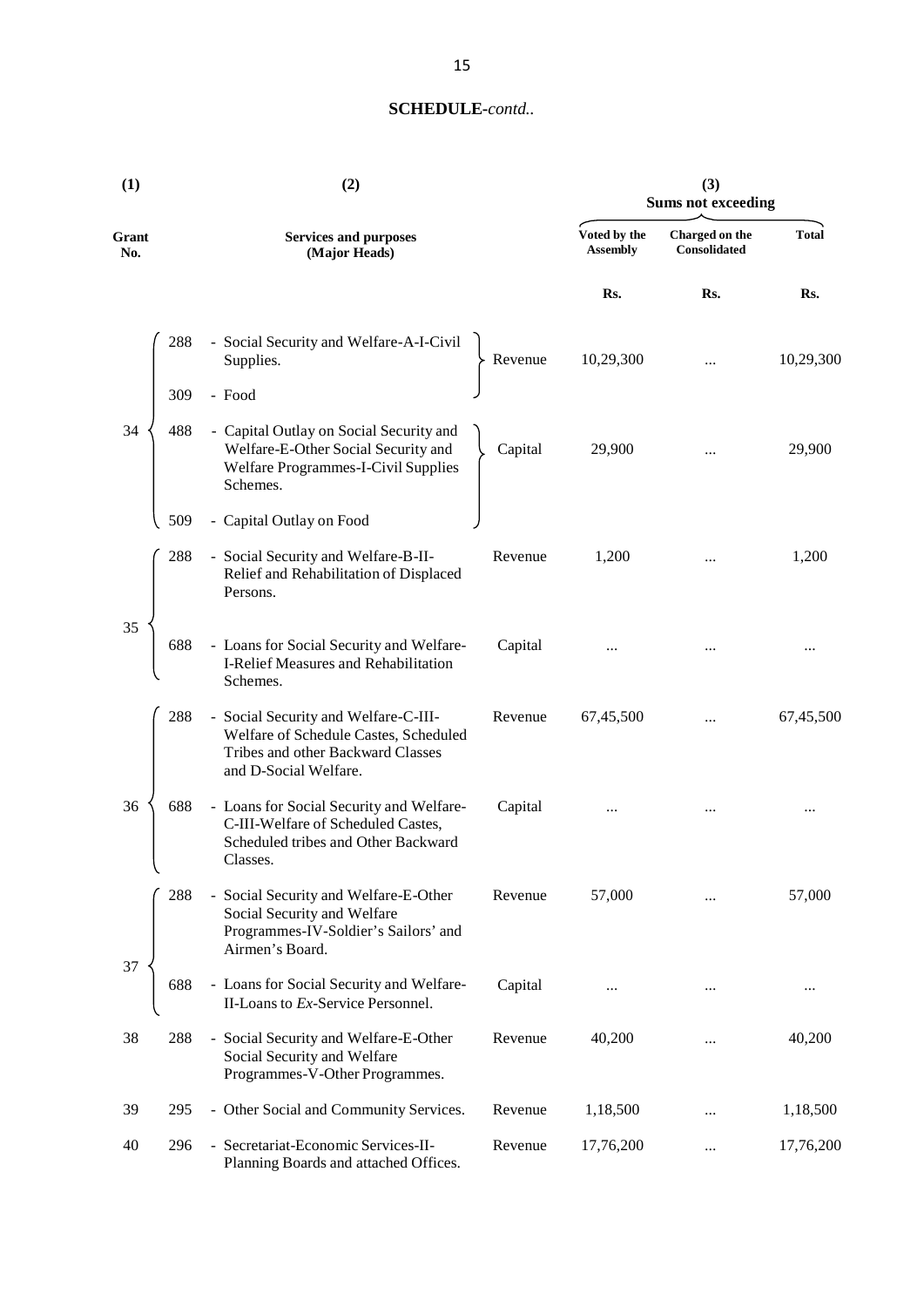| (1)                   | (2)                                                                                             | (3)<br><b>Sums not exceeding</b> |                                 |                                |              |
|-----------------------|-------------------------------------------------------------------------------------------------|----------------------------------|---------------------------------|--------------------------------|--------------|
| Grant<br>No.          | <b>Services and purposes</b><br>(Major Heads)                                                   |                                  | Voted by the<br><b>Assembly</b> | Charged on the<br>Consolidated | <b>Total</b> |
|                       |                                                                                                 |                                  | Rs.                             | Rs.                            | Rs.          |
| 298                   | - Co-operation                                                                                  | Revenue                          | 41,14,200                       |                                | 41,14,200    |
|                       | - Capital Outlay on Co-operation.                                                               |                                  |                                 |                                |              |
| $\frac{1}{505}$<br>41 | - Capital Outlay on Agriculture.<br>- Loans to Co-operative Societies.                          | Capital                          | 23,31,000                       |                                | 23,31,000    |
| 698                   |                                                                                                 |                                  |                                 |                                |              |
| 299                   | - Special and Backward Areas-C-North<br>Eastern Areas.                                          | Revenue                          | 25,76,500                       |                                | 25,76,500    |
| 499                   | - Capital Outlay on Special and<br>Backward Areas-C-North Eastern<br>Areas.                     |                                  |                                 |                                |              |
| 42<br>699             | - Loans for Special and Backward<br>Areas-C-North Eastern Areas.                                | Capital                          | 1,25,50,000                     |                                | 1,25,50,000  |
| 43<br>304             | - Other General Economic Services-I-<br>Economic Advice and Statistics.                         | Revenue                          | 10,68,300                       |                                | 10,68,300    |
| 304.                  | - Other General Economic Services-II-<br>Regulation of Weights and Measures.                    | Revenue                          | 4,96,000                        | $\cdots$                       | 4,96,000     |
|                       | - Housing-C-Government Residential<br>Buildings.                                                |                                  |                                 |                                |              |
| 305                   | - Agriculture/306-I-Minor<br>Irrigation/295-Other Social and<br>Community Services/284-Housing. | Revenue                          | 1,54,28,700                     | $\cdots$                       | 1,54,28,700  |
| 506                   | - Capital Outlay on Minor Irrigation,<br>etc. (Agriculture).                                    |                                  |                                 |                                |              |
| 45<br>515             | - Investments in Agricultural Financial<br>Institutions.                                        | Capital                          | 75,25,000                       |                                | 75,25,000    |
| 705<br>306            | - Loans for Agricultural.<br>- Minor Irrigation-II-Works under                                  |                                  |                                 |                                |              |
| 46                    | Embankment and Drainage Wing,<br>P.W.D. Minor Irrigation, Projects.                             | Revenue                          | 3,96,800                        |                                | 3,96,800     |
| 333                   | - Irrigation, Navigation, Drainage and<br>Flood Control Projects.                               |                                  |                                 |                                |              |
| 506                   | - Capital Outlay on Minor Irrigation,<br>Soil Conservation and Area<br>Development.             |                                  |                                 |                                |              |
| 533                   | - Capital Outlay on Irrigation,<br>Navigation, Drainage and Flood<br>Control Projects.          | Capital                          | 7,50,000                        |                                | 7,50,000     |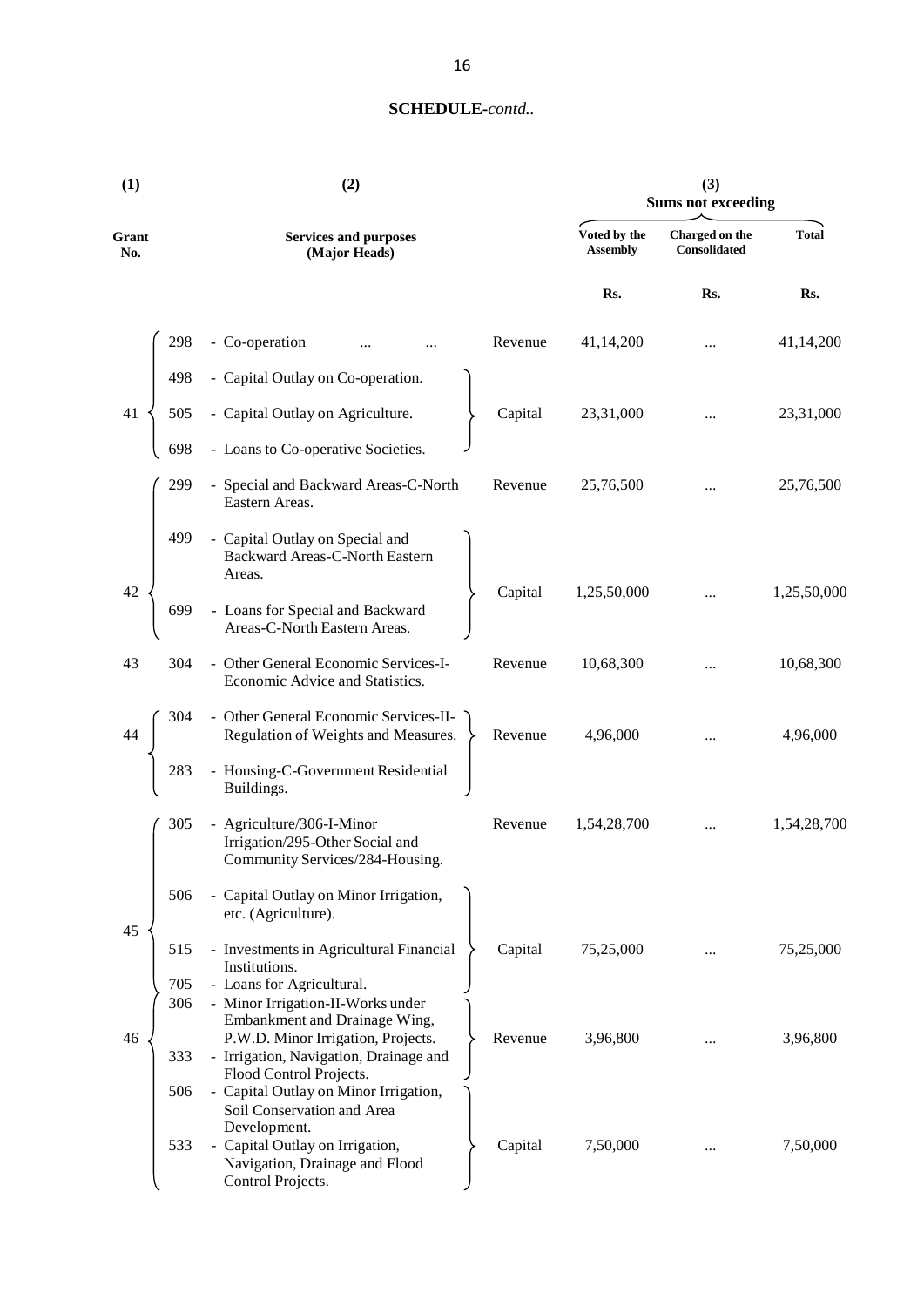| (1)          | (2)                                                                                                                                                                                           | (3)<br><b>Sums not exceeding</b> |                                |              |  |
|--------------|-----------------------------------------------------------------------------------------------------------------------------------------------------------------------------------------------|----------------------------------|--------------------------------|--------------|--|
| Grant<br>No. | <b>Services and purposes</b><br>(Major Heads)                                                                                                                                                 | Voted by the<br><b>Assembly</b>  | Charged on the<br>Consolidated | <b>Total</b> |  |
|              |                                                                                                                                                                                               | Rs.                              | Rs.                            | Rs.          |  |
| 47           | - Soil and Water Conservation and -283-<br>Revenue<br>307<br>housing-C-Governent Residential<br>Buildings.                                                                                    | 1.13.12,500                      |                                | 1.13.12,500  |  |
|              | Revenue<br>$\cdots$                                                                                                                                                                           | 56,50,000                        |                                | 56,50,000    |  |
|              | $48 \begin{bmatrix} 308 & - \text{Area Development} & \dots & \dots \\ 705 & - \text{Loans for Minor Irrigation, Soil} \\ \text{Conservation and Area Development.} \end{bmatrix}$<br>Capital | $\cdots$                         | $\cdots$                       | $\cdots$     |  |
|              | 310 - Animal Husbandry and 283-Housing-<br>Revenue                                                                                                                                            | 72,28,000                        | $\cdots$                       | 72,28,000    |  |
|              | C-Government Residential Buildings.<br>710 - Loans for Animal Husbandry.<br>Capital                                                                                                           | $\ldots$                         | $\cdots$                       | $\cdots$     |  |
| 50           | - Dairy Development and 283-Housing-<br>Revenue<br>311<br>C-Government Residential Buildings.                                                                                                 | 19,15,700                        | $\ddotsc$                      | 19,15,700    |  |
| 51           | - Fisheries and 283-Housing-C-<br>Revenue<br>312<br>Government Residential Buildings.                                                                                                         | 18,78,500                        | $\cdots$                       | 18,78,500    |  |
|              | - Forest<br>Revenue<br>313<br>$\cdots$<br>$\cdots$                                                                                                                                            | 1,97,26,500                      | $\cdots$                       | 1,97,26,500  |  |
| 52           | - Capital Outlay on Forests<br>Capital<br>513                                                                                                                                                 | 1,00,000                         |                                | 1,00,000     |  |
|              | - Community Development-283-<br>314<br>Housing-C-Government Residential<br>Buildings and 283-Social Security and<br>Revenue<br>Welfare.                                                       | 1,17,71,700                      |                                | 1,17,71,700  |  |
| 53           | - Community development-II-C-Rural<br>314<br>Works Programme.                                                                                                                                 |                                  |                                |              |  |
|              | - Loans for Community Development.<br>Capital<br>714                                                                                                                                          |                                  |                                |              |  |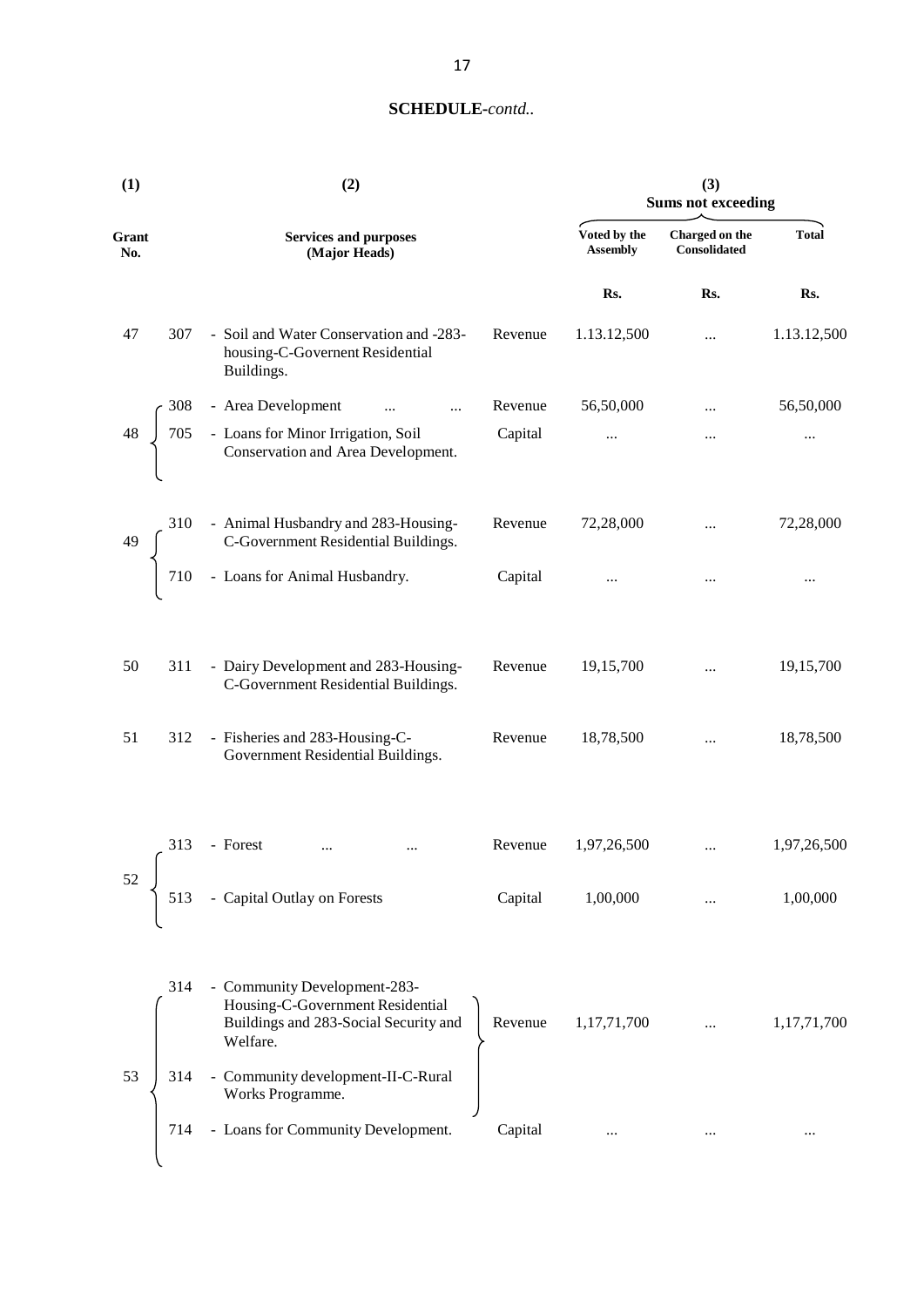| (1)          |     | (2)                                                                                                                      | (3)<br><b>Sums not exceeding</b> |                                 |                                |              |
|--------------|-----|--------------------------------------------------------------------------------------------------------------------------|----------------------------------|---------------------------------|--------------------------------|--------------|
| Grant<br>No. |     | <b>Services and purposes</b><br>(Major Heads)                                                                            |                                  | Voted by the<br><b>Assembly</b> | Charged on the<br>Consolidated | <b>Total</b> |
|              |     |                                                                                                                          |                                  | Rs.                             | Rs.                            | Rs.          |
|              | 320 | - Industries                                                                                                             | Revenue                          | 12,65,200                       |                                | 12,65,200    |
|              | 520 | - Capital Outlay on Industrial Research<br>and Development.                                                              |                                  |                                 |                                |              |
| 54           | 522 | - Capital Outlay on Machinery and<br>Engineering Industries.                                                             | Capital                          | 33,75,000                       |                                | 33,75,000    |
|              | 526 | - Capital Outlay on Consumer<br>Industries.                                                                              |                                  |                                 |                                |              |
|              | 720 | - Loans for Industrial Research and<br>Development.                                                                      |                                  |                                 |                                |              |
|              | 321 | - Village and Small Industries-I-<br>Handloom and Sericulture and 283-<br>Housing-C-Government Residential<br>Buildings. | Revenue                          | 35,07,500                       |                                | 35,07,500    |
|              | 521 | - Capital Outlay on Village and Small<br>Industries-I-Handloom and Sericulture.                                          |                                  |                                 |                                |              |
| 55           | 698 | - Loans to Co-operative Societies.                                                                                       | Capital                          | 1,50,000                        |                                | 1,50,000     |
|              | 721 | - Loans for Village and Small<br>Industries-I-Handloom and Sericulture.                                                  |                                  |                                 |                                |              |
|              | 321 | - Village and Small Industries-II-Small<br>Industries and 283-Housing-C-<br>Government Residential Buildings.            | Revenue                          | 55,28,500                       |                                | 55,28,500    |
| 56           | 521 | - Capital Outlay on Village and Small<br>Industries-II-Small Industries.                                                 | Capital                          | 3,00,000                        |                                | 3,00,000     |
|              | 721 | - Loans for Village and Small<br>Industries-II-Small Industries.                                                         |                                  |                                 |                                |              |
|              | 323 | - Mines and Minerals B-Regulation and<br>Development of Mines.                                                           | Revenue                          | 13,57,500                       |                                | 13,57,500    |
| 57           | 528 | - Capital Outlay on Mining and<br>Metallurgical Industries.                                                              | Capital                          | 75,000                          |                                | 75,000       |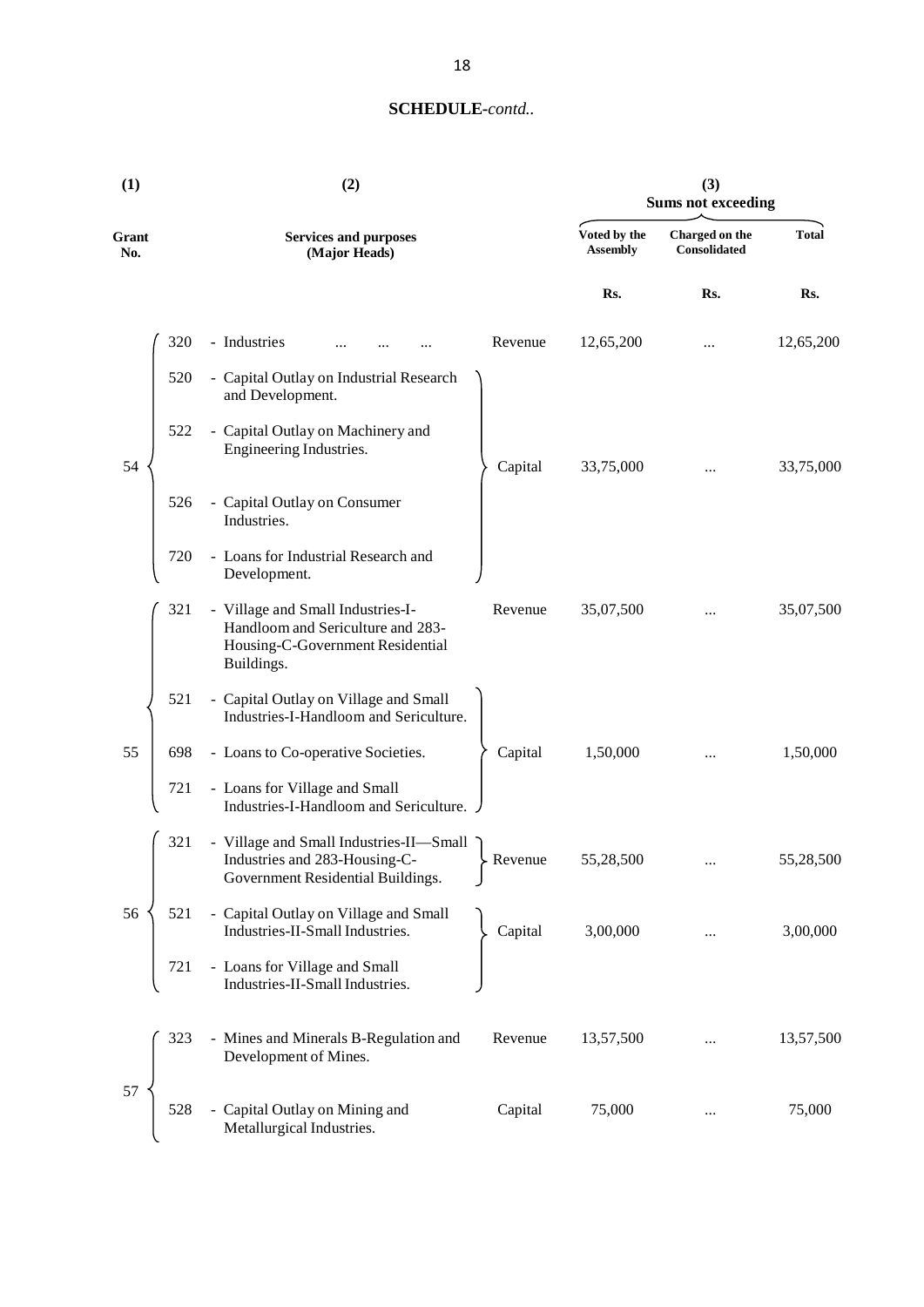| (1)          |     | (2)                                                                                                                                      | (3)<br><b>Sums not exceeding</b> |                                       |                      |             |
|--------------|-----|------------------------------------------------------------------------------------------------------------------------------------------|----------------------------------|---------------------------------------|----------------------|-------------|
| Grant<br>No. |     | <b>Services and purposes</b><br>(Major Heads)                                                                                            | Voted by the<br><b>Assembly</b>  | Charged on the<br><b>Consolidated</b> | <b>Total</b>         |             |
|              |     |                                                                                                                                          |                                  | Rs.                                   | Rs.                  | Rs.         |
|              |     |                                                                                                                                          | Revenue                          | 2,05,76,700                           | $\cdots$             | 2,05,76,700 |
|              |     | $58\begin{cases}\n337 & - \text{Roads} \text{ and Bridges} \\ 537 & - \text{ Capital Outlay on Roads} \text{ and Bridges.}\n\end{cases}$ | Capital                          | 2,59,36,000                           | $\cdots$             | 2,59,36,000 |
|              |     | - Tourism                                                                                                                                | Revenue                          | 13,24,000                             | $\ddotsc$            | 13,24,000   |
|              |     | 59<br>544 - Capital Outlay on Other Transport and<br>Communication Services.                                                             | Capital                          | $\cdots$                              | $\ldots$             | $\cdots$    |
| 60           | 500 | - Investment in General Financial and<br>Trading Institutions.                                                                           | Capital                          | $\ldots$                              | $\ddot{\phantom{a}}$ | $\cdots$    |
|              | 603 | - Internal Debt of the State Government<br>(Charged).                                                                                    | Capital                          | $\ddotsc$                             | 5,68,25,000          | 5,68,25,000 |
|              | 604 | - Loans and Advances from the Central<br>Government Servants. (Charged).                                                                 | Capital                          | $\cdots$                              | 1,71,52,200          | 1,71,52,200 |
| 61           | 766 | - Loans to Government Servants                                                                                                           | Capital                          | 31,52,500                             | $\ddotsc$            | 31,52,500   |
| 62           | 767 | - Miscellaneous Loans                                                                                                                    | Capital                          | $\ldots$                              | $\cdots$             | $\cdots$    |
| 63           | 768 | - Inter-State Settlement.                                                                                                                | Capital                          | 16,36,500                             | $\cdots$             | 16,36,500   |
| 64           | 769 | - Appropriation to Contingency Fund.                                                                                                     | Capital                          | $\cdots$                              | $\cdots$             | $\cdots$    |

**Total ... 45,37,58,100** *9,54,42,100* **54,92,00,200**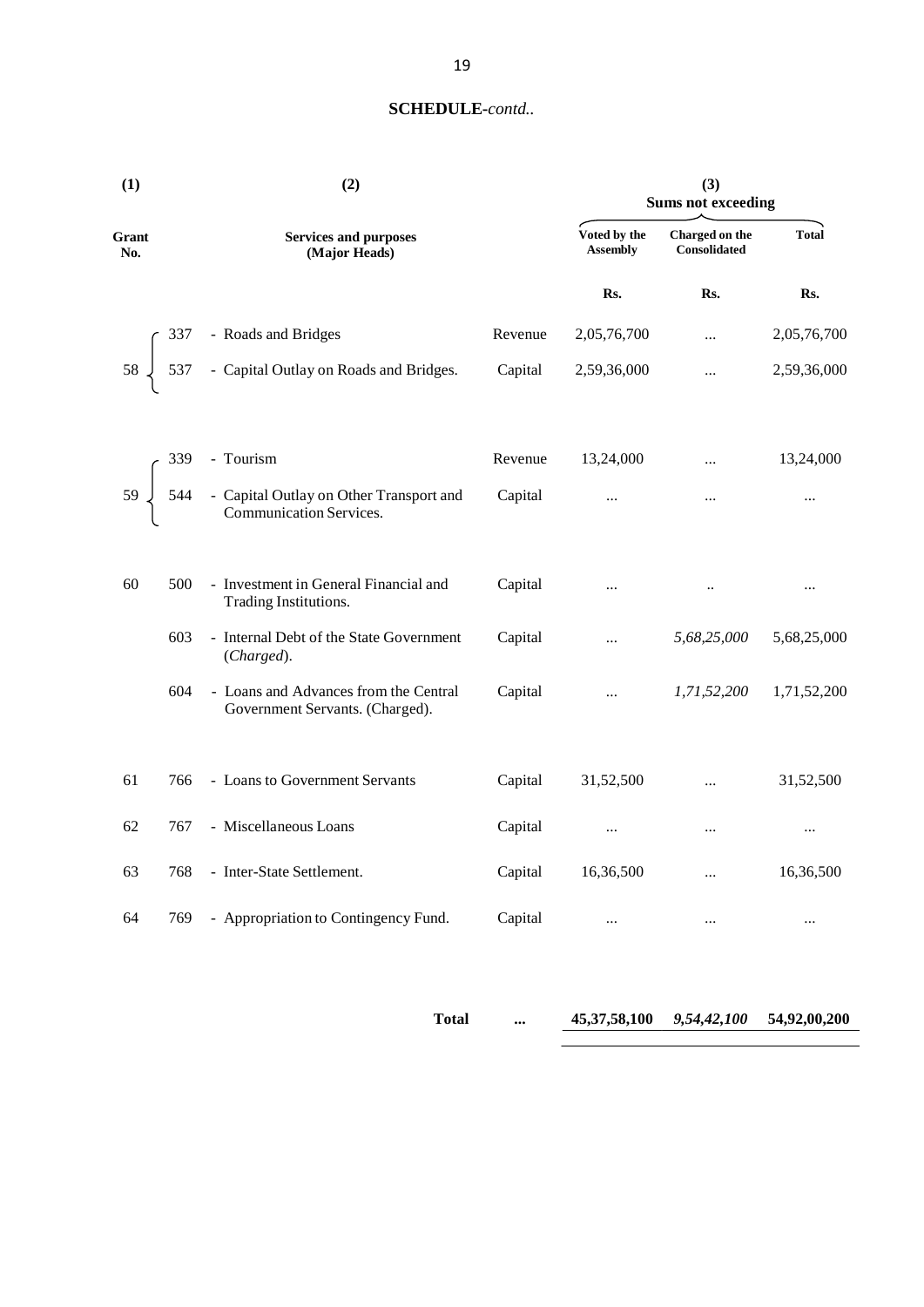#### **MEGHALAYA ACT 3 OF 1985**

#### **THE MEGHALAYA ELECTRICITY DUTY (AMENDMENT) ACT, 1985**

#### **(As passed by the Assembly)**

[Received the assent of the Governor on the 13<sup>th</sup> April, 1985]

(Published in the *Gazette of Meghalaya*, Extraordinary, dated 16<sup>th</sup> April, 1985)

#### **An**

#### **Act**

# **further to amend the Meghalaya Electricity Duty Act (Assam act No.XXX of 1964 as adapted and modified by Meghalaya) (hereinafter to as the principal Act).**

Be it enacted by the Legislature of Meghalaya in the Thirty-Sixth Year of the Republic of India as follows:-

| Short title, extent and<br>commencement.        | 1. | (1) This Act may be called the Meghalaya Electricity Duty<br>(Amendment) Act, 1985.                                                                         |
|-------------------------------------------------|----|-------------------------------------------------------------------------------------------------------------------------------------------------------------|
|                                                 |    | (2) It shall have the like extent as the principal Act.                                                                                                     |
|                                                 |    | (3) It shall be deemed to have come into force on and from the $1st$ day<br>of October, 1984.                                                               |
| Amendment of Section<br>3 of the principal Act. | 2. | In the Principal Act, in Section 3, for the existing sub-section (1) the<br>following shall be substituted, namely:-                                        |
|                                                 |    | "(1) There shall be levied and paid to the State Government a duty, to<br>be called the 'electricity duty' at the rate of six paise per unit of<br>energy,- |
|                                                 |    | (a) supplied by the Board to a consumer within the State or to a<br>consumer or any person or authority outside the State; or                               |
|                                                 |    | (b) supplied to a consumer by a licensee generating energy or<br>procuring energy in bulk from the Board; or                                                |
|                                                 |    | (c) generated by a person or a company or a firm or any<br>organisation for own use of consumption".                                                        |
| Repeal of Ordinance 3<br>of 1984.               |    | 3. The Meghalaya Electricity Duty (Amendment) Ordinance, 1984 is<br>horoby ropealed                                                                         |

hereby repealed.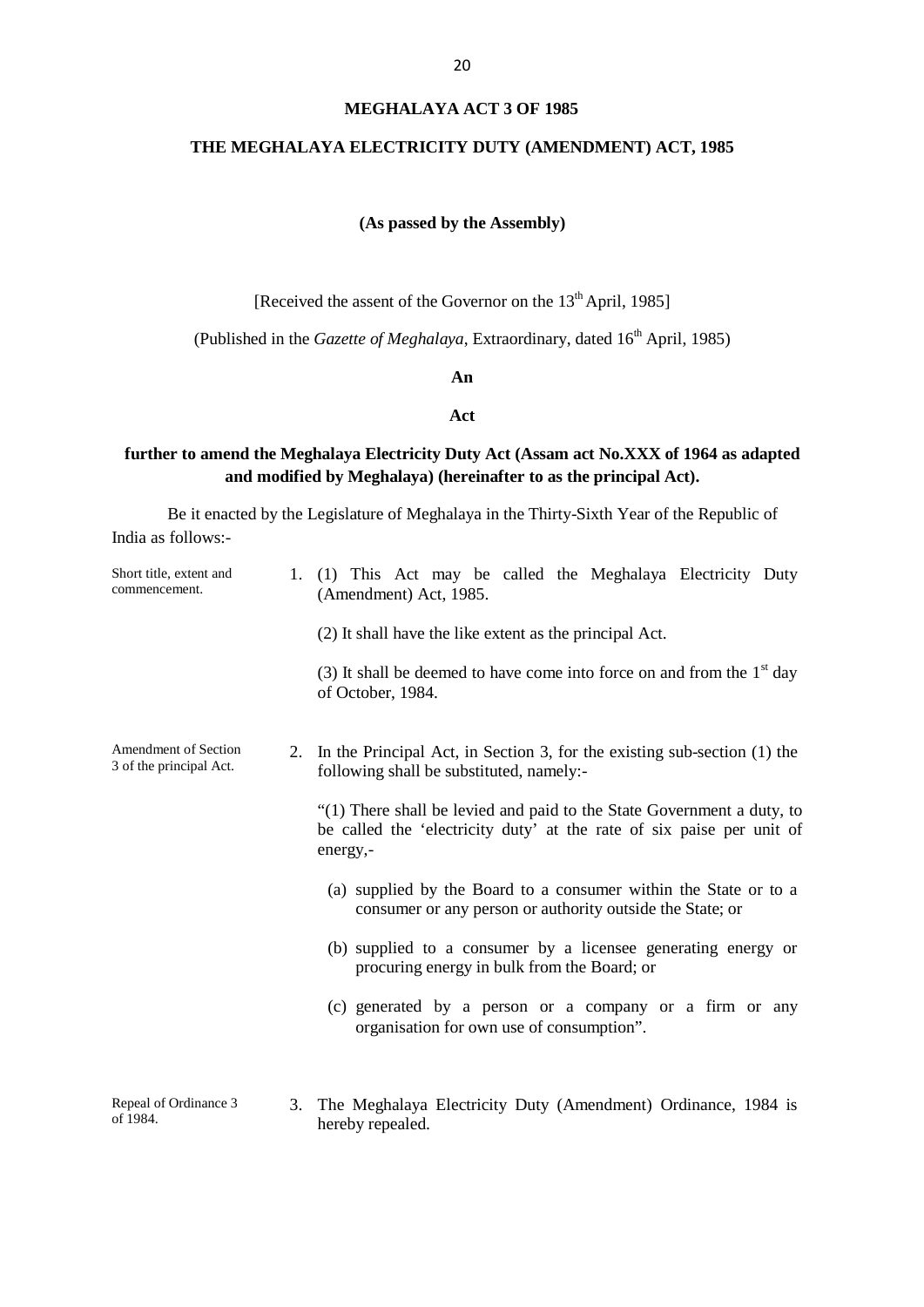#### **MEGHALAYA ACT 4 OF 1985**

# **THE MEGHALAYA REQUISITION AND CONTROL OF VEHICLES (AMENDMENT) ACT, 1985**

#### **(As passed by the Assembly)**

[Received the assent of the Governor on the 13<sup>th</sup> April, 1985] (Published in the

*Gazette of Meghalaya*, Extraordinary, dated 16<sup>th</sup> April, 1985) **An** 

**Act**

# **to amend the Meghalaya Requisition and Control of Vehicles Act (Assam Act V of 1969 as adapted by Meghalaya).**

| Short title, extent and<br>commencement.           | 1. | (1) This Act may be called the Meghalaya Requisition and Control of<br>Vehicles (Amendment) Act, 1985.                                                                                                                                                                                                                                                                         |
|----------------------------------------------------|----|--------------------------------------------------------------------------------------------------------------------------------------------------------------------------------------------------------------------------------------------------------------------------------------------------------------------------------------------------------------------------------|
|                                                    |    | (2) It shall extent to the whole of the State of Meghalaya.                                                                                                                                                                                                                                                                                                                    |
|                                                    |    | (3) It shall come into force at once.                                                                                                                                                                                                                                                                                                                                          |
| Amendment of<br>Section 3 of the<br>principal Act. | 2. | In the Meghalaya Requisition and Control of Vehicles Act (Assam V<br>of 1969) hereinafter referred to as the principal Act), after sub-section<br>(4) of Section 3 the following shall be inserted as Proviso, namely:-                                                                                                                                                        |
|                                                    |    | "Provided that the officer or Authority requisitioning the vehicles<br>shall, not later than 45 days after the presentation of the bill by the<br>owner of vehicle, pay the full compensation due to the owner for the<br>use of his vehicle, not including repairing charges, if any".                                                                                        |
|                                                    |    | Provided further, that no vehicle shall ordinarily be requisitioned<br>for a period exceeding 7 (seven) days at a time and in case a vehicle is<br>retained under requisition beyond the said period of 7 (seven) days,<br>reasons thereof shall be recorded by the requisitioning Authority and<br>the same shall be communicated in writing to the owner of the<br>vehicle." |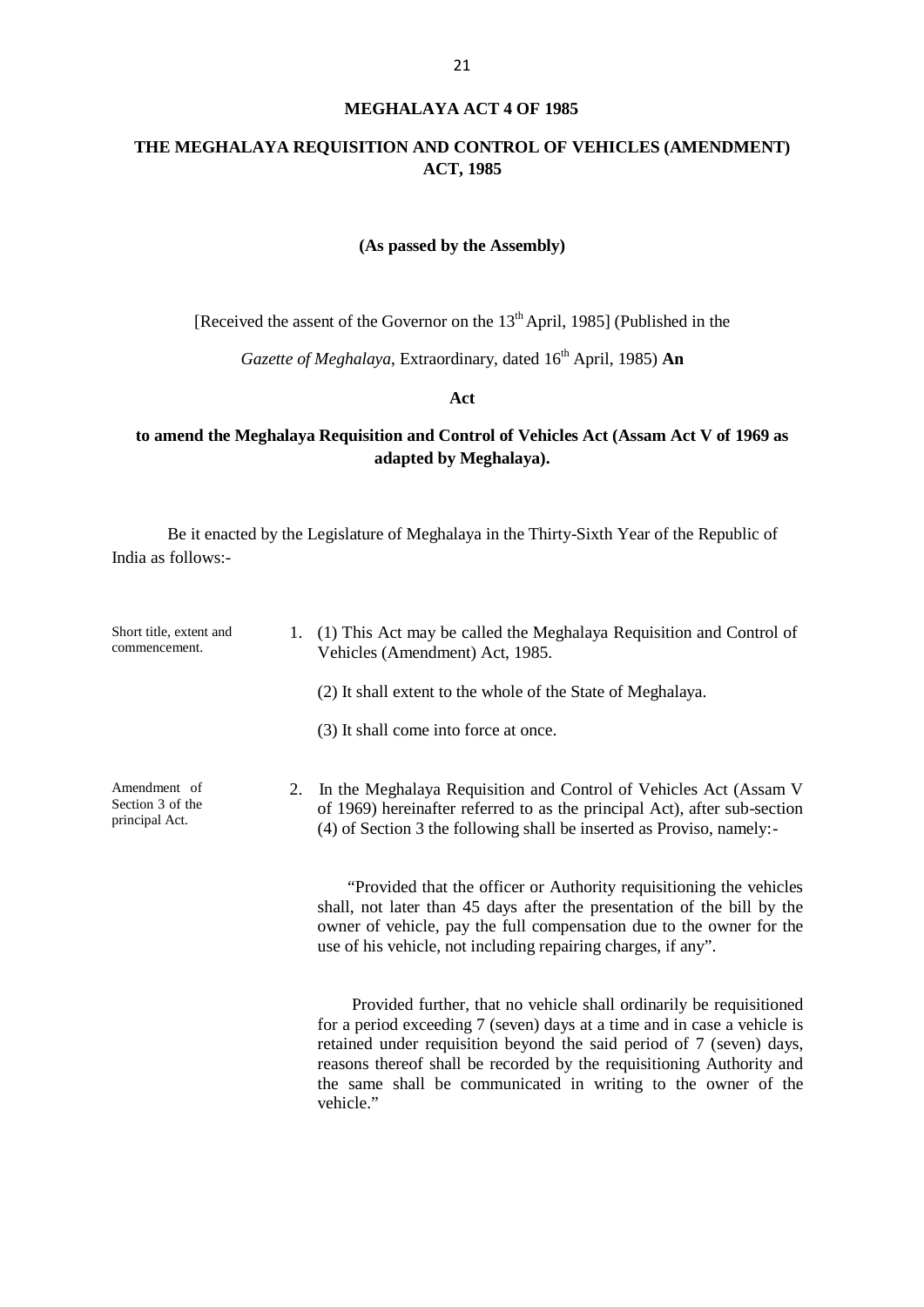Amendment of Section 4 of the principal Act. 3. In the principal Act, for the words "and fix the compensation at such rate as the State Government may deem fair" occurring below Clause (b) of sub-section (2) of Section 4, the following shall be substituted, namely- "and fix the compensation at such rate as the State Government may deem reasonable, taking into account the loss and inconvenience caused to the owner of the vehicle requisitioned". Amendment of proviso

to sub-section (2) of

Amendment of proviso 4. In the principal Act, at the end of the proviso to sub-section (2) of to sub-section (2) of Section 5, the following shall be added, namely-Section 5, the following shall be added, namely-

> "subject to the proviso made under sub-section (1) of Section 3".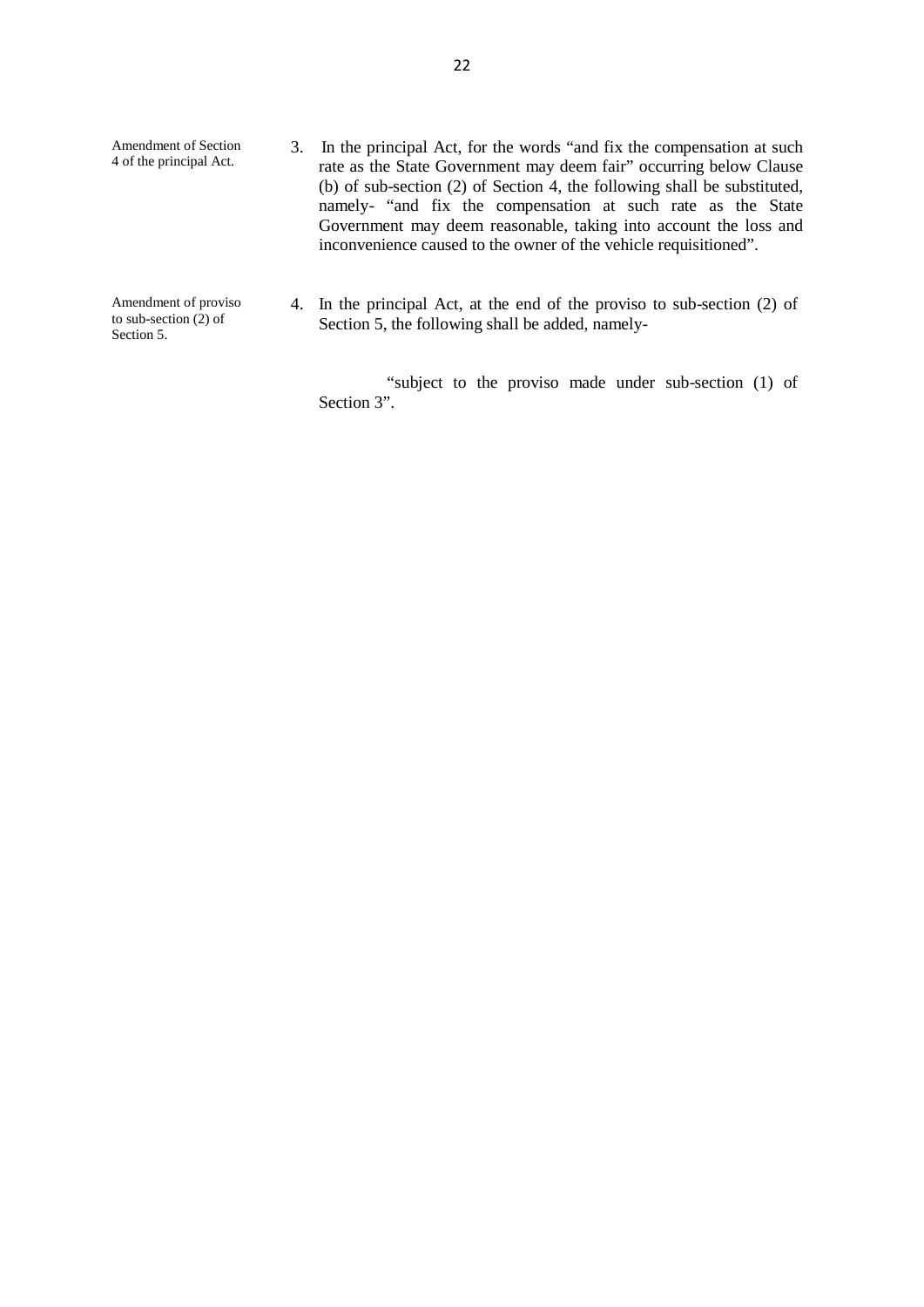#### **MEGHALAYA ACT 5 OF 1985**

# **THE MEGHALAYA MUNICIPAL (AMENDMENT) ACT, 1985**

#### **(As passed by the Assembly)**

[Received the assent of the Governor on the 13<sup>th</sup> April, 1985]

(Published in the *Gazette of Meghalaya*, Extraordinary, dated 16<sup>th</sup> April, 1985)

#### **An**

#### **Act**

# **further to amend the Meghalaya Municipal Act (Assam Act XV of 1957 as adapted by Meghalaya) (hereinafter referred to as the principal Act).**

Be it enacted by the Legislature of Meghalaya in the Thirty-Sixth Year of the Republic of India as follows:-

Short title and Commencement. 1. (1) This Act may be called the Meghalaya Municipal (Amendment) Act, 1985. (2) It shall come into force at once.

Amendment of sub section (4) of Section 84 of the principal Act. (3) In sub-section (4) of Section 84 of the principal, Act, for the words "one rupee" occurring in the sub-section the words "fifty rupees" shall be substituted.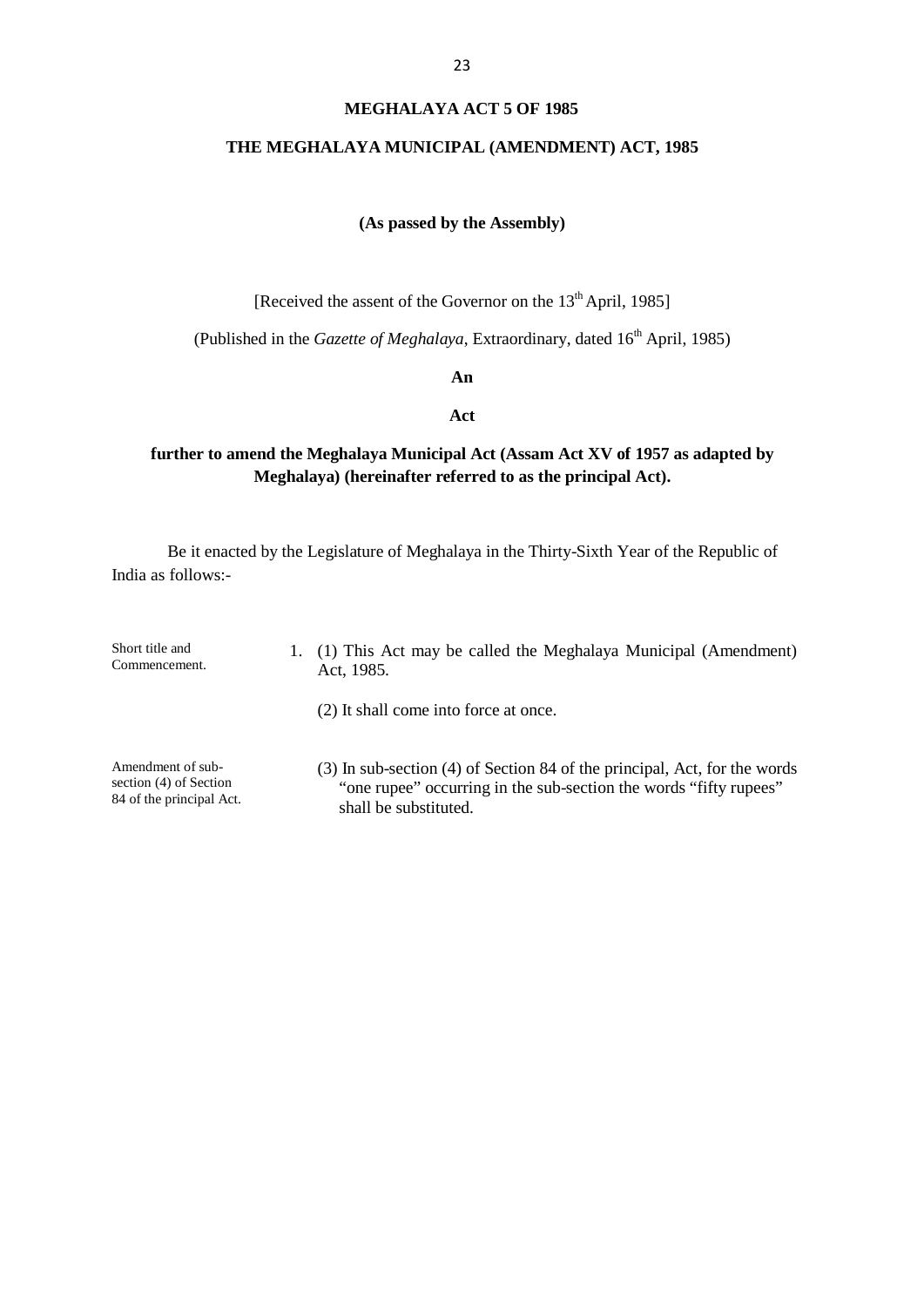#### **MEGHALAYA ACT 6 OF 1985**

#### **THE MEGHALAYA APPROPRIATION (No. II) ACT, 1985**

#### **(As passed by the Assembly)**

[Received the assent of the Governor on the 29<sup>th</sup> April, 1985]

(Published in the *Gazette of Meghalaya*, Extraordinary, dated 29<sup>th</sup> June, 1985)

#### **An**

#### **Act**

# **to authorise payment and appropriation of certain sums from and out of the Consolidated Fund of Meghalaya for the services of the financial year ending on the thirty-first day of March, 1986.**

| Short title and<br>Commencement.                                                                                                    | 1. | (1) This Act may be called the Meghalaya Appropriation (No.<br>II) Act, 1985.                                                                                                                                                                                                                                                                                                                                                                                                                                                                                                                                                                            |
|-------------------------------------------------------------------------------------------------------------------------------------|----|----------------------------------------------------------------------------------------------------------------------------------------------------------------------------------------------------------------------------------------------------------------------------------------------------------------------------------------------------------------------------------------------------------------------------------------------------------------------------------------------------------------------------------------------------------------------------------------------------------------------------------------------------------|
|                                                                                                                                     |    | (2) It shall be deemed to have come into force on the first day of<br>April, 1985.                                                                                                                                                                                                                                                                                                                                                                                                                                                                                                                                                                       |
| Withdrawal of Rs.2.19.<br>68, 01,300 from and<br>out of the Consolidated<br>Fund of Meghalaya for<br>the financial year<br>1985-86. | 2. | From and out of the Consolidated Fund of Meghalaya there may be<br>paid and applied sums not exceeding those specified in column (3) of<br>the Schedule amounting in the aggregate [inclusive of the sum<br>specified in column (3) of Schedule of the Meghalaya Appropriation<br>(Vote-On Account) Act, 1985] to the sum of two hundred nineteen<br>crores, sixty-eight lakhs, one thousand and three hundred rupees<br>towards defraying the several charges which will come in course of<br>payment during the financial year ending on the thirty-first day of<br>March, 1986 in respect of the services specified in column (2) of the<br>Schedule. |
| Appropriation.                                                                                                                      |    | 3. The sum authorised to be withdrawn from and out of the Consolidated<br>Fund of Meghalaya by this Act shall be appropriated for the services<br>and purposes expressed in the Schedule in relation to the said year.                                                                                                                                                                                                                                                                                                                                                                                                                                   |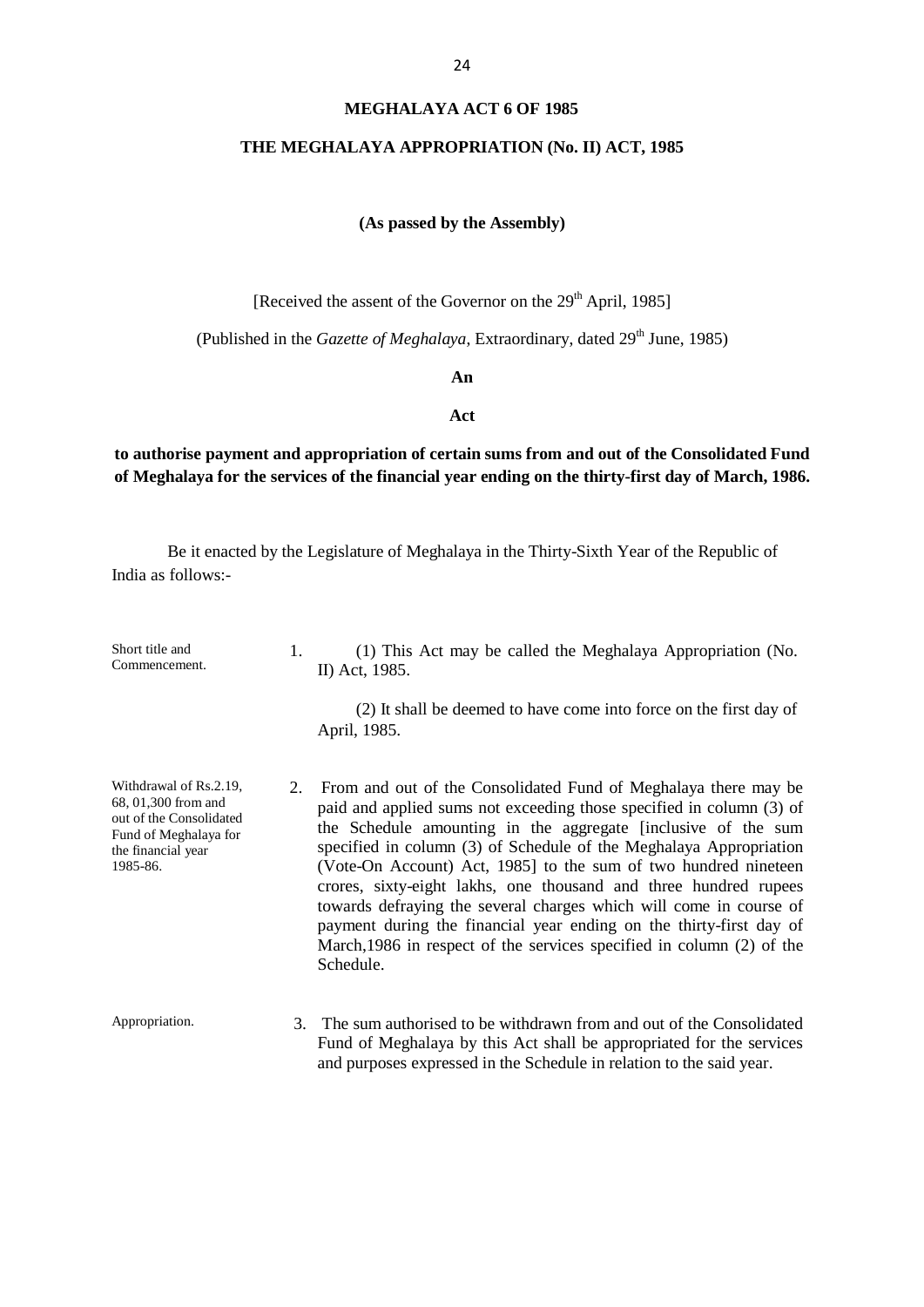# **SCHEDULE**

# **(***See* **Sections 2 and 3)**

| (1)            |     | (2)                                                                                                                            |         |                                 | (3)<br><b>Sums not exceeding</b> |              |  |
|----------------|-----|--------------------------------------------------------------------------------------------------------------------------------|---------|---------------------------------|----------------------------------|--------------|--|
| Grant<br>No.   |     | <b>Services and purposes</b><br>(Major Heads)                                                                                  |         | Voted by the<br><b>Assembly</b> | Charged on the<br>Consolidated   | <b>Total</b> |  |
|                |     |                                                                                                                                |         | Rs.                             | Rs.                              | Rs.          |  |
| $\mathbf{1}$   | 211 | - Parliament/State/Union Territory<br>Legislature-B-State Legislatures.                                                        | Revenue | 64,64,000                       |                                  | 64,64,000    |  |
| 2              | 212 | - Governor<br>$\cdots$                                                                                                         | Revenue | 10,000                          | 20,95,000                        | 21,05,000    |  |
| 3              | 213 | - Council of Ministers<br>$\cdots$<br>$\cdots$                                                                                 | Revenue | 49,02,000                       | $\cdots$                         | 49,02,000    |  |
| $\overline{4}$ | 214 | - Administration of Justice.                                                                                                   | Revenue | 37,51,000                       | $\cdots$                         | 37,51,000    |  |
| $\sqrt{5}$     | 215 | - Elections.<br>.                                                                                                              | Revenue | 74,95,000                       | $\cdots$                         | 74,95,000    |  |
|                | 229 | - Land Revenue                                                                                                                 |         |                                 |                                  |              |  |
|                | 288 | - Social Security and Welfare-B-II-<br>Relief and Rehabilitation of Displaced<br>Persons.                                      |         |                                 |                                  |              |  |
|                | 289 | - Relief on account of Natural<br>Calamities                                                                                   |         |                                 |                                  |              |  |
| 6              | 295 | - Other Social and Community Services.                                                                                         | Revenue | 1,16,72,000                     |                                  | 1,16,72,000  |  |
|                | 304 | - Other General Economic Services-III-<br>Land Ceilings.                                                                       |         |                                 |                                  |              |  |
|                | 688 | - Loans for Social Security and Welfare-<br>III-Welfare of Schedule Castes,<br>Scheduled Tribes and Other Backward<br>Classes. | Capital | 20,000                          |                                  | 20,000       |  |
|                | 695 | - Loans for Other Social and<br>Community Services.                                                                            |         |                                 |                                  |              |  |
|                | 705 | - Loans for Agriculture.                                                                                                       |         |                                 |                                  |              |  |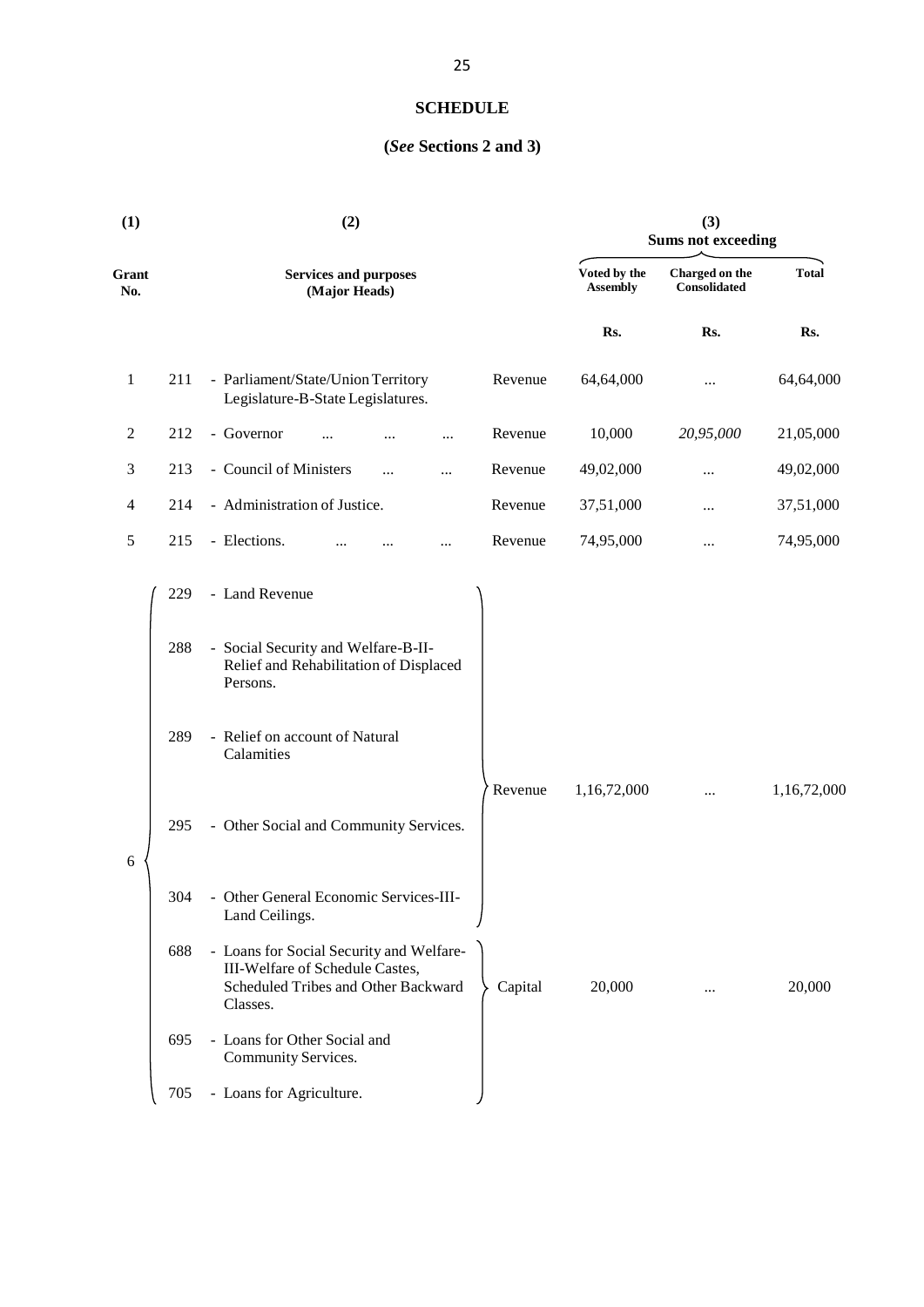| (1)          | (2) |                                                                              |         | (3)<br><b>Sums not exceeding</b>       |                                |              |
|--------------|-----|------------------------------------------------------------------------------|---------|----------------------------------------|--------------------------------|--------------|
| Grant<br>No. |     | <b>Services and purposes</b><br>(Major Heads)                                |         | <b>Voted by the</b><br><b>Assembly</b> | Charged on the<br>Consolidated | <b>Total</b> |
|              |     |                                                                              |         | Rs.                                    | Rs.                            | Rs.          |
| 7            | 230 | - Stamps and Registration                                                    | Revenue | 4,15,000                               |                                | 4,15,000     |
| 8            | 239 | - State Excise                                                               | Revenue | 39,49,000                              |                                | 39,49,000    |
| 9            | 240 | - Sales Tax and 245-I-Other Taxes and<br>Duties on Commodities and Services. | Revenue | 28,22,000                              | $\cdots$                       | 28,22,000    |
|              | 241 | - Taxes on Vehicles                                                          |         |                                        |                                |              |
|              | 265 | - Other Administrative Services-II-<br>Motor Garages, etc.                   | Revenue | 56,04,000                              |                                | 56,04,000    |
| 10           | 338 | - Roads and Water Transport Services.                                        |         |                                        |                                |              |
|              | 538 | - Capital Outlay on Road and Water<br>Transport Services, etc.               | Capital | 1,55,00,000                            | $\cdots$                       | 1,55,00,000  |
|              | 245 | - Other Taxes and Duties on<br>Commodities and Services etc.                 |         |                                        |                                |              |
| 11           | 331 | - Water and Power Development<br>Services-B-Power Development.               | Revenue | 4,75,000                               |                                | 4,75,000     |
|              | 734 | - Loans for Power Projects.                                                  | Capital | $\cdots$                               |                                |              |
| 12           | 247 | - Other Fiscal Services-Promotion f<br>Small Savings.                        | Revenue | 1,27,000                               | $\cdots$                       | 1,27,000     |
|              | 248 | - Appropriation for Reduction or<br>Avoidance of Debt (Charged).             | Revenue |                                        |                                |              |
|              | 249 | - Interest Payments (Charged).                                               | Revenue |                                        | 8,16,28,600                    | 8,16,28,600  |
|              | 251 | - Public Service Commission (Charged).                                       | Revenue |                                        | 11,85,000                      | 11,85,000    |
|              | 252 | - Secretariat-Economic Services-I-Civil<br>Departments.                      |         |                                        |                                |              |
| 13           | 276 | - Secretariat-Social and Community<br>Services-I-Civil Departments.          | Revenue | 2,71,00,000                            | $\cdot \cdot$                  | 2,71,00,000  |
|              | 296 | - Secretariat-Economic Services-I-Civil<br>Departments.                      |         |                                        |                                |              |
| 14           | 253 | - District Administration                                                    | Revenue | 1,06,38,000                            |                                | 1,06,38,000  |
| 15           | 984 | - Treasury and Accounts<br>Administration.                                   | Revenue | 53,05,000                              |                                | 53,05,000    |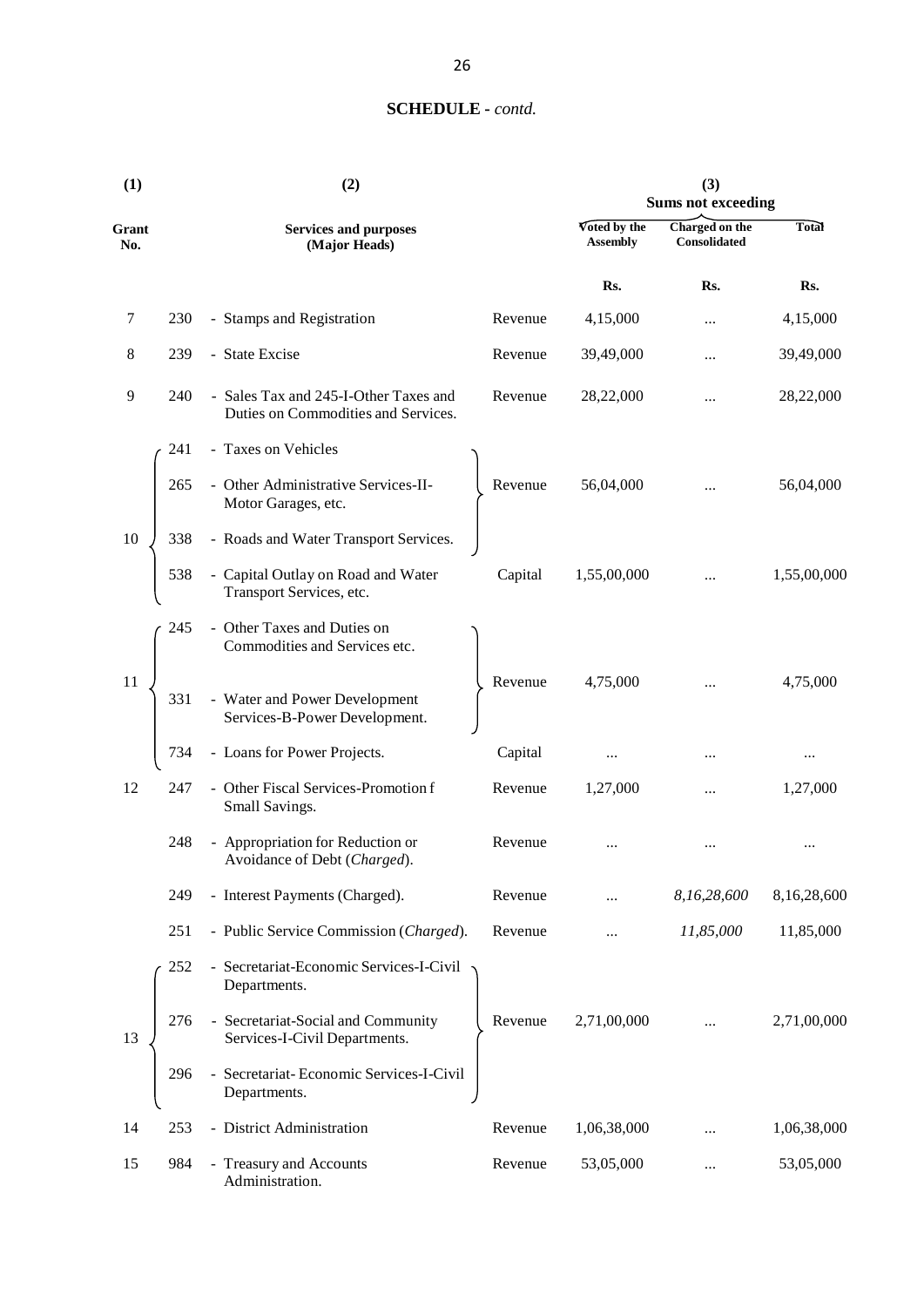| (1)          | (2)                                                                                                                |                                        | (3)<br><b>Sums not exceeding</b> |              |  |
|--------------|--------------------------------------------------------------------------------------------------------------------|----------------------------------------|----------------------------------|--------------|--|
| Grant<br>No. | <b>Services and purposes</b><br>(Major Heads)                                                                      | <b>Voted by the</b><br><b>Assembly</b> | Charged on the<br>Consolidated   | <b>Total</b> |  |
|              |                                                                                                                    | Rs.                                    | Rs.                              | Rs.          |  |
|              | - Police<br>255                                                                                                    |                                        |                                  |              |  |
|              | - Fire Protection and Control<br>260<br>Revenue                                                                    | 13,13,68,000                           |                                  | 13,13,68,000 |  |
|              | 283<br>- Housing-C-Government Residential<br>Buildings.                                                            |                                        |                                  |              |  |
| 16           | - Capital Outlay on Public Works on<br>459<br>Housing (Police).                                                    |                                        |                                  |              |  |
|              | Capital<br>- Capital Outlay on Public Works (Jails).<br>483                                                        | 2,55,36,000                            | $\cdots$                         | 2,55,36,000  |  |
|              | - Jails<br>Revenue<br>256                                                                                          | 31,70,000                              |                                  | 31,70,000    |  |
| 17           | - Capital Outlay on Public Works (Jails).<br>459<br>Capital                                                        | 1,72,14,000                            |                                  | 1,72,14,000  |  |
| 18           | 258<br>- Stationery and Printing.<br>Revenue                                                                       | 1,14,74,000                            | $\cdots$                         | 1,14,74,000  |  |
|              | - Secretariat-General Services-II-Public<br>252                                                                    |                                        |                                  |              |  |
|              | Works Department-Secretariat.<br>259<br>- Public Works                                                             |                                        |                                  |              |  |
|              | Revenue<br>- Education<br>277                                                                                      | 8,29,33,000                            | $\ldots$                         | 8,29,33,000  |  |
|              | - Housing-II-C-Government Residential<br>283<br>Buildings (I/C.P.W.W.).                                            |                                        |                                  |              |  |
|              | - Capital Outlay on Public Works.<br>459<br>- Capital Outlay on Education, Arts and<br>477                         |                                        |                                  |              |  |
|              | Culture.<br>480<br>- Capital Outlay on Medical                                                                     |                                        |                                  |              |  |
| 19           | - Capital Outlay on Family Welfare.<br>481                                                                         |                                        |                                  |              |  |
|              | - Capital Outlay on Public Health,<br>482<br>Sanitation and Water Supply-A-Public<br>Capital<br>Health.            | 5,19,90,000                            |                                  | 5,19,90,000  |  |
|              | 483<br>- Capital Outlay on Housing-A-<br>Government Residential Buildings (in-<br>charge Public Works Department). |                                        |                                  |              |  |
|              | - Capital Outlay on Animal Husbandry.<br>510                                                                       |                                        |                                  |              |  |
|              | - Capital Outlay on Dairy Development.<br>511                                                                      |                                        |                                  |              |  |
| 20           | - Other Administrative Services-I-Civil<br>265<br>Revenue<br>Defence and Home Guards.                              | 1,48,10,000                            | $\cdots$                         | 1,48,10,000  |  |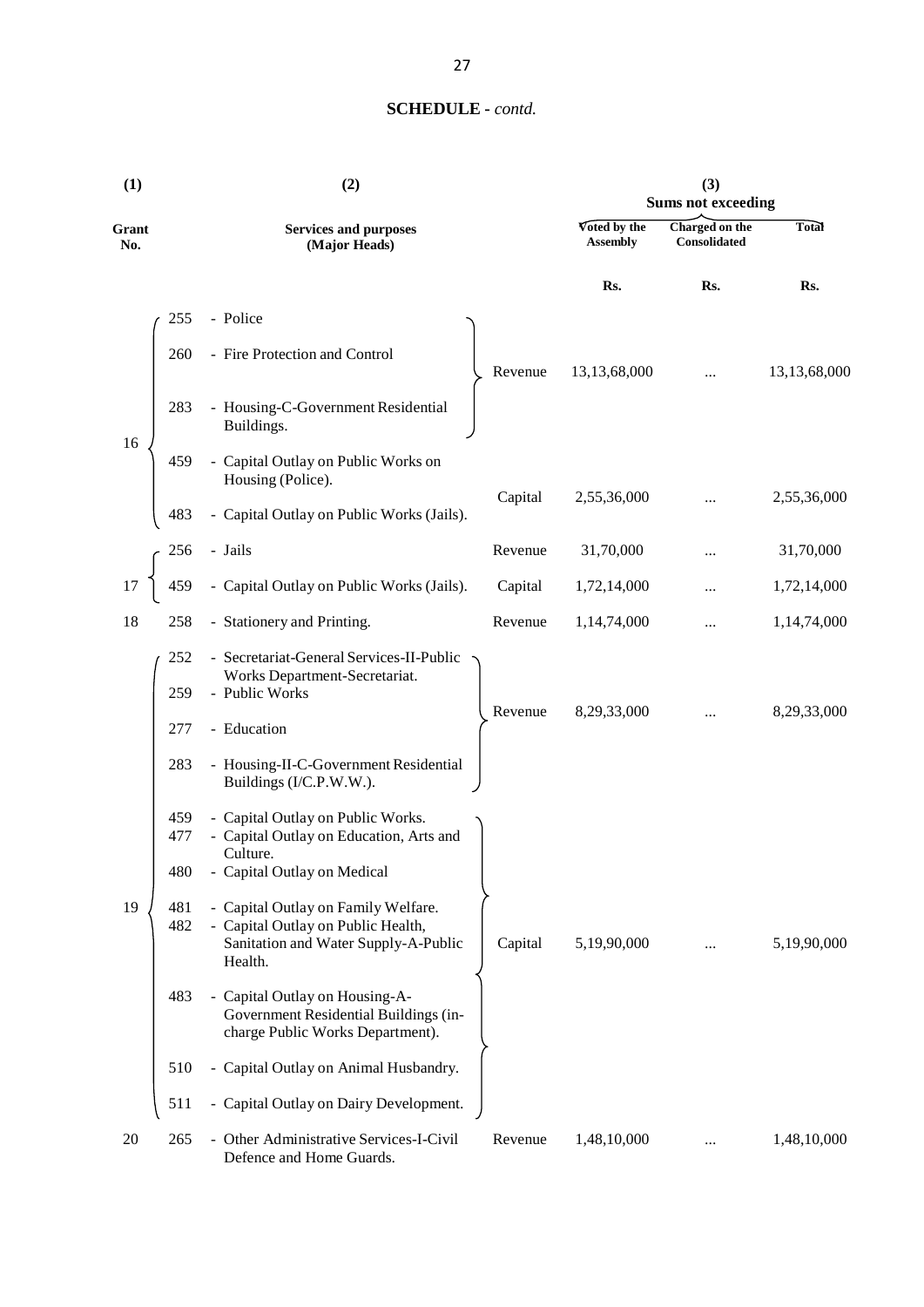| (1)          |            | (2)                                                                                                | (3)<br><b>Sums not exceeding</b>       |                                |              |
|--------------|------------|----------------------------------------------------------------------------------------------------|----------------------------------------|--------------------------------|--------------|
| Grant<br>No. |            | <b>Services and purposes</b><br>(Major Heads)                                                      | <b>Voted by the</b><br><b>Assembly</b> | Charged on the<br>Consolidated | <b>Total</b> |
|              |            |                                                                                                    | Rs.                                    | Rs.                            | Rs.          |
|              | 265        | - Other Administrative Services-III-<br>Gazetteers and Statistical Memoirs.                        |                                        |                                |              |
|              | 268        | - Miscellaneous General Services-<br>Pensions and Awards in consideration                          |                                        |                                |              |
| 21           |            | of distinguished Services.<br>Revenue                                                              | 21,90,83,000                           |                                | 21,90,83,000 |
|              | 277        | - Education<br>$\ddotsc$                                                                           |                                        |                                |              |
|              | 278        | - Art and Culture                                                                                  |                                        |                                |              |
|              | 279<br>477 | - Scientific Services and Research.<br>- Capital Outlay on Education, Art and<br>Culture.          |                                        |                                |              |
|              | 677        | - Loans for Education, Art and Culture.<br>Capital                                                 | 2,51,41,000                            |                                | 2,51,41,000  |
| 22           | 265        | - Other Administrative Services-II-<br>Census, Vital Statistics, Guest Houses,<br>Revenue<br>etc.  | 50,55,000                              |                                | 50,55,000    |
|              | 283        | - Housing-II-C-Government Residential<br>Buildings (GAD).                                          |                                        |                                |              |
| 23           | 265        | - Other Administrative Services -V-<br>Revenue<br>Miscellaneous Administrative                     | 9,88,000                               |                                | 9,88,000     |
| 24           | 266        | Services.<br>- Pension and other Retirement Benefits.<br>Revenue                                   | 1,14,45,000                            |                                | 1,14,45,000  |
| 25           | 267        | - Aid Materials and Equipments.<br>Revenue                                                         | 27,40,000                              |                                | 27,40,000    |
| 26           | 265        | - Other Administrative Services.-VI-<br>State Lotteries.<br>Revenue                                | 1,29,000                               |                                | 1,29,000     |
|              | 268        | - Miscellaneous General Services, etc.                                                             |                                        |                                |              |
|              | 280        | - Medical<br>$\cdots$                                                                              |                                        |                                |              |
|              | 281<br>282 | - Family Welfare<br>- Public Health, Sanitation and Water<br>Revenue<br>Supply-A-Public Health and | 11,62,49,000                           |                                | 11,62,49,000 |
| $27\,$       | 480        | Sanitation.<br>- Capital Outlay on Medical (Health).                                               |                                        |                                |              |
|              | 481        | - Capital Outlay on Family Welfare<br>Capital<br>(Health).                                         | 76,23,000                              |                                | 76,23,000    |
|              | 482        | - Capital Outlay on Public Health,                                                                 |                                        |                                |              |
|              | 282        | Sanitation and Water Supply (Health).<br>- Public Health, Sanitation and Water                     |                                        |                                |              |
|              | 283        | Supply-B-Sewerage and Water Supply.<br>Revenue<br>- Housing-C-Government Residential               | 5,57,82,000                            |                                | 5,57,82,000  |
| 28           | 482        | Buildings.<br>- Capital Outlay on Public Health                                                    |                                        |                                |              |
|              |            | Sanitation and Water Supply.<br>Capital                                                            | 13,20,51,000                           | $\cdots$                       | 13,20,51,000 |
|              | 483        | - Capital Outlay on Housing-Public<br>Health, Sanitation and Water Supply.                         |                                        |                                |              |
|              | 632        | - Loans for Public Health, Sanitation                                                              |                                        |                                |              |
|              |            | and Water Supply.                                                                                  |                                        |                                |              |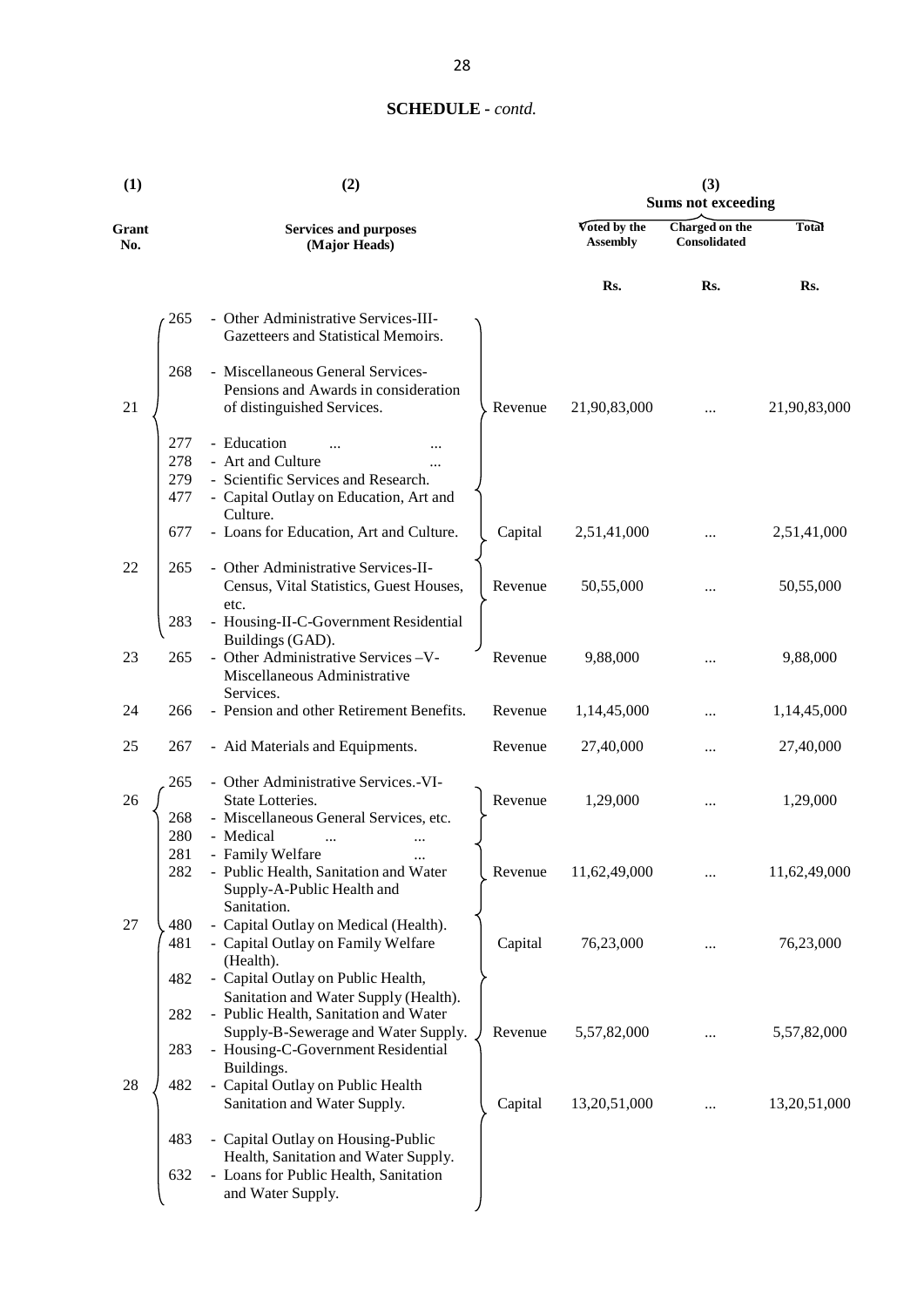| (1)              | (2)                                                                                                                               |                                 |                                | (3)<br><b>Sums not exceeding</b> |           |  |
|------------------|-----------------------------------------------------------------------------------------------------------------------------------|---------------------------------|--------------------------------|----------------------------------|-----------|--|
| Grant<br>No.     | <b>Services and purposes</b><br>(Major Heads)                                                                                     | Voted by the<br><b>Assembly</b> | Charged on the<br>Consolidated | <b>Total</b>                     |           |  |
|                  |                                                                                                                                   |                                 | Rs.                            | Rs.                              | Rs.       |  |
| 29               | - Housing-I-A-General and-B-Housing<br>Schemes.                                                                                   | Revenue                         | 21,94,000                      |                                  | 21,94,000 |  |
| 483<br>683       | - Capital Outlay on Housing (General). $\gamma$<br>- Loans for Housing.                                                           | Capital                         | 34,00,000                      |                                  | 34,00,000 |  |
| 284<br>30        | - Urban Development-A-General-I-<br>Municipal Administration.                                                                     | Revenue                         | 29,33,000                      |                                  | 29,33,000 |  |
| 684              | - Loans for Urban Development.                                                                                                    | Capital                         | $\cdots$                       |                                  | $\cdots$  |  |
| 31               | - Urban Development-A-General-II-<br>Town and Regional Planning.                                                                  | Revenue                         | 73,28,000                      |                                  | 73,28,000 |  |
| 483              | - Capital Outlay on Housing-A-<br>Government Residential Buildings<br>(TCP).                                                      | Capital                         | 44,70,000                      |                                  | 44,70,000 |  |
| 484              | - Capital Outlay on Urban<br>Development-A-General.                                                                               |                                 |                                |                                  |           |  |
| 32<br>285        | - Information and Publicity.                                                                                                      | Revenue                         | 45,70,000                      | $\cdots$                         | 45,70,000 |  |
| 287              | - Labour and Employment-II-A-Labour.                                                                                              |                                 |                                |                                  |           |  |
| 287<br>33<br>287 | - Labour and Employment-II-A-Labour<br>-Inspectorate of Factories and Steam<br>Boilers.<br>- Labour and Employment-III-B-         | Revenue                         | 75,00,000                      |                                  | 75,00,000 |  |
|                  | Employment and Training.                                                                                                          |                                 |                                |                                  |           |  |
| 288              | - Social Security and Welfare-A-I-Civil<br>Supplies.                                                                              | Revenue                         | 41,17,000                      | $\cdots$                         | 41,17,000 |  |
| 309              | - Food                                                                                                                            |                                 |                                |                                  |           |  |
| 34<br>488        | - Capital Outlay on Social Security and<br>Welfare-E-Other Social Security and<br>Welfare Programmes-I-Civil Supplies<br>Schemes. | Capital                         | 1,19,900                       |                                  | 1,19,900  |  |
| 500              | - Capital Outlay on Food.                                                                                                         |                                 |                                |                                  |           |  |
| $-288$<br>35     | - Social Security and Welfare-b-II-<br>Relief and Rehabilitation of Displaced<br>Persons                                          | Revenue                         | 5,000                          |                                  | 5,000     |  |
| 688              | - Loans for Social Security and Welfare-<br>I-Relief Measures and Rehabilitation<br>Schemes.                                      | Capital                         |                                |                                  | $\cdots$  |  |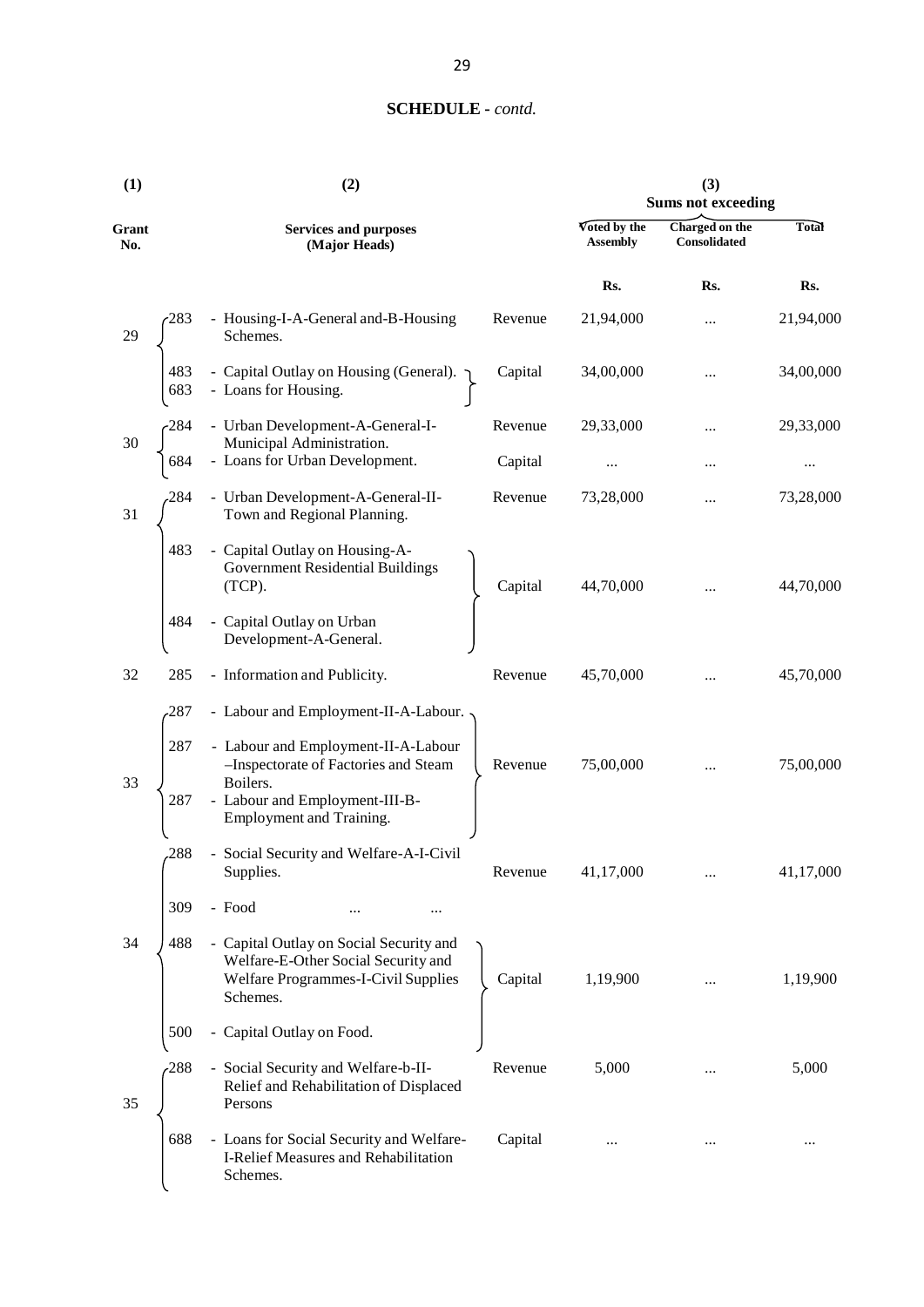| (1)          | (2) |                                                                                                                                          |         | (3)<br><b>Sums not exceeding</b> |                                |              |
|--------------|-----|------------------------------------------------------------------------------------------------------------------------------------------|---------|----------------------------------|--------------------------------|--------------|
| Grant<br>No. |     | <b>Services and purposes</b><br>(Major Heads)                                                                                            |         | Voted by the<br><b>Assembly</b>  | Charged on the<br>Consolidated | <b>Total</b> |
|              |     |                                                                                                                                          |         | Rs.                              | Rs.                            | Rs.          |
| 36           | 288 | - Social Security and Welfare-C-III-<br>Welfare of Schedule Castes, Scheduled<br>Tribes and Other Backward Classes-D-<br>Social Welfare. | Revenue | 2,69,82,000                      | $\cdots$                       | 2,69,82,000  |
|              | 688 | - Loans for Social Security and Welfare-<br>C-III-Welfare of scheduled Castes,<br>Scheduled Tribes and Other Backward<br>Classes.        | Capital |                                  |                                |              |
| 37           | 288 | - Social Security and Welfare-E-Other<br>Social Security and Welfare<br>Programmes-IV-Soldiers', Sailors' and<br>Airmen's Board.         | Revenue | 2,28,000                         |                                | 2,28,000     |
|              | 688 | - Loans for Social Security and Welfare-<br>II-Loans to Ex-Service Personnels.                                                           | Capital |                                  |                                |              |
| 38           | 298 | - Social Security and Welfare -E-Other<br>Social Security and Welfare<br>Programmes-V-Other Programmes.                                  | Revenue | 1,61,000                         | $\cdots$                       | 1,61,000     |
| 39           | 295 | - Other Social and Community Services.                                                                                                   | Revenue | 4,74,000                         |                                | 4,74,000     |
| 40           | 296 | - Secretariat-Economic Services-II-<br>Planning Boards and attached Offices.                                                             | Revenue | 71,05,000                        |                                | 71,05,000    |
|              | 298 | - Co-operation                                                                                                                           | Revenue | 1,64,57,000                      |                                | 1,64,57,000  |
|              | 498 | - Capital Outlay on Co-operation.                                                                                                        |         |                                  |                                |              |
| 41           | 505 | - Capital Outlay on Agriculture.                                                                                                         | Capital | 93,24,000                        |                                | 93,24,000    |
|              | 698 | - Loans to Co-operative Societies.                                                                                                       |         |                                  |                                |              |
|              | 299 | - Special and Backward Areas-C-North<br>Eastern Areas.                                                                                   | Revenue | 1,03,06,000                      |                                | 1,03,06,000  |
| 42           | 499 | - Capital Outlay on Special and<br>Backward Areas-C-North Eastern<br>Areas.                                                              | Capital | 5,02,00,000                      |                                | 5,02,00,000  |
|              | 699 | - Loans for Special and Backward<br>Areas-C-North Eastern Areas.                                                                         |         |                                  |                                |              |
| 43           | 304 | - Other General Economic Services-I-<br>Economic Advice and Statistics.                                                                  | Revenue | 42,73,000                        |                                | 42,73,000    |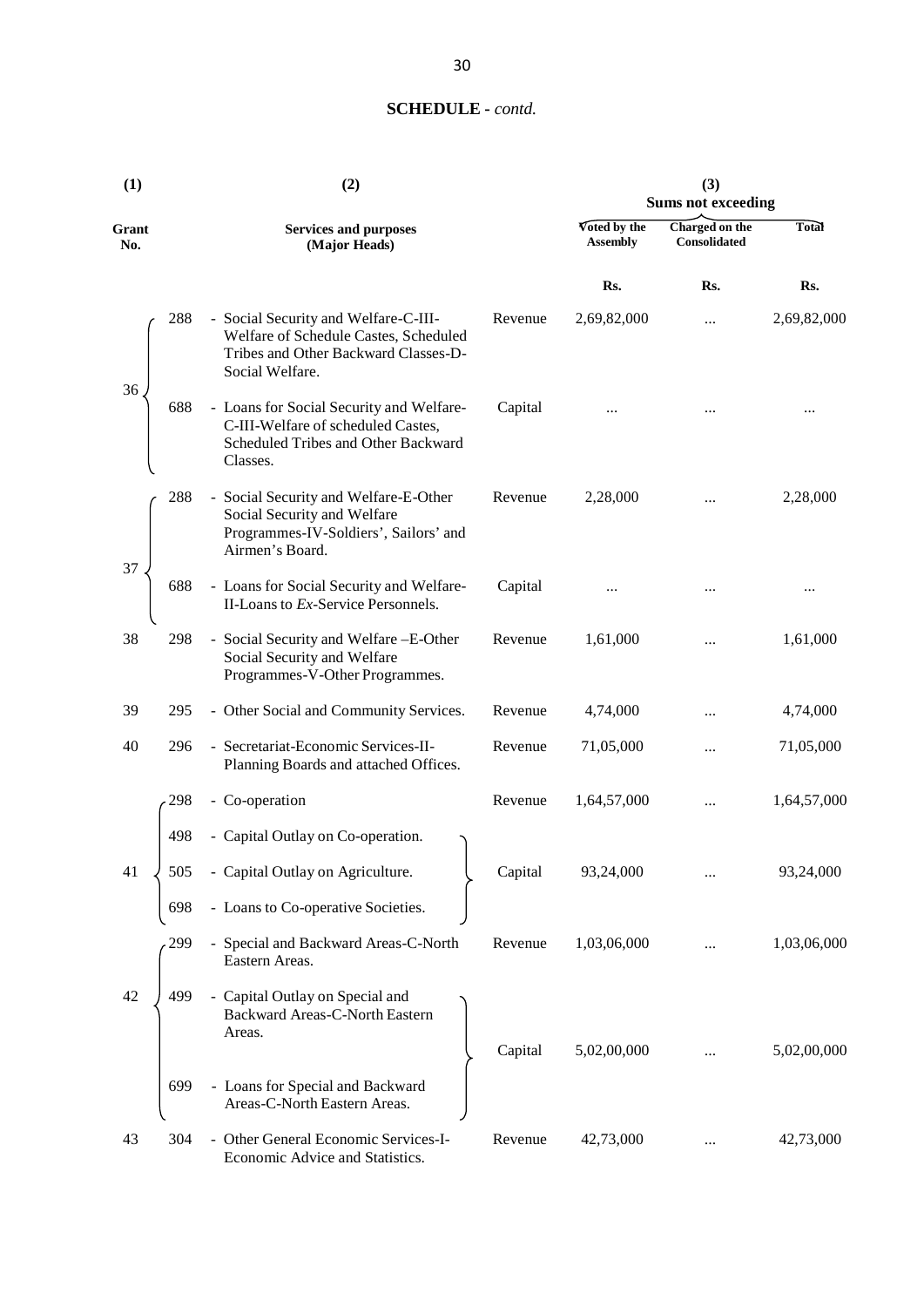| (1)          |     | (2)                                                                                                                                   | (3)<br><b>Sums not exceeding</b> |                                        |                                |             |
|--------------|-----|---------------------------------------------------------------------------------------------------------------------------------------|----------------------------------|----------------------------------------|--------------------------------|-------------|
| Grant<br>No. |     | <b>Services and purposes</b><br>(Major Heads)                                                                                         |                                  | <b>Voted by the</b><br><b>Assembly</b> | Charged on the<br>Consolidated | Total       |
|              |     |                                                                                                                                       |                                  | Rs.                                    | Rs.                            | Rs.         |
| 44           | 304 | - Other General Economic Services-II-<br>Regulation of Weights and Measures<br>and 281-Housing-c-Government<br>Residential Buildings. | Revenue                          | 19,84,000                              | $\ddotsc$                      | 19,84,000   |
| 45           | 305 | - Agriculture/303-I-Minor<br>Irrigation/295-Other Social<br>Community Services/283-Housing-C-<br>Government Residential Buildings.    | Revenue                          | 6,17,15,000                            |                                | 6,17,15,000 |
|              | 506 | - Capital Outlay on Minor Irrigation                                                                                                  |                                  |                                        |                                |             |
|              | 515 | (Agriculture).<br>- Investments in Agricultural Financial<br>Institutions.                                                            | Capital                          | 3,01,00,000                            | .                              | 3,01,00,000 |
|              | 705 | - Loans for Agriculture                                                                                                               |                                  |                                        |                                |             |
|              | 305 | - Minor Irrigation-II-Works under<br>Embankment and Drainage Wing,<br>P.W.D. Minor Irrigation Projects.                               | Revenue                          | 15,87,000                              |                                | 15,87,000   |
| 46           | 303 | - Irrigation, Navigation, Drainage and<br><b>Flood Control Projects</b>                                                               |                                  |                                        |                                |             |
|              | 506 | - Capital Outlay on Minor Irrigation,<br>Soil Conservation and Area<br>Development.                                                   |                                  |                                        |                                |             |
|              | 533 | - Capital Outlay on Irrigation<br>Navigation, Drainage and Flood<br>Control Projects.                                                 | Capital                          | 30,00,000                              |                                | 30,00,000   |
| 47           | 307 | - Soil and Water Conservation and 283-<br>Housing-C-Government Residential<br>Buildings.                                              | Revenue                          | 4,52,50,000                            |                                | 4,52,50,000 |
|              | 308 | - Area Development                                                                                                                    | Revenue                          | 2,26,00,000                            |                                | 2,26,00,000 |
| 48           | 706 | - Loans for Minor Irrigation, Soil<br>Conservation and Area Development                                                               | Capital                          |                                        | $\cdots$                       |             |
|              | 310 | - Animal Husbandry and 283-Housing-                                                                                                   | Revenue                          | 2,89,11,000                            |                                | 2,89,11,000 |
| 49           | 710 | C-Government Residential Buildings.<br>- Loans for Animal Husbandry                                                                   | Capital                          |                                        | $\cdots$                       |             |
| 50           | 311 | - Dairy Development and 283-Housing-<br>C-Government Residential Buildings.                                                           | Revenue                          | 7,63,000                               | $\cdots$                       | 7,63,000    |
| 51           | 312 | - Fisheries and 283-Housing Revenue-<br>C-Government Residential Buildings.                                                           | Revenue                          | 75,14,000                              |                                | 75,14,000   |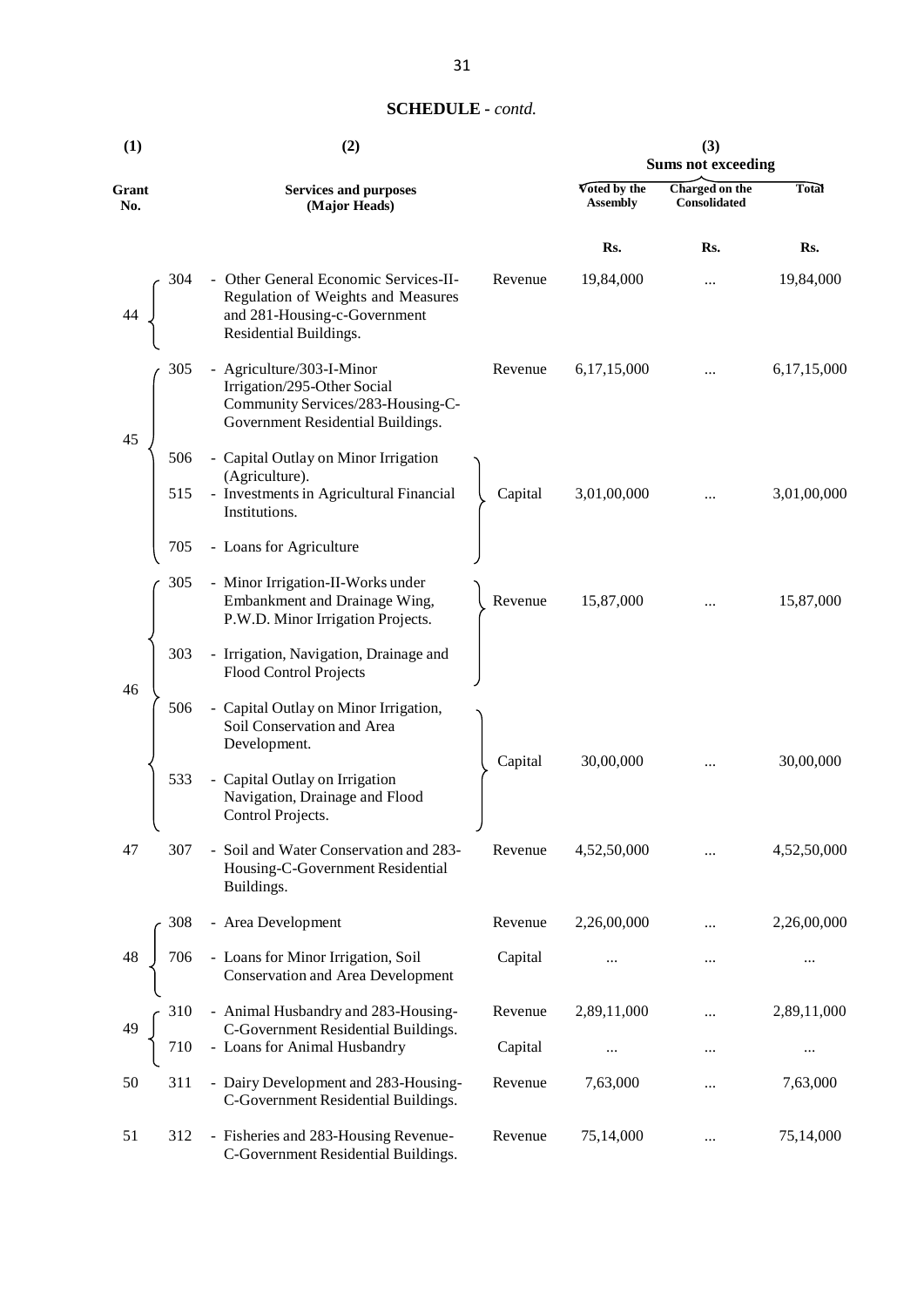| <b>SCHEDULE</b> - contd. |  |
|--------------------------|--|
|--------------------------|--|

| (1)          | (3)<br>(2)<br><b>Sums not exceeding</b> |                                                                                                                          |         |                                 |                                |              |
|--------------|-----------------------------------------|--------------------------------------------------------------------------------------------------------------------------|---------|---------------------------------|--------------------------------|--------------|
| Grant<br>No. |                                         | <b>Services and purposes</b><br>(Major Heads)                                                                            |         | Voted by the<br><b>Assembly</b> | Charged on the<br>Consolidated | <b>Total</b> |
|              |                                         |                                                                                                                          |         | Rs.                             | Rs.                            | Rs.          |
|              | 313                                     | - Forest                                                                                                                 | Revenue | 7,89,06,000                     |                                | 7,89,06,000  |
|              | 513                                     | - Capital Outlay on Forests                                                                                              | Capital | 4,00,000                        |                                | 4,00,000     |
|              | 314                                     | - Community Development-283-<br>Housing-C-Government Residential<br>Buildings and 288-Social Security and<br>Welfare.    |         |                                 |                                |              |
| 53           | 314                                     | - Community Development-II-C-Rural<br>Development-C-Rural Works<br>Programme.                                            | Revenue | 6,94,87,000                     |                                | 6,94,87,000  |
|              | 714                                     | - Loans for Community Development.                                                                                       | Capital |                                 |                                |              |
|              | 320                                     | - Industries                                                                                                             | Revenue | 50,61,000                       |                                | 50,61,000    |
|              | 520                                     | - Capital Outlay on Industrial Research<br>and Development.                                                              |         |                                 |                                |              |
| 54           | 522                                     | - Capital Outlay on Machinery and<br>Engineering Industries.                                                             | Capital | 1,35,00,000                     |                                | 1,35,00,000  |
|              | 526                                     | - Capital Outlay on Consumer<br>Industries.                                                                              |         |                                 |                                |              |
|              | 720                                     | - Loans for Industrial Research<br>Development.                                                                          |         |                                 |                                |              |
|              | 321                                     | - Village and Small Industries-I-<br>Handloom and Sericulture and 283-<br>Housing-C-Government Residential<br>Buildings. | Revenue | 1,40,30,000                     |                                | 1,40,30,000  |
|              | 521                                     | - Capital Outlay on Village and Small<br>Industries-I-Handloom and Sericulture.                                          |         |                                 |                                |              |
| 55           | 698                                     | - Loans to Co-operative Societies.                                                                                       | Capital | 6,00,000                        |                                | 6,00,000     |
|              | 721                                     | - Loans for Village and Small<br>Industries-I-Handloom and Sericulture.                                                  |         |                                 |                                |              |
|              | 321                                     | - Village and Small Industries-II-Small<br>Industries and 283-Housing-C-<br>Government Residential Buildings.            | Revenue | 2,21,14,000                     |                                | 2,21,14,000  |
| 56           | 521                                     | - Capital Outlay on Village and Small<br>Industries-II-Small Industries.                                                 | Capital | 12,00,000                       |                                | 12,00,000    |
|              | 721                                     | - Loans for Village and Small<br>Industries-II-Small Industries.                                                         |         |                                 |                                |              |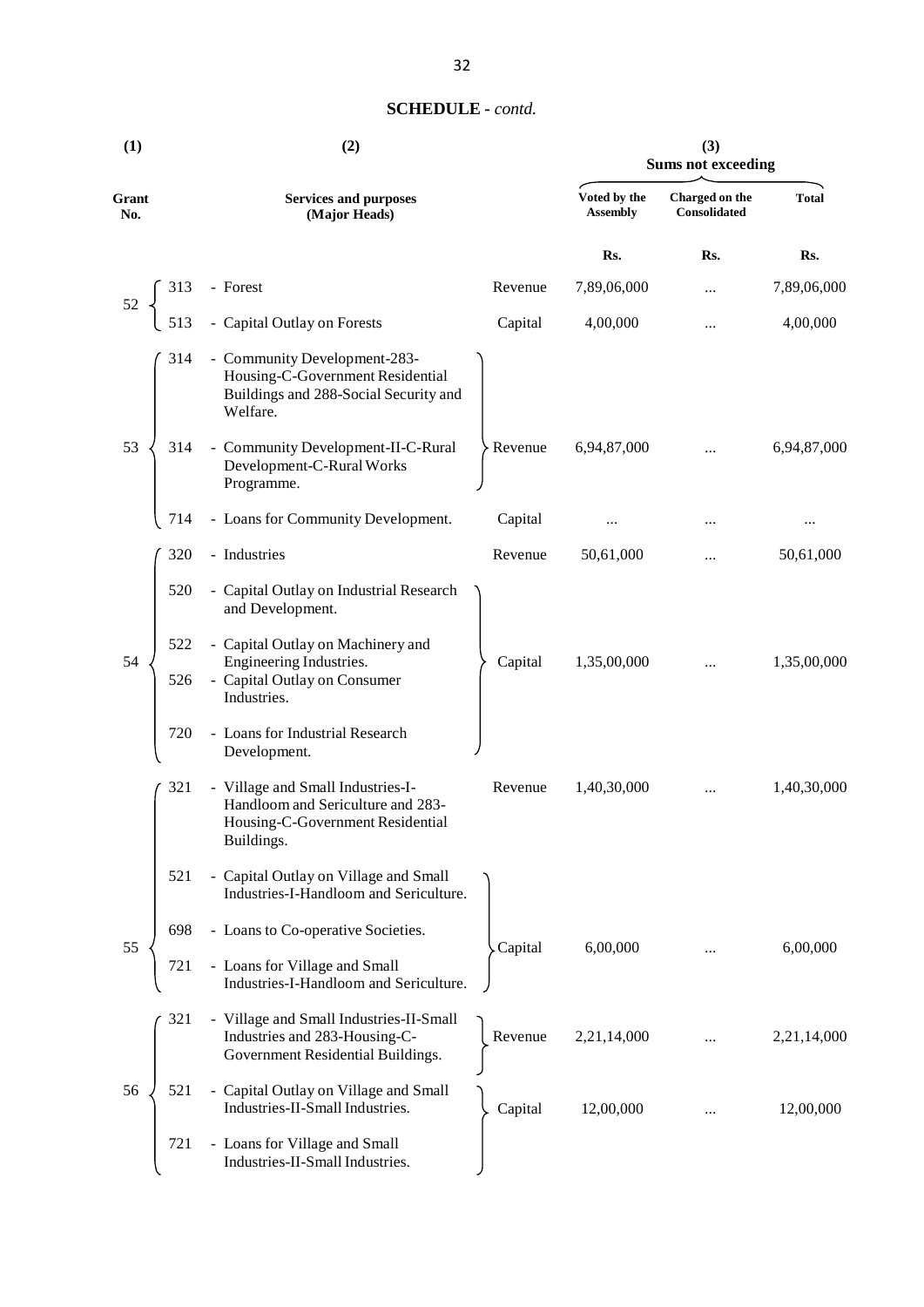| (1)          | (2) |                                                                                                                           |         | (3)<br><b>Sums not exceeding</b> |                                |                |  |
|--------------|-----|---------------------------------------------------------------------------------------------------------------------------|---------|----------------------------------|--------------------------------|----------------|--|
| Grant<br>No. |     | <b>Services and purposes</b><br>(Major Heads)                                                                             |         | Voted by the<br><b>Assembly</b>  | Charged on the<br>Consolidated | <b>Total</b>   |  |
|              |     |                                                                                                                           |         | Rs.                              | Rs.                            | Rs.            |  |
|              |     | - Mines and Minerals-B-Regulation and                                                                                     | Revenue | 54,30,000                        | $\cdots$                       | 54,30,000      |  |
|              |     | Development of Mines.<br>528 - Capital Outlay on Mining and<br>Metallurgical.                                             | Capital | 3,00,000                         | $\cdots$                       | 3,00,000       |  |
|              |     |                                                                                                                           | Revenue | 8,23,07,000                      | $\cdots$                       | 8,23,07,000    |  |
|              |     | $58\begin{cases}\n337 & - \text{ Roads and Bridges} \\ 544 & - \text{ Capital Outlay on Roads and Bridges.}\n\end{cases}$ | Capital | 10,37,44,000                     | $\cdots$                       | 10,37,44,000   |  |
|              | 339 | - Tourism                                                                                                                 | Revenue | 52,96,000                        | $\ddotsc$                      | 52,96,000      |  |
|              |     | 59<br>544 - Capital Outlay on Other Transport and<br>Communication Services.                                              | Capital | $\cdots$                         | $\cdots$                       | $\cdots$       |  |
| 60           | 500 | - Investment in General Financial and<br>Trading Institutions.                                                            | Capital | $\cdots$                         | $\ldots$                       | $\cdots$       |  |
|              | 603 | - Internal Debt of State Government<br>(Charge)                                                                           | Capital | $\cdots$                         | 22,73,00,200                   | 22,73,00,000   |  |
|              | 604 | - Loans and Advances from the Central<br>Government (Charged).                                                            | Capital |                                  | 6,86,08,600                    | 6,86,08,000    |  |
| 61           | 766 | - Loans to Government Servants.                                                                                           | Capital | 1,26,10,000                      |                                | 1,26,10,000    |  |
| 62           | 767 | - Miscellaneous Loans                                                                                                     | Capital | $\cdots$                         |                                |                |  |
| 63           | 768 | - Inter State Settlement                                                                                                  | Capital | 65,46,000                        |                                | 65,46,000      |  |
| 64           | 769 | - Appropriation to Contingency Fund                                                                                       | Capital | $\cdots$                         |                                | $\cdots$       |  |
|              |     | <b>Total</b>                                                                                                              |         | 1,81,50,32,900                   | 38,17,68,400                   | 2,19,68,01,300 |  |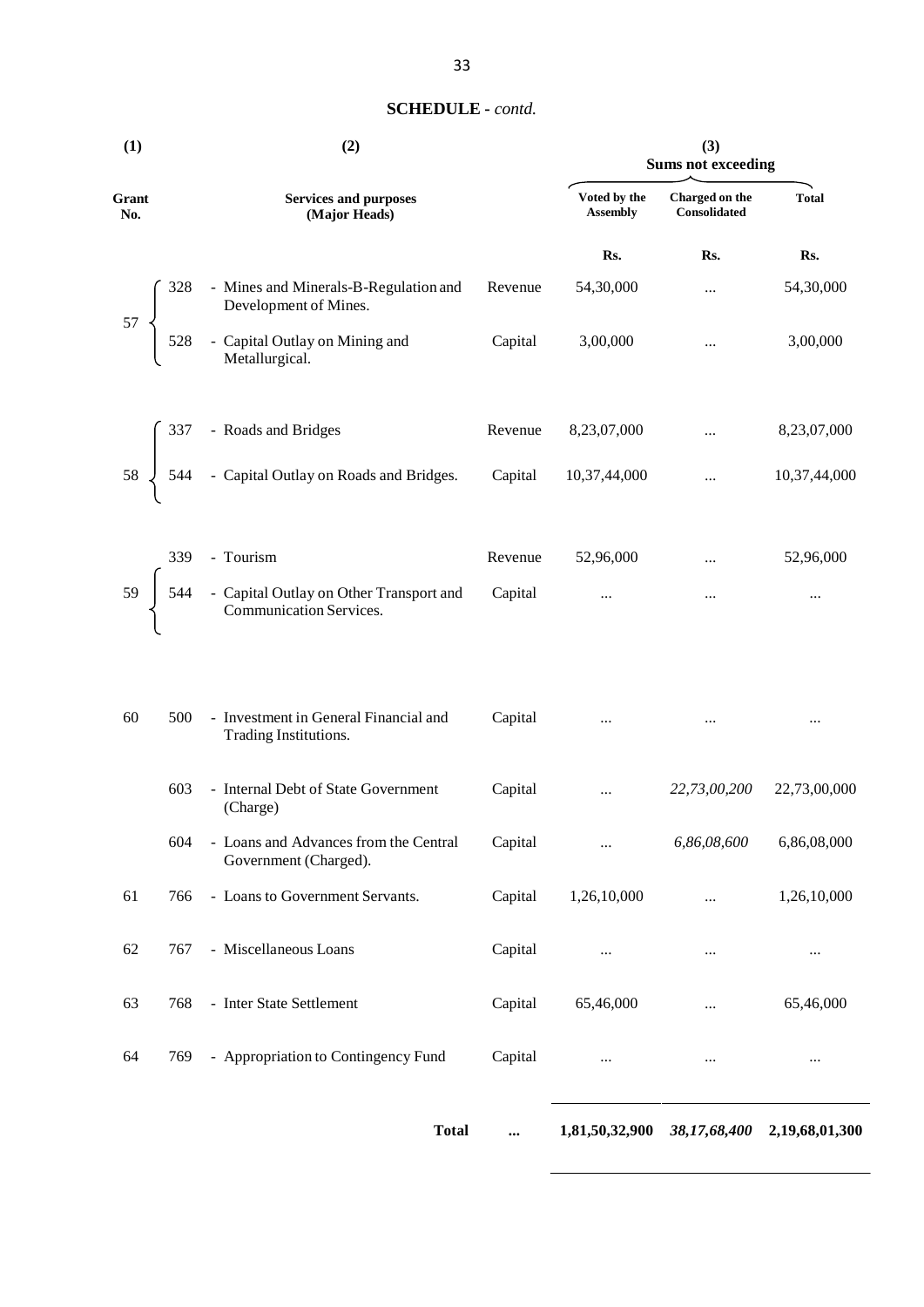# **MEGHALAYA ACT 7 OF 1985**

# **THE MEGHALAYA (MINISTERS' SALARIES AND ALLOWANCES) (AMENDMENT) ACT, 1985**

#### **(As passed by the Assembly)**

[Received the assent of the Governor on the 24<sup>th</sup> July, 1985] (Published in the

*Gazette of Meghalaya*, Extraordinary, dated 25<sup>th</sup> July, 1985) **An** 

**Act**

# **further to amend the Meghalaya (Ministers' Salaries and Allowances) Act, 1972.**

Be it enacted by the Legislature of Meghalaya in the Thirty-Sixth Year of the Republic of India as follows:-

| Short title and<br>Commencement.                    | (1) This Act may be called the Meghalaya Ministers' Salaries<br>1.<br>and Allowances) (Amendment) Act, 1985.                                                                                                     |
|-----------------------------------------------------|------------------------------------------------------------------------------------------------------------------------------------------------------------------------------------------------------------------|
|                                                     | (2) It shall come into force on and from the $1st$ day of July 1985.                                                                                                                                             |
| <b>Amendment of Section</b><br>2 of Act, 4 of 1972. | 2. In the Meghalaya (Ministers' Salaries and Allowances) act,<br>thereinafter referred to as the principles Act), in Section 2,-                                                                                 |
|                                                     | (i) for the words "rupees one thousand five hundred" occurring<br>in clause (a), the words "rupees two thousand two hundred<br>and fifty" shall be substituted;                                                  |
|                                                     | (ii) for the words "rupees one thousand two hundred and fifty"<br>occurring in clause (c), the words "rupees two thousand" shall<br>be substituted: and                                                          |
|                                                     | (iii) for the words "rupees one thousand one hundred and fifty"<br>occurring in clause (d), the words "one thousand nine<br>hundred" shall be substituted.                                                       |
| Amendment of section<br>4.                          | In the principal Act, in Section 4, for the words commencing with<br>3.<br>"rupees five hundred per mensem" and ending with the words "and"<br>Deputy Minister" the words "rupees one thousand per mensem" shall |

be substituted.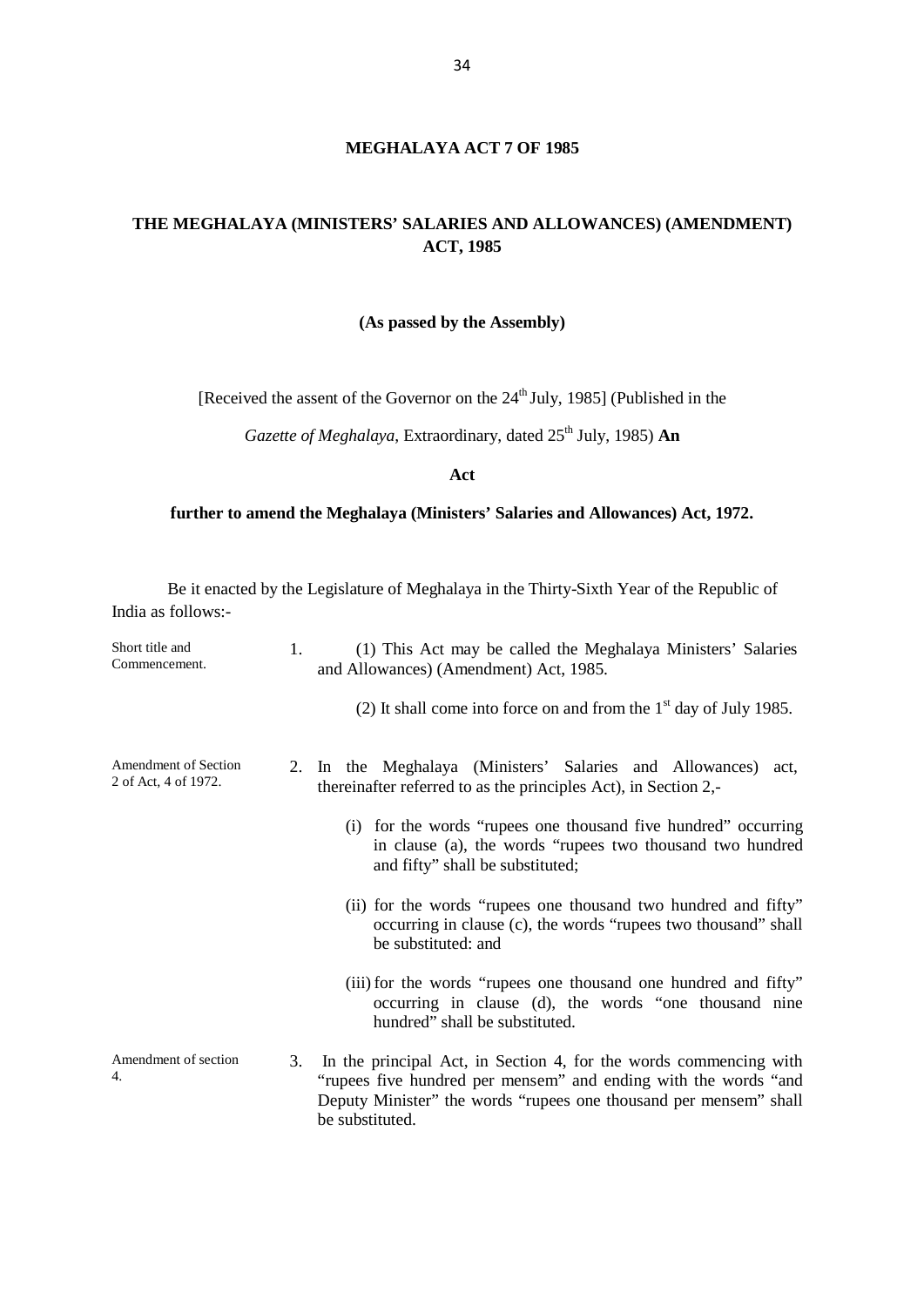#### **MEGHALAYA ACT 8 OF 1985**

# **THE LEGISLATIVE ASSEMBLY MEGHALAYA (SPEAKER AND DEPUTY SPEAKER SALARIES AND ALLOWANCES) (AMENDMENT) ACT, 1985**

#### **(As passed by the Assembly)**

[Received the assent of the Governor on the 24<sup>th</sup> July, 1985] (Published in the

*Gazette of Meghalaya*, Extraordinary, dated 25<sup>th</sup> July, 1985) **An** 

**Act**

# **further to amend the legislative Assembly of Meghalaya (Speaker and Deputy Speaker Salaries and Allowances) Act, 1972.**

| Short title and<br>Commencement.            | 1. | (1) This Act may be called the Legislative Assembly of<br>Meghalaya (Speaker and Deputy Speaker Salaries and Allowances)<br>(Amendment) Act, 1985.<br>(2) It shall come into force on and from the $1st$ day of July 1985.                                                                                                                                                                        |
|---------------------------------------------|----|---------------------------------------------------------------------------------------------------------------------------------------------------------------------------------------------------------------------------------------------------------------------------------------------------------------------------------------------------------------------------------------------------|
| Amendment of Section<br>2 of Act 2 0f 1972. |    | 2. In the Legislative Assembly of Meghalaya (Speaker and Deputy<br>Speaker Salaries and Allowances) Act, 1972 (hereinafter referred to<br>as the principal Act) in Section 2, for the words "rupees one thousand<br>four hundred" and "rupees one thousand one hundred and fifty" the<br>words "rupees two thousand" and "rupees one thousand nine<br>hundred" respectively shall be substituted. |
| Amendment of<br>Section 4.                  | 3. | In the principal Act, in Section 4, for the words commencing with<br>"rupees five hundred per mensem" and ending with "the Deputy<br>Speaker" the words, "rupees one thousand per mensem" shall be<br>substituted.                                                                                                                                                                                |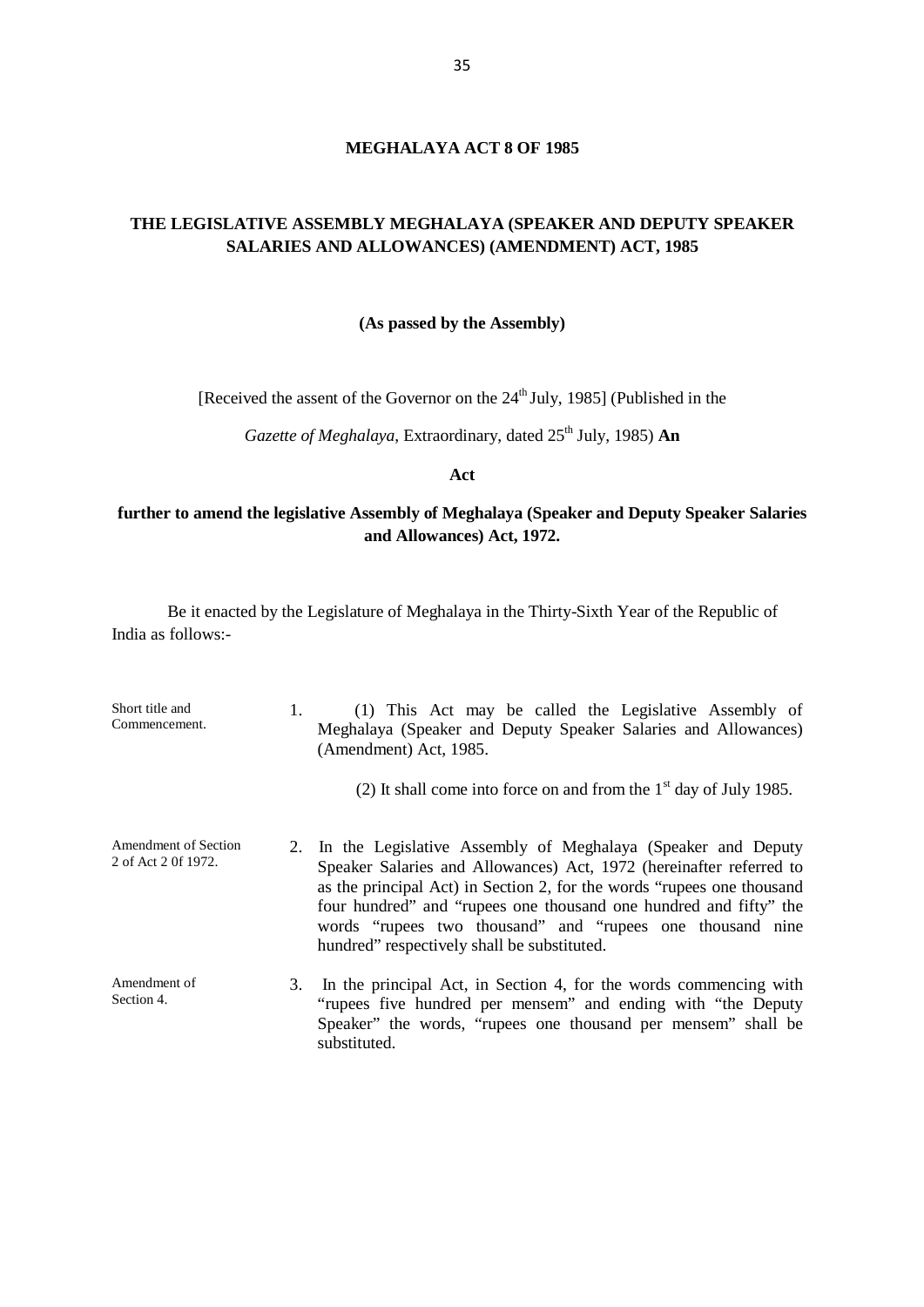# **MEGHALAYA ACT 9 OF 1985**

# **THE MEGHALAYA LEGISLATIVE ASSEMBLY (LEADER OF THE OPPOSITION) (SALARY AND ALLOWANCES) ACT, 1985**

#### **(As passed by the Assembly)**

[Received the assent of the Governor on the 24<sup>th</sup> July, 1985] (Published in the

*Gazette of Meghalaya*, Extraordinary, dated 25<sup>th</sup> July, 1985) **An** 

#### **Act**

# **to amend the Meghalaya Legislative Assembly (Leader of the Opposition) (Salary and Allowance) Act, 1972.**

| Short title and<br>Commencement.            | 1. | (1) This Act may be called the Meghalaya Legislative Assembly<br>(Leader of the Opposition) (Salary and Allowance) (Amendment)<br>Act, 1985.                                                                                                                                                |
|---------------------------------------------|----|---------------------------------------------------------------------------------------------------------------------------------------------------------------------------------------------------------------------------------------------------------------------------------------------|
|                                             |    | (2) It shall come into force on and from the day of June, 1985.                                                                                                                                                                                                                             |
| Amendment of Section<br>3 of Act 6 of 1983. | 2. | In the Meghalaya Legislative Assembly (Leader of the Opposition)<br>(Salary and Allowances) Act, 1983 (hereinafter referred to as the<br>Principal Act), in Section 3, for the words "rupees one thousand two<br>hundred and fifty" the words "rupees two hundred" shall be<br>substituted. |
| Amendment of<br>Section 5.                  | 3. | In the principal Act, in Section 7, between the words "Salary" and<br>"and", a comma "(,)" and the words "medical allowance" shall be<br>inserted.                                                                                                                                          |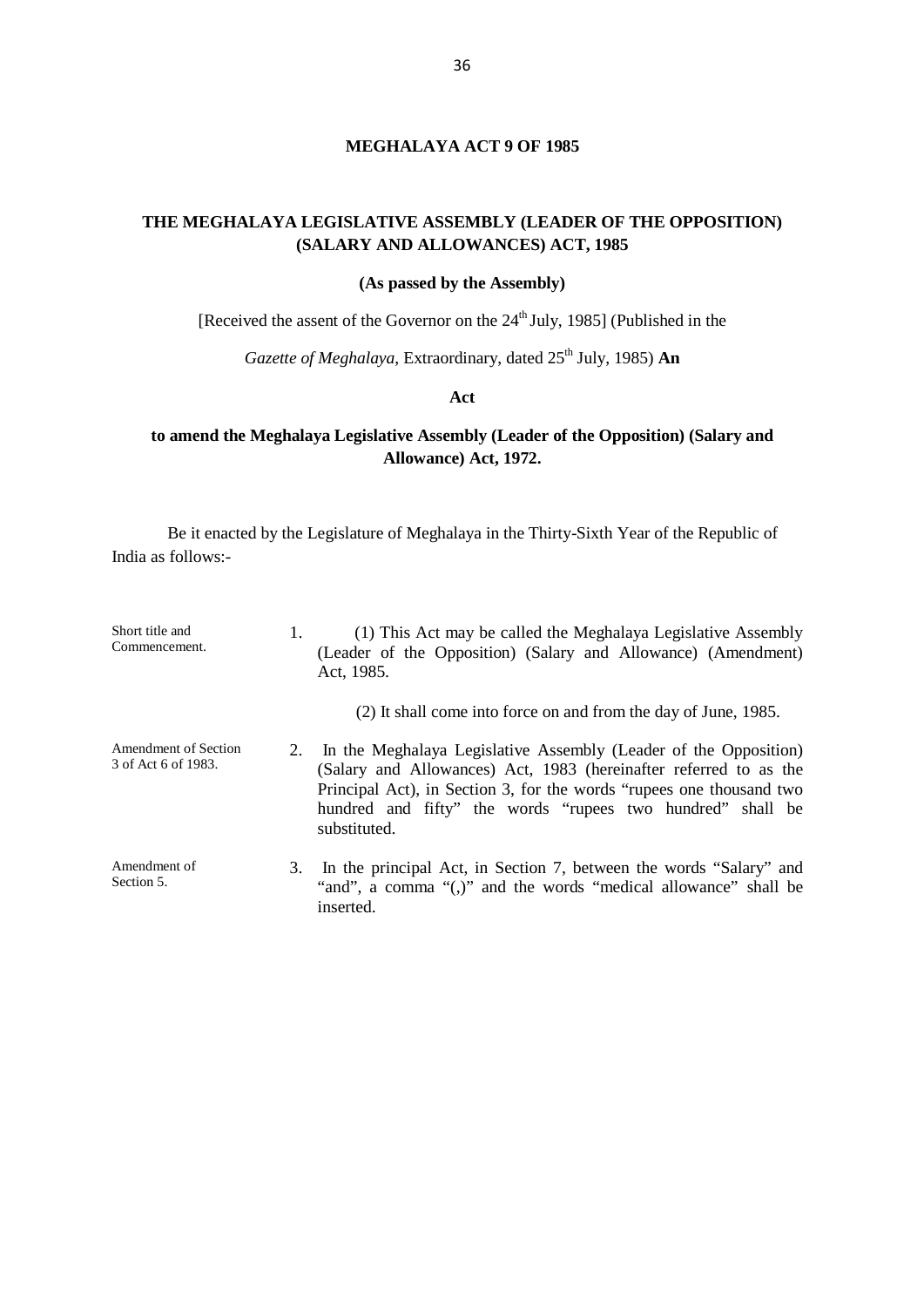# **MEGHALAYA ACT 10OF 1985**

# **THE PREVENTION OF DISQUALIFICATION (MEMBERS OF THE LEGISLATIVE ASSEMBLY OF MEGHALAYA) (AMENDMENT) ACT, 1985**

#### **(As passed by the Assembly)**

[Received the assent of the Governor on the  $24<sup>th</sup>$  July, 1985] (Published in the

*Gazette of Meghalaya*, Extraordinary, dated 25<sup>th</sup> July, 1985) **An** 

#### **Act**

# **further to amend the legislative Assembly of Meghalaya (Speaker and Deputy Speaker Salaries and Allowances) Act, 1972.**

| Short title and<br>Commencement.              | 4.<br>(1) This Act may be called the Prevention of Disqualification<br>(Members of the Legislative Assembly of Meghalaya) (Amendment)<br>Act, 1985.                                                                                                                       |
|-----------------------------------------------|---------------------------------------------------------------------------------------------------------------------------------------------------------------------------------------------------------------------------------------------------------------------------|
|                                               | (2) It shall come into force at once.                                                                                                                                                                                                                                     |
| Amendment of<br>Schedule to Act 3 of<br>1972. | In the Schedule to the Prevention of Disqualification of (Members of<br>5.<br>the Legislative Assembly of Meghalaya) Act, 1972.                                                                                                                                           |
|                                               | (i) in the existing item $7A$ .                                                                                                                                                                                                                                           |
|                                               | (a) between the words "or" and "any" the words "of the<br>State Level Public Grievances Committee or" shall be<br>inserted, and                                                                                                                                           |
|                                               | (b) between the words, "Board" and "constituted", the<br>words "or Committee" shall be inserted;                                                                                                                                                                          |
|                                               | (ii) after the existing item 14, the following new items shall be<br>added, namely,-                                                                                                                                                                                      |
|                                               | "15. The Office of Chief, Whip, Deputy Chief Whip or Whip<br>of the Ruling or Opportunity Party or Groups.                                                                                                                                                                |
|                                               | 16. The office of a Chairman or Deputy Chairman of any Board<br>or Committee, or any office, which a member of the Meghalaya<br>Legislative Assembly holding it enjoys the facilities, privileges or<br>status of a Minister or a Minister of State, as the case may be." |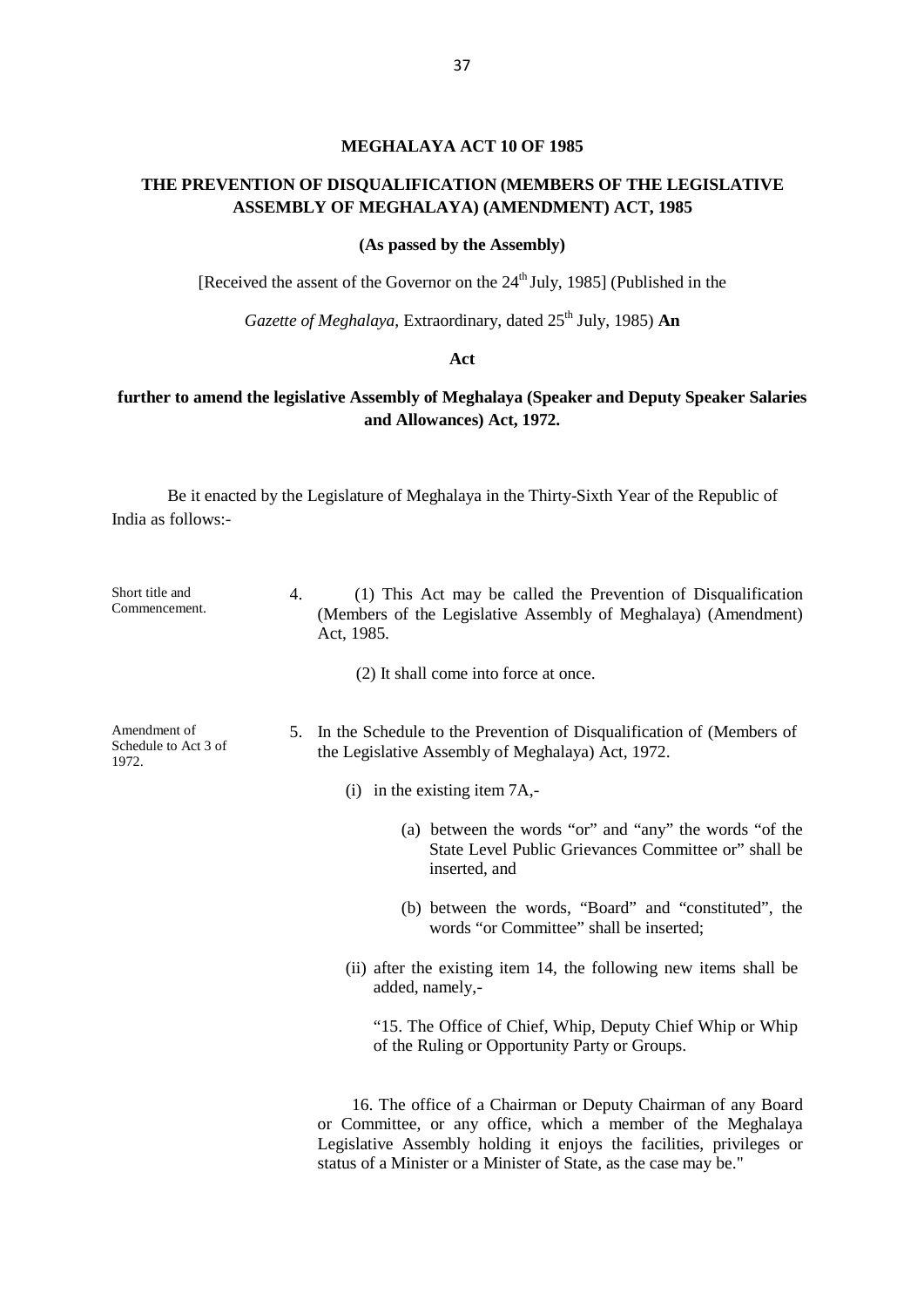#### **MEGHALAYA ACT 11 OF 1985**

# **THE LEGISLATIVE ASSEMBLY OF MEGHALAYA (MEMBERS SALARIES AND ALLOWANCES) (AMENDMENT) ACT, 1985**

# **(As passed by the Assembly)**

[Received the assent of the Governor on the 24<sup>th</sup> July, 1985] (Published in the

*Gazette of Meghalaya*, Extraordinary, dated 25<sup>th</sup> July, 1985) **An** 

# **Act**

# **further to amend the legislative Assembly of Meghalaya (Members Salaries and Allowances) Act, 1972.**

| Short title and<br>Commencement.                   |    | (1) This Act may be called the Legislative Assembly of<br>Meghalaya (Members Salaries and Allowances) (Amendment) Act,<br>1985.                                                                                                                                |
|----------------------------------------------------|----|----------------------------------------------------------------------------------------------------------------------------------------------------------------------------------------------------------------------------------------------------------------|
|                                                    |    | (2) It shall come into force on and from the $1st$ day of July, 1985.                                                                                                                                                                                          |
| <b>Amendment of Section</b><br>3 of Act 8 of 1972. | 2. | In the Legislative Assembly of Meghalaya (Members Salaries and<br>Allowances) Act, 1972 (hereinafter referred to as the principal Act),<br>Section 3, for the words, "rupees six hundred" the words "rupees"<br>seven hundred and fifty" shall be substituted. |
| Amendment of<br>Section 4.                         | 3. | In principal Act, in Section 4,-                                                                                                                                                                                                                               |
|                                                    |    | (i) for the words "rupees four hundred and fifty" occurring in<br>clause (a), the words "rupees six hundred" shall be<br>substituted.                                                                                                                          |
|                                                    |    | (ii) for the words "rupees forty" occurring in clause (b), the<br>words "rupees fifty" shall be substituted.                                                                                                                                                   |
|                                                    |    | (iii) the full-stop " $(.)$ " at the end of clause $(d)$ , shall be substituted<br>by semi-colon " $($ ; ", and                                                                                                                                                |
|                                                    |    | (iv) after the existing clause (d), the following clause shall be<br>inserted, namely:-                                                                                                                                                                        |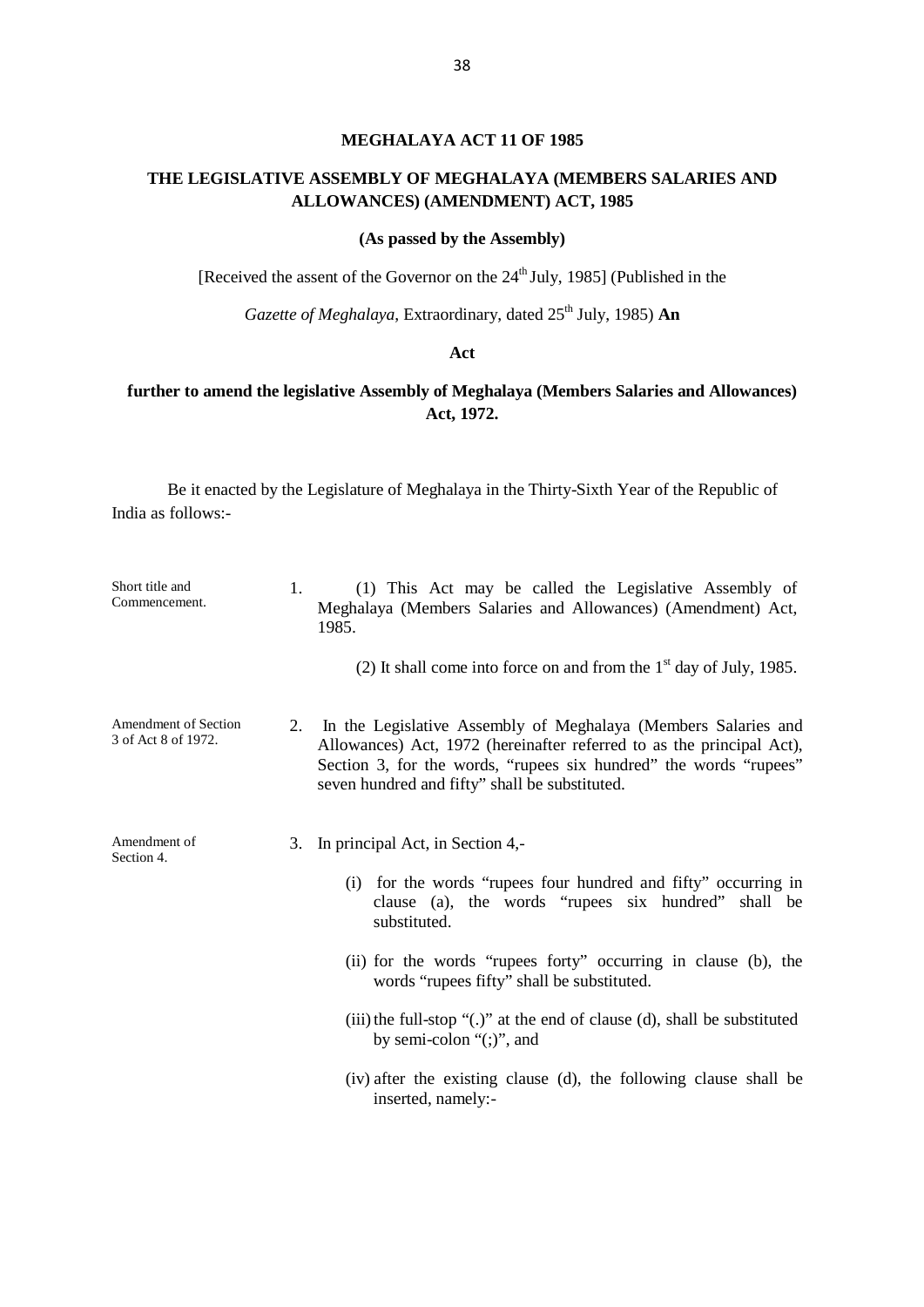| Amendment of<br>Section 5.            |    | 4. In the principal Act, in Section 5, for the words "rupees five" the<br>words "rupees ten" shall be substituted.                                                                      |  |
|---------------------------------------|----|-----------------------------------------------------------------------------------------------------------------------------------------------------------------------------------------|--|
| Amendment of<br>Section 6             |    | 5. In the principal Act, for the existing Section 6, the following shall<br>be substituted, namely:-                                                                                    |  |
| "Medical treatment and<br>attendance. |    | 6. A member and members and members of his family shall be<br>entitled to such facilities for medical attendance and treatment as<br>may be prescribed by Rules made by the Government. |  |
|                                       |    | <b>Explanation:</b> For the purpose of his Section the<br>expression "the Members of his family" shall mean and include<br>such Members as may be prescribed by Rules."                 |  |
| Amendment of<br>Section 6A.           | 7. | In the principal Act, in Section 6A, for the words "two hundred"<br>rupees" occurring in subsection (2), the words "three hundred<br>rupees" shall be substituted.                      |  |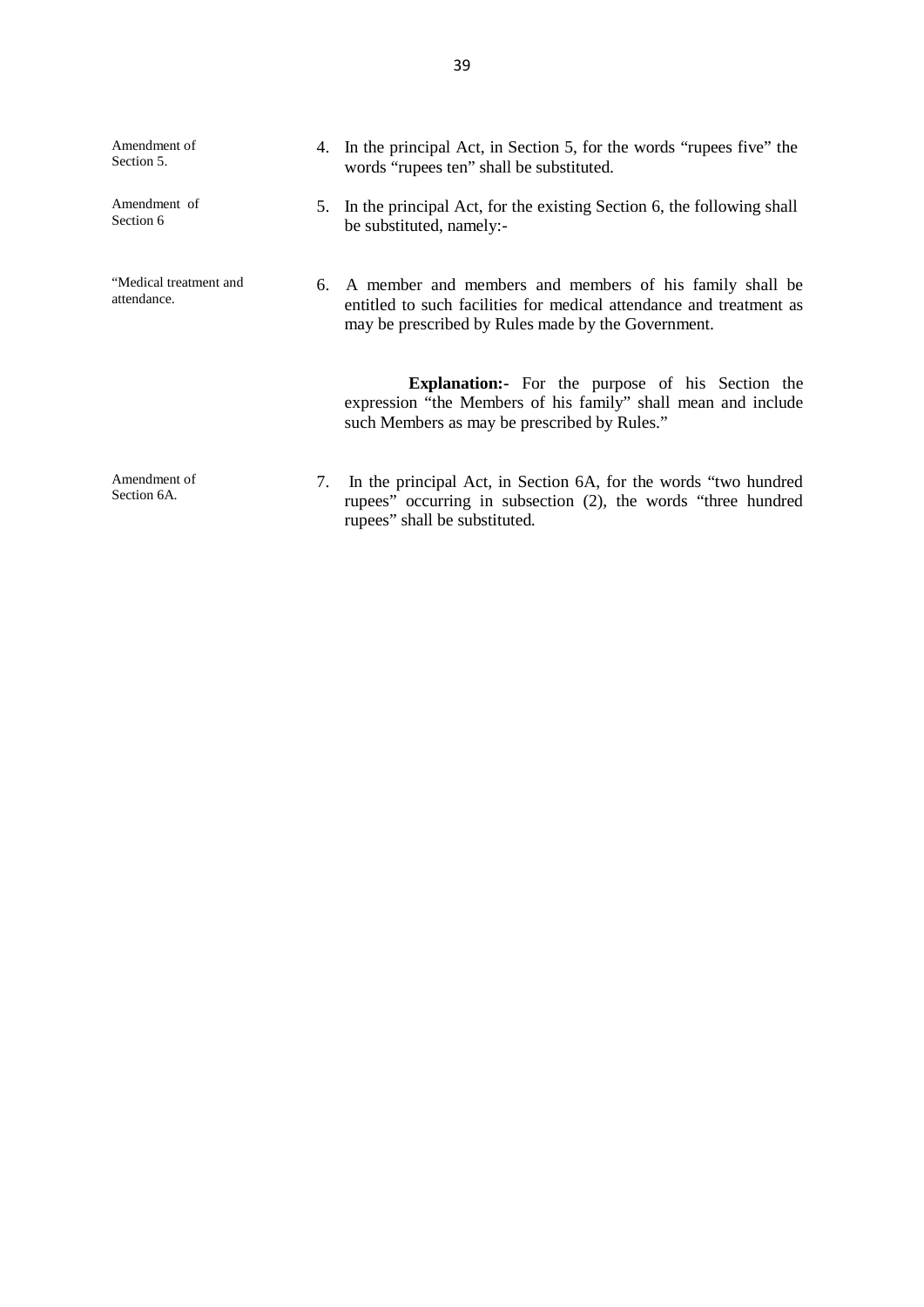# **MEGHALAYA ACT 12 OF 1985**

# **THE LEGISLATIVE ASSEMBLY OF MEGHALAYA (MEMBERS' PENSION) (AMENDMENT) ACT, 1985**

# **(As passed by the Assembly)**

[Received the assent of the Governor on the 24<sup>th</sup> July, 1985]

(Published in the *Gazette of Meghalaya*, Extraordinary, dated 25<sup>th</sup> July, 1985)

**An**

**Act**

#### **to amend the legislative Assembly of Meghalaya (Members' Pension) Act, 1977.**

| Short title and<br>Commencement.                      | 1. | (1) This Act may be called the Legislative Assembly of<br>Meghalaya (Members' Pension) (Amendment) Act, 1985.<br>(2) It shall come into force on and from the $1st$ day of July, 1985.                                                                                                      |
|-------------------------------------------------------|----|---------------------------------------------------------------------------------------------------------------------------------------------------------------------------------------------------------------------------------------------------------------------------------------------|
| <b>Amendment of Section</b><br>3 of Act 6 of 1977.    |    | 2. In the Legislative Assembly of Meghalaya (Members' Pension) Act,<br>1977 (hereinafter referred to as the principal Act) in Section 3,-<br>for the words "three hundred rupees" occurring in the sub-<br>(1)<br>section (1), the words "four hundred rupees" shall be<br>substituted; and |
|                                                       |    | (ii) for the words "four hundred rupees" occurring in the second<br>proviso tot he said sub-section (1), the words "five hundred"<br>rupees" shall be substituted.                                                                                                                          |
| Increased pension to<br>also apply to <i>Ex</i> -MLA. |    | 3. The increased pension under Section 2 above shall, with effect from<br>the commencement of this Act, also apply to all persons receiving<br>pension under the provisions of the principal Act before its<br>amendment by this Act.                                                       |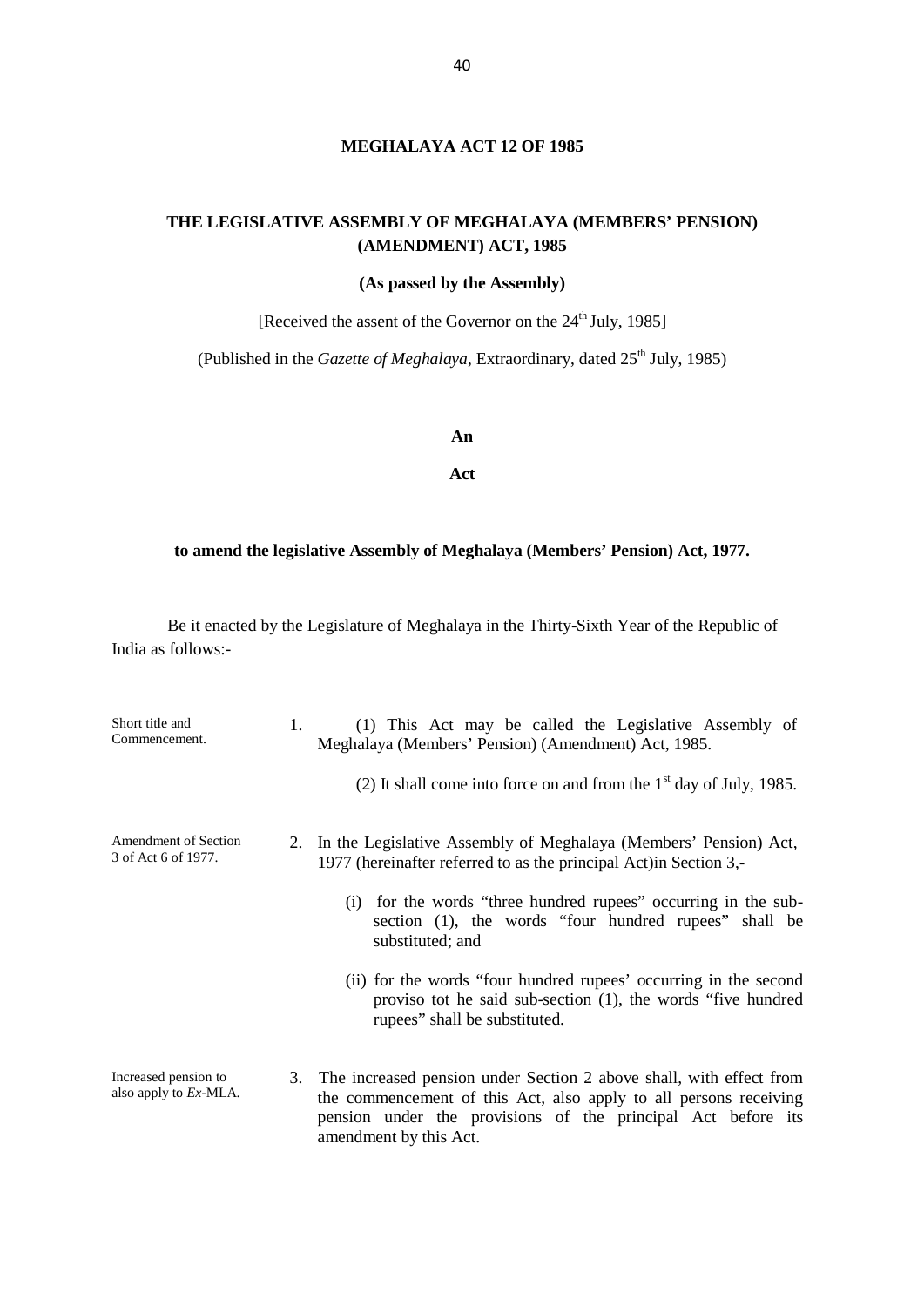#### **MEGHALAYA ACT 13 OF 1985**

#### **THE MEGHALAYA FINANCE (SALES TAX)(AMENDMENT) ACT, 1985**

**(As passed by the Assembly)**

[Received the assent of the Governor on the 24<sup>th</sup> July, 1985]

(Published in the *Gazette of Meghalaya*, Extraordinary, dated 25<sup>th</sup> July, 1985)

**An**

**Act**

# **further to amend the Meghalaya Finance (Sales Tax) Act (Assam Act XI of 1956 as adapted and modified by Meghalaya)(hereinafter referred to as the principal Act).**

| Short title, extent and<br>Commencement.                              | 1. | (1) This Act may be called the Meghalaya Finance (Sales Tax)<br>(Amendment) Act, 1985.                                                                                                                                                                                                                                                                                                                                                                                               |  |
|-----------------------------------------------------------------------|----|--------------------------------------------------------------------------------------------------------------------------------------------------------------------------------------------------------------------------------------------------------------------------------------------------------------------------------------------------------------------------------------------------------------------------------------------------------------------------------------|--|
|                                                                       |    | (2) It shall have the like extent as the principal.                                                                                                                                                                                                                                                                                                                                                                                                                                  |  |
|                                                                       |    | (3) It shall come into force at once.                                                                                                                                                                                                                                                                                                                                                                                                                                                |  |
| Insertion of new clause<br>(IB) in Section 2 of the<br>principal Act. | 2. | In Section 2 of the principal Act, after the existing clause (IA), the<br>following new clause shall be inserted, namely:-                                                                                                                                                                                                                                                                                                                                                           |  |
|                                                                       |    | "(IB)- "Business" includes-                                                                                                                                                                                                                                                                                                                                                                                                                                                          |  |
|                                                                       |    | any trade, commerce or manufacture of execution of works<br>(i)<br>contract or any adventure of concern in the nature of trade,<br>commerce or manufacture, whether or not such trade,<br>commerce, manufacture, execution of works contract or<br>adventure or concern is carried on with the motive to make<br>gain or profit and whether or not any gain or profit accrues<br>from such trade, commerce, manufacture, execution of works<br>contract or adventure or concern; and |  |
|                                                                       |    | (ii) any transaction in connection with or incidental or ancillary to<br>such trade, commerce, manufacture, execution of works<br>contract, adventure or concern.                                                                                                                                                                                                                                                                                                                    |  |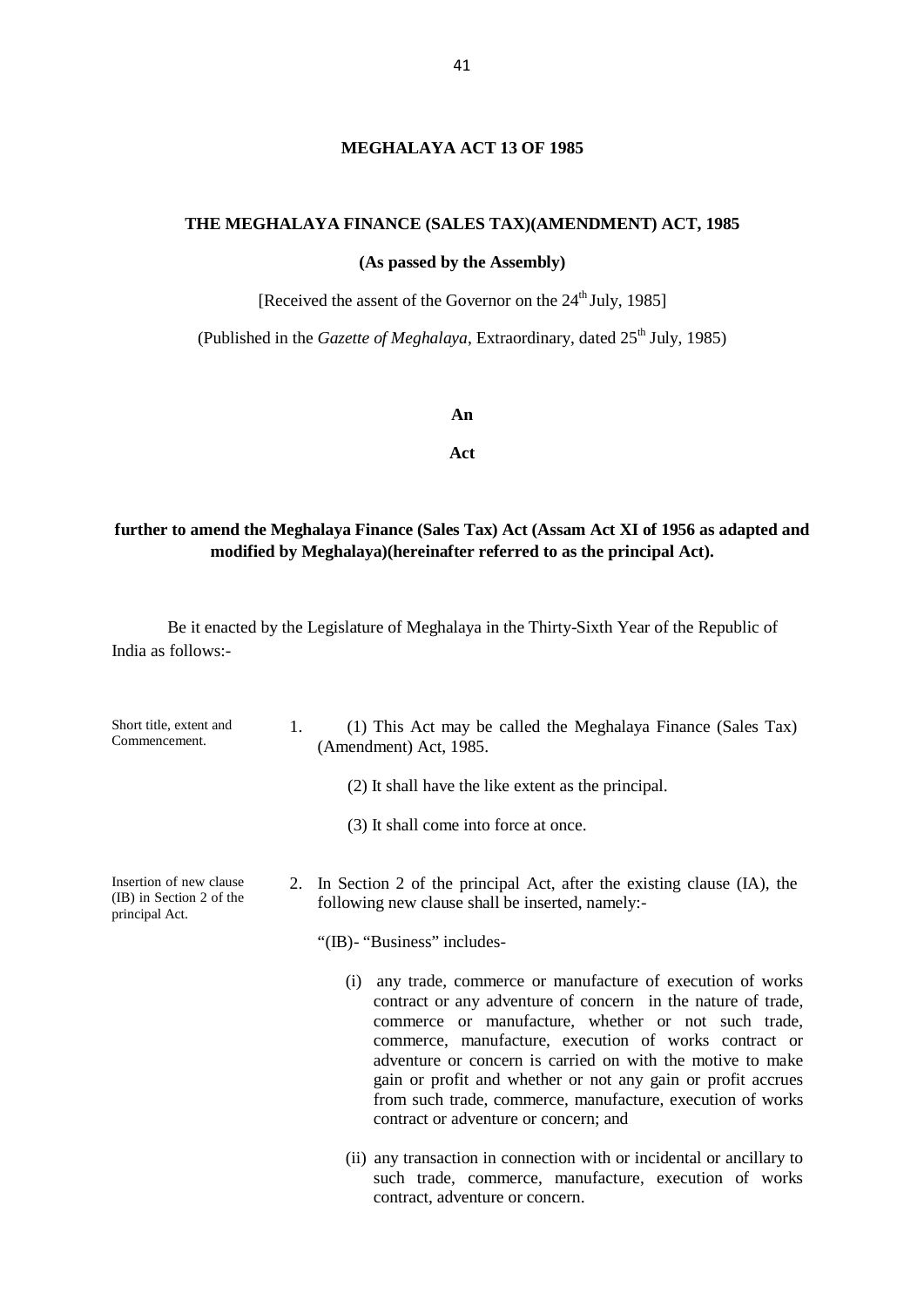Amendment of clause (9) of Section 2 0f the

Amendment of the Schedule to the principal Act.

Amendment of clause 3. In Section 2 of the principal Act, in Clause (9), for the existing (9) of Section 2 of the sub-clause (ii), the following shall be substituted, namely:-<br>principal Act. sub-clause (ii), the following shall be substituted, namely:-

> "(ii) from the resultant balance an amount arrived by applying the following the following formula-

Rate of tax X resultant balance as mentioned above.

#### 100 plus rate of tax

**Explanation: -** Where the turnover of a dealer is taxable at different rates, the aforesaid formula shall be applied separately in respect of each part of the turnover, liable to a different rate of tax."

- 4. In the Schedule to the principal Act-
	- (i) for the figure and words "7 paise in the rupee" against items 8, 11 and 15 the figures and words "10 paise in the rupee" shall be substituted against each item respectively;
	- (ii) for the figures and words "7 paise in the rupees" against items 14,16,29 and 30 , the figures and words "8 paise in the rupee" shall be substituted against each item respectively;
	- (iii) for the figures and words "10 paise in the rupees" against item 65, the figures and words "50 paise in the rupee" shall be substituted; and
	- (iv) for the figures and words "25 paise in the rupee" against item 65A, the figures and words "30 paise in the rupee" shall be substituted;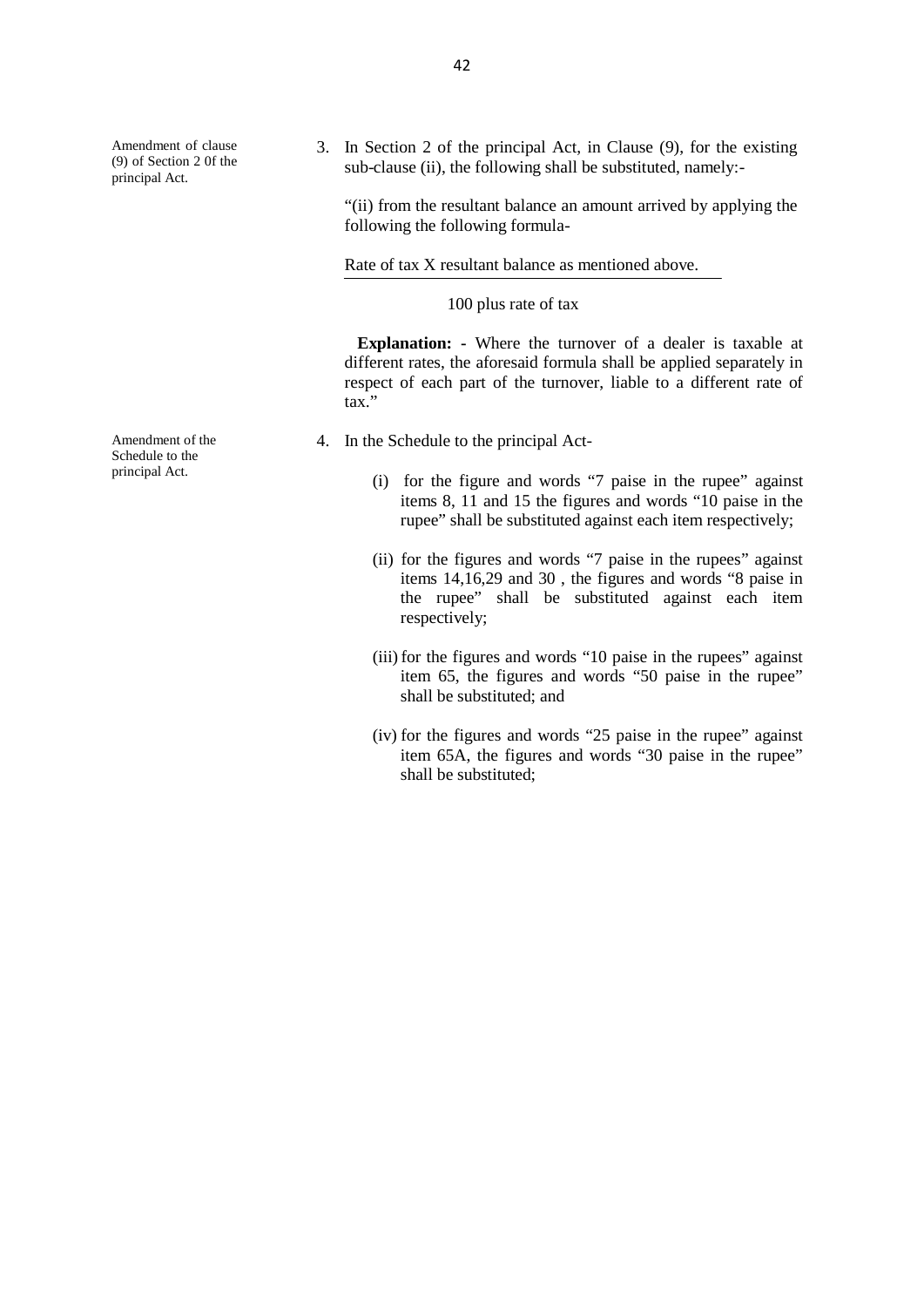#### **MEGHALAYA ACT 14 OF 1985**

#### **THE MEGHALAYA SALES TAX (AMENDMENT) ACT, 1985**

**(As passed by the Assembly)**

[Received the assent of the Governor on the 24<sup>th</sup> July, 1985]

(Published in the *Gazette of Meghalaya*, Extraordinary, dated 25<sup>th</sup> July, 1985)

**An**

**Act**

# **further to amend the Meghalaya Sales Tax Act (Assam Act XVII of 1947 as adapted and modified by Meghalaya)(hereinafter referred to as the principal Act).**

| Short title, extent and<br>Commencement.                                | (1) This Act may be called the Meghalaya Sales Tax<br>1.<br>(Amendment) Act, 1985.                                                                                                                                                                                                                                                                                                                                                                                                 |
|-------------------------------------------------------------------------|------------------------------------------------------------------------------------------------------------------------------------------------------------------------------------------------------------------------------------------------------------------------------------------------------------------------------------------------------------------------------------------------------------------------------------------------------------------------------------|
|                                                                         | (2) It shall have the like extent as the principal.                                                                                                                                                                                                                                                                                                                                                                                                                                |
|                                                                         | (3) It shall come into force at once.                                                                                                                                                                                                                                                                                                                                                                                                                                              |
| Insertion of new clause<br>$(1B)$ in Section 2 of<br>the principal Act. | In Section 2 of the principal Act, after the existing clause (1A), the<br>2.<br>following new clause shall be inserted, namely:-                                                                                                                                                                                                                                                                                                                                                   |
|                                                                         | "(1B)-"Business" includes:-                                                                                                                                                                                                                                                                                                                                                                                                                                                        |
|                                                                         | any trade, commerce or manufacture or execution of works<br>(1)<br>contract or any adventure or concern in the nature of trade,<br>commence, manufacture, whether or not such trade,<br>commence, manufacture, execution of works contract or<br>adventure or concern is carried on with the motive to make<br>gain or profit and whether or not any gain or profit accrues<br>from such trade, commence, manufacture, execution of works<br>contract or adventure or concern; and |
|                                                                         | (ii) any transaction in connection with or incidental or ancillary to<br>such trade, commerce, manufacture, execution of works<br>contract, adventure or concern.                                                                                                                                                                                                                                                                                                                  |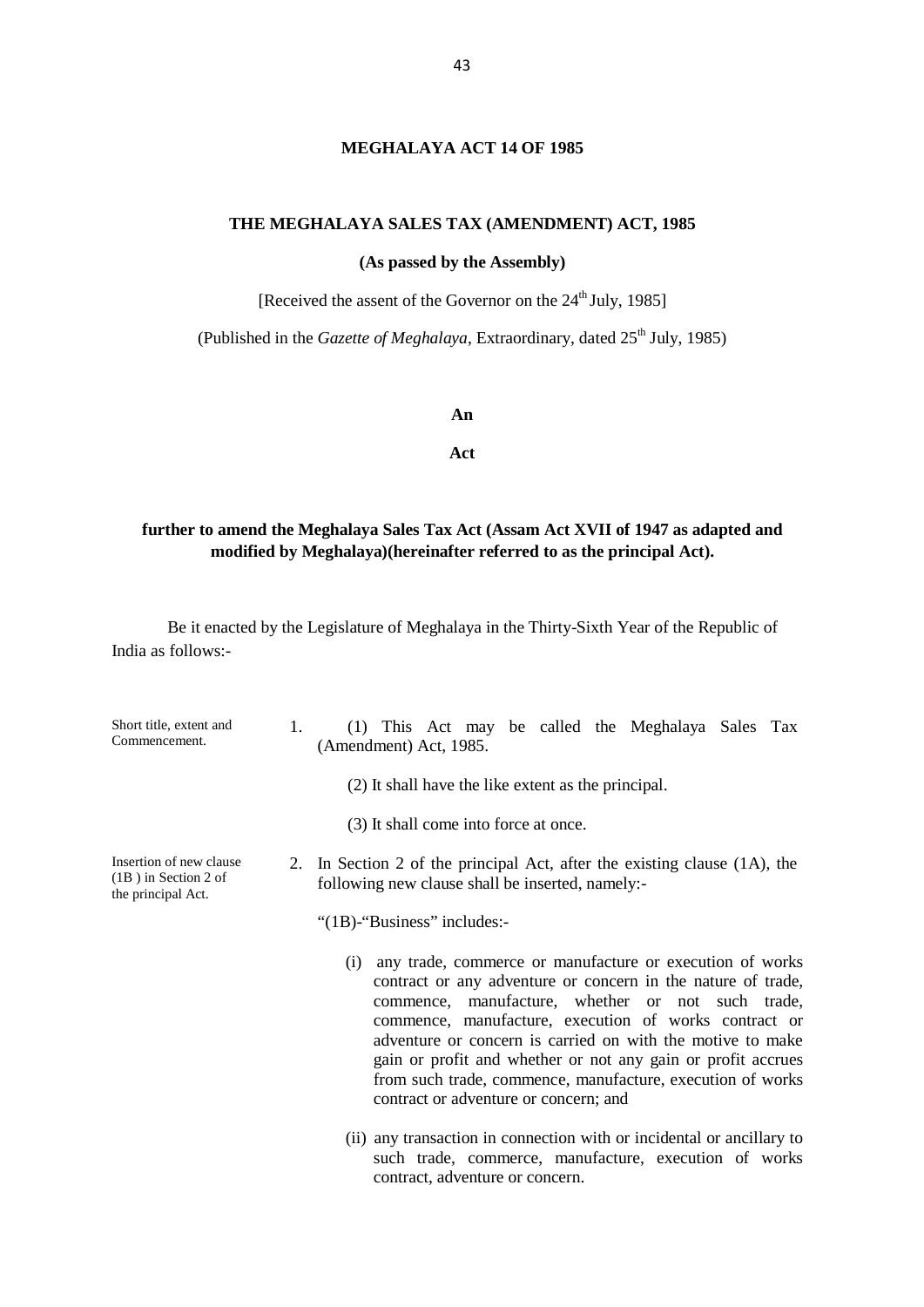Amendment of Section 2 (2) of the principal Act.

Amendment of Section 2 (3) of the principal Act.

- 3. In Section 2 of the principal Act, the term "contract" in clause  $(2)$ shall be substituted by the term "Works Contract".
- 4. In Section 2 of the principal Act, for the existing clause  $(3)$ , the following shall be substituted, namely:-

"(3). "Dealer" means any person who carries on (whether regularly or otherwise) for cash or for commission or for remuneration or for differed payment or for other valuable consideration, within the State of Meghalaya, the business of:-

- (a) transferring property in goods otherwise than in pursuance of any contract; or
- (b) transferring property in goods (Whether as goods or in some other form) involved in the execution of any works contract; or
- (c) delivering goods on hire-purchase or any system of payment in instalment; or
- (d) transferring the right to use goods for any purpose (whether or not for any specified period); or
- (e) supplying by way of or as part of any service or in any manner of goods being food or any other article for human consumption or any drink (whether or not intoxicating); or
- (f) being an association (whether incorporated ornot or body of persons, supplying to its members any goods; and "Dealer" includes:-
	- (i) a local authority, a body corporate, a company, any co operative society or other society, a club, a firm, a Hindu undivided family or other association of persons which carries on such business;
	- (ii) a commission agent, a broker, a factor, a del credere agent, an auctioneer, a mercantile agent by whatever name called who carries on business within the State;
	- (iii) an agent of a non-resident dealer or a local branch of a firm or a company or an association of persons, whether incorporated or not, situated outside the State carrying on such business within the State; and
	- (iv) a department, or undertaking or enterprise of the Government of any State or any Union Territory or of Government of India."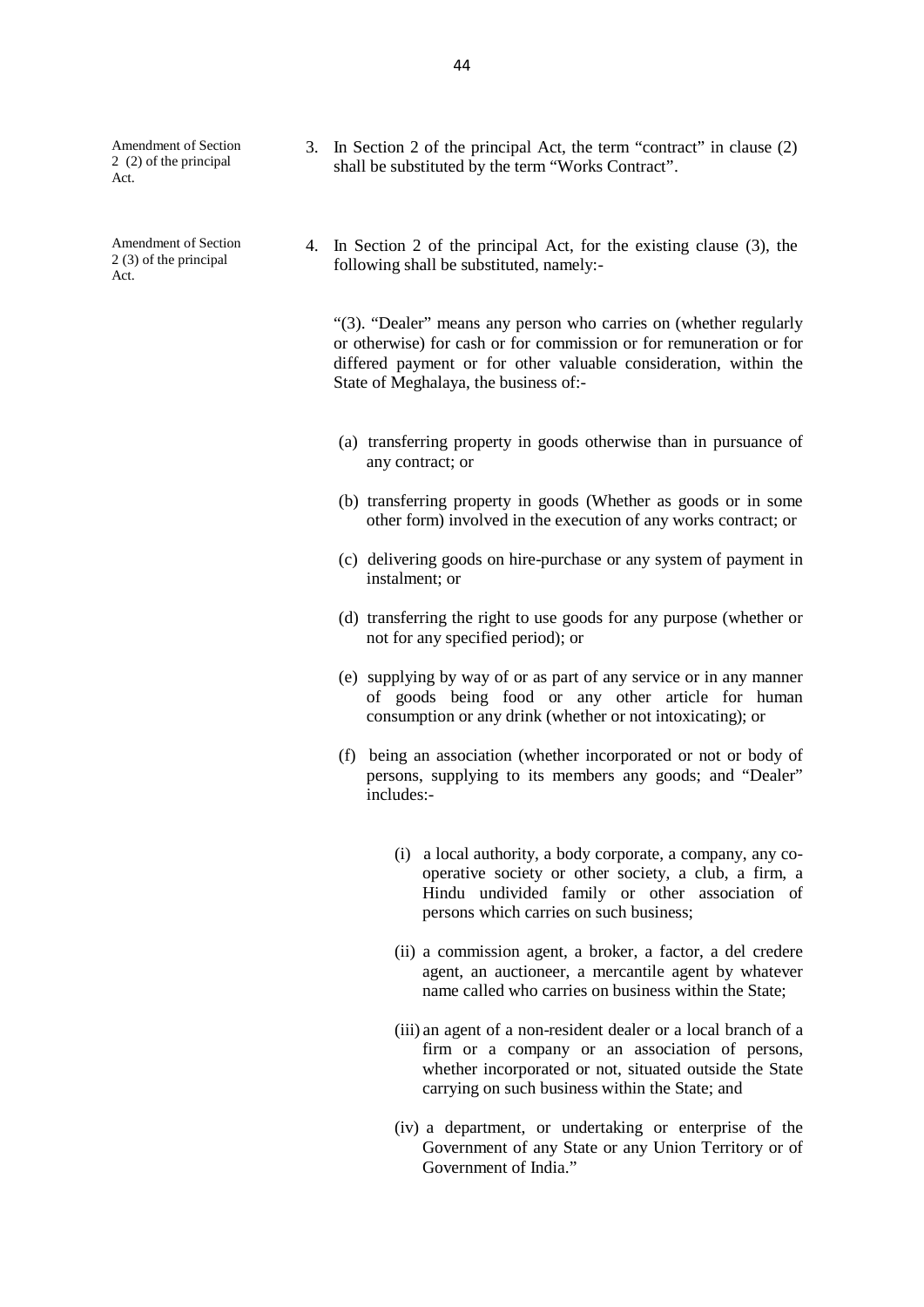Amendment of Section 2 (4) of the principal Act.

Amendment of Section 2 (1) of the principal Act.

5. In Section 2 of the principal Act, for clause (4), the following be substituted, namely:-

"(4), Goods" means all kinds of movable property other than newspapers, actionable claims, stocks, shares or securities and includes livestock's, all material, article, commodities, involved in the execution of my work contracts."

6. In Section 2 of the principal Act, for clause  $(12)$ , the following shall be substituted, namely:-

"(12)" "Sale" with all the grammatical variations and cognate expressions means any transfer of property in goods, whether or not in pursuance of a contract, by any person for cash or deferred payment or other valuable consideration excluding a mortgage, hypothecation, charge or pledge on the goods but includes.-

- (i) transfer, otherwise than in pursuance of a contract, of property in any goods for cash, deferred payment or other valuable consideration;
- (ii) any transfer of property in goods (whether as good or in some other from) involved in the execution of a works contract;
- (iii) delivery of goods on hire-purchase or any system of payment by instalments;
- (iv) transfer of the right to use any goods for any purpose (whether or not for a specified Period) for cash, deferred payment or other valuable consideration;
- (v) supply by way of or as part of any service or in any manner whatsoever, of goods, bring food or any other article for human consumption or any drink (whether or not intoxication) where such supply or services is for cash, deferred payment or other valuable consideration;

and such transfer, delivery or supply of any goods shall be deemed to be a sale of those goods by the person making the transfer, delivery or supply to a person to whom such transfer, delivery or supply is made but does not include a mortgage, hypothecation, charge or pledge.

Explanation. (a) Any transfer of property in goods involved in the supply or distribution of goods by a Society (including a co-operative society), a club, a firm or any other body or association of persons, whether incorporated or not, to its members, whether or not in course of business and whether or not for profit shall be deemed to be a safe for the purpose of this Act.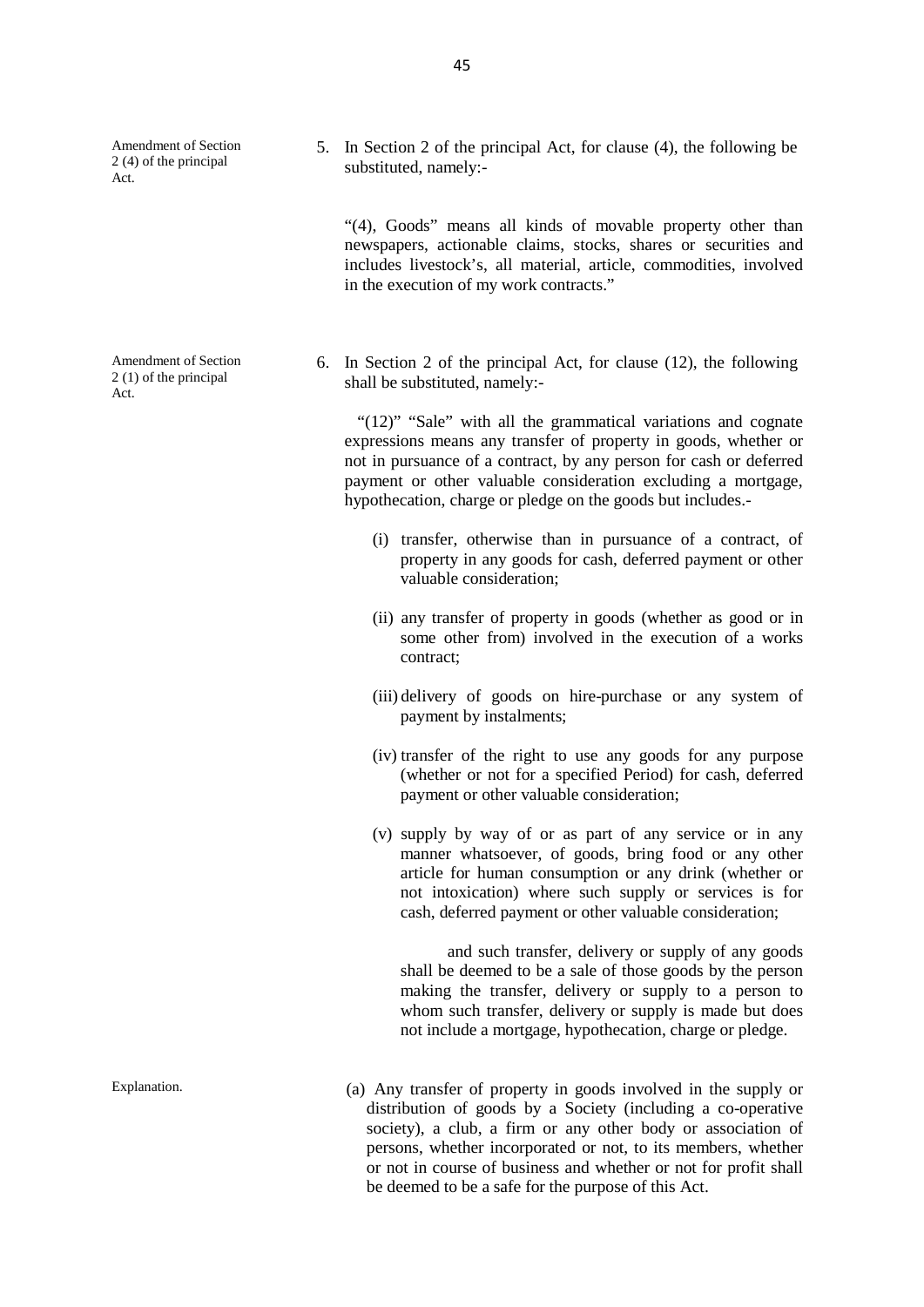- (b) Any transfer of property in goods on hire-purchase or other system of payment in instalments shall, not withstanding that the seller retains the title in the goods, be deemed to be a sale on the date of delivery of the goods in pursuance of the agreement of such hire-purchase or other system of payment in instalment".
- 7. In Section 2 of the principal Act, for clause  $(13)$ , the following shall be substituted, namely:-

"(13), "Sale Price" means the amount of valuable consideration paid or payable to a dealer for the sale or supply of goods, less any sum allowed as cash discount according to ordinarily trade practice, but including any amount charged for anything done by the dealer with or in respect of the goods at the time of or before delivery thereof, other than,-

- (i) the cost of freight or delivery where such cost is separately charged; or
- (ii) the amount representing the cost of labour in the execution of any works contract, where such cost of labour shall be determine on the basis of specifications detailed to that effect in the deed of contract or in the absence of such specifications, on the basis of the dealer's accounts produced to the Commissioner's satisfaction or in case the Commissioner is not satisfied with either of the aforesaid, in the manner as may be prescribed.

Explanation. "Sale Price" shall not include any sum payable as interest, penalty or as compensation or damage for breach of contract."

> 8. For sub-section (1) of Section 3 of the principal Act the following shall be substituted, namely:-

"Section 3- Liability to tax-

(1) Subject to the provisions of this Act and with effect from the commencement of the Meghalaya Sales Tax (Amendment) Act 1985, every dealer whose gross turnover from sales which have taken place either wholly in Meghalaya or both in and outside Meghalaya during the twelve months immediately preceding the date of such commencement exceeded Rs.20,000 (hereinafter referred to as "the taxable quantum") shall be liable to pay tax under this Act on Sales which have taken place in Meghalaya on and from the date of such commencement."

Amendment of Section 2 (13) of the principal Act.

Amendment of sub section (1) of Section 3 of the principal Act.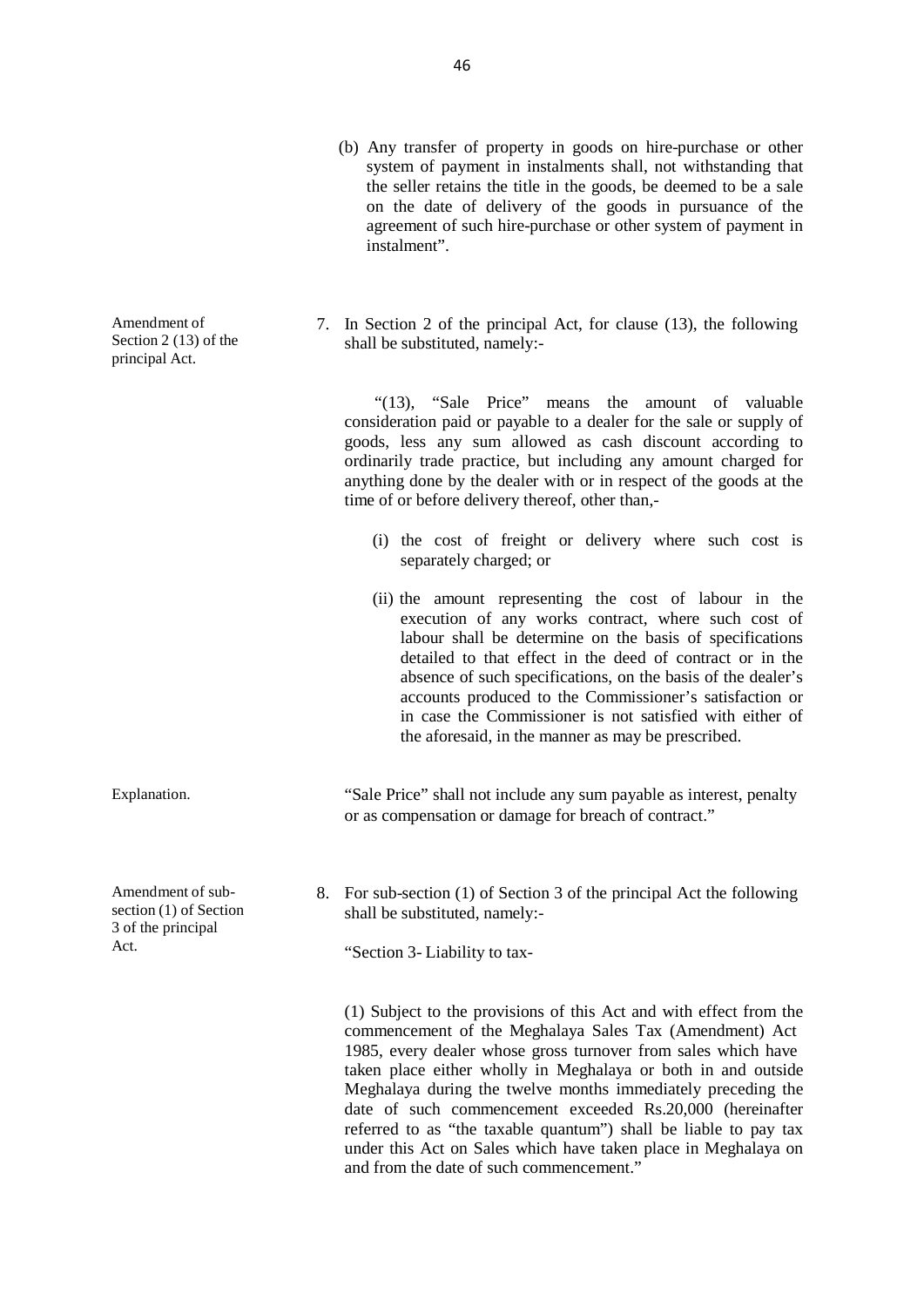Amendment of Section 15 of the principal Act.

9. In Section 15 of the principal Act,-

(i) for the existing proviso below sub-section (1) (b) (ii), the following shall be substituted, namely:-

"Provided that-

(a) the goods which are purchased free of tax and are used by a dealer for purposes other than those specified in his certificate of registration, the price of such goods so utilised shall be included in his net turnover;

(b) in respect of any transfer of property in goods involved in the execution of a works contract, only that portion of the value of the contract that has actually been paid to the dealer during the period, shall be taken into account for determining the turnover for the period.

(c) in respect of a sale on hire purchase or other system of payment in instalments, only such amounts shall be included in the turnover as has already been received by the dealer during the period."

(ii) from the resultant balance and amount arrived at by 'applying the following formula:-

| Rate of Tax | resultant balance<br>as mentioned above. |
|-------------|------------------------------------------|
| 100         | rate of tax                              |

**Explanation:-**Where the net turnover of a dealer is taxable at different rates the aforesaid formula shall be applied separately in respect of each part of the turnover liable to a different rate of tax.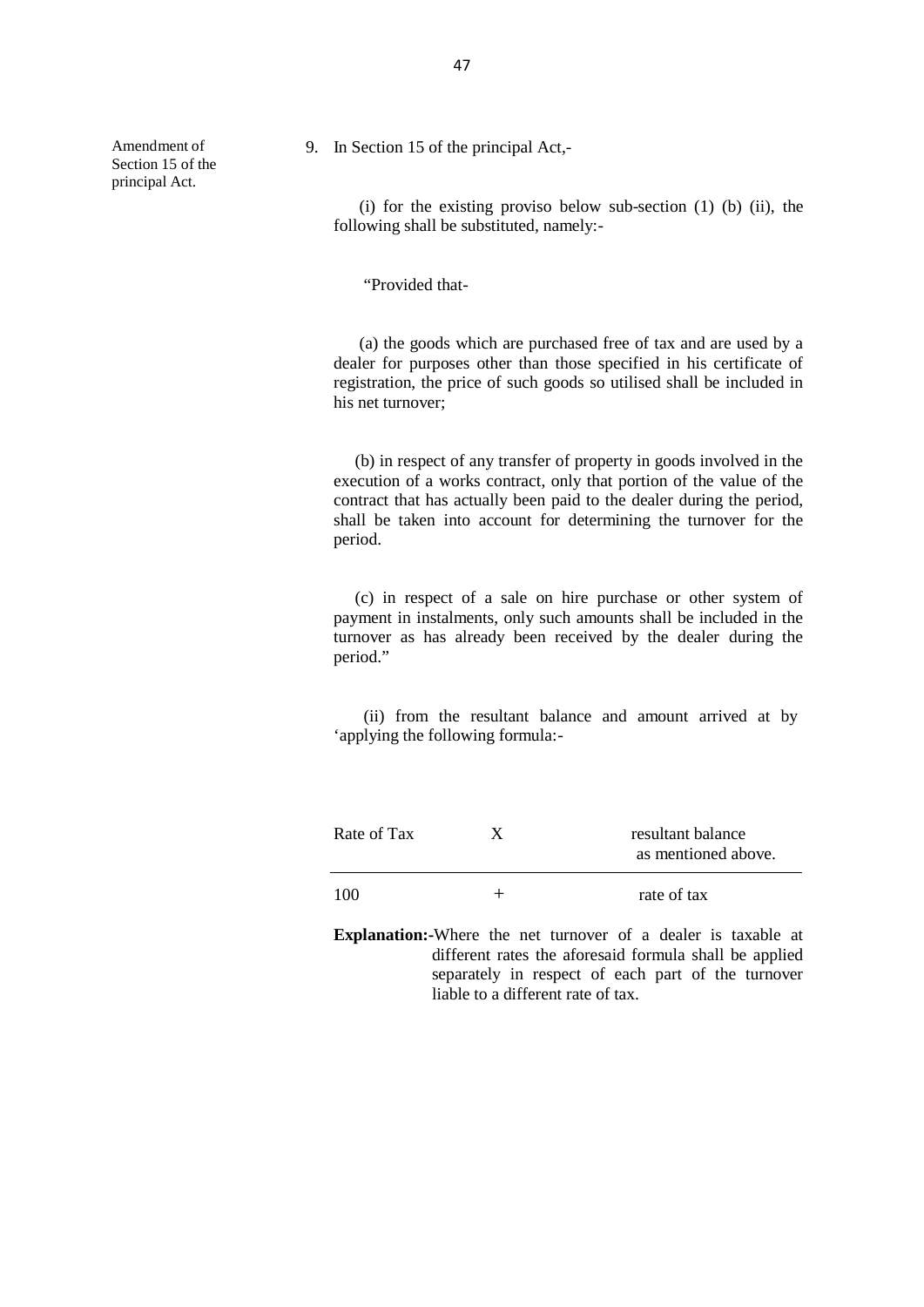| Insertion of a<br>proviso to Section 27<br>of the principal Act. | 10. In Section 27 of the principal Act, the following shall be inserted as<br>a proviso to the said section, namely:-                                                               |  |  |
|------------------------------------------------------------------|-------------------------------------------------------------------------------------------------------------------------------------------------------------------------------------|--|--|
|                                                                  | "Provision that for the purpose of this section, the<br>expression 'agent' shall include a factor, a broker, a del credere<br>agent or a mercantile agent by whatever name called." |  |  |
| Amendment of<br>Schedule II to the<br>principal Act.             | 11. The existing Schedule II to the principal Act shall be substituted by<br>the following, namely:-                                                                                |  |  |

# **"SCHEDULE – II**

| Sl <sub>No.</sub> | <b>Description</b>                                                                                                                                                                                                                                                                                                                                                                                                                                                                | Rate of tax         |
|-------------------|-----------------------------------------------------------------------------------------------------------------------------------------------------------------------------------------------------------------------------------------------------------------------------------------------------------------------------------------------------------------------------------------------------------------------------------------------------------------------------------|---------------------|
| 1.                | Declared goods<br>.                                                                                                                                                                                                                                                                                                                                                                                                                                                               | 4 paise in a rupee. |
| $\overline{2}$    | Readymade Garments and hosiery (cotton, synthetic and<br>otherwise).                                                                                                                                                                                                                                                                                                                                                                                                              | 6 paise in a rupee. |
| 3                 | Food or any other article for human consumption or any<br>drink (whatever or not intoxicating) served for<br>consumption in any eating house, restaurants, hotels,<br>refreshment room or boarding establishment except food<br>supplied to students in boarding or hostels attached to<br>educational institution or patients in hospitals or<br>dispensaries or supplied in any establishment for the<br>treatment or care of the sick, in firm destitute or<br>mentally unfit. | 7 paise in a rupee. |
| 4                 | Other goods (other than goods taxable under the<br>Meghalaya Finance (Sales Tax) Act and the Meghalaya<br>(Sales of Petroleum and Petroleum Products including<br>Motor Spirit and Lubricant) Taxation Act.                                                                                                                                                                                                                                                                       | 7 paise in a rupee  |
| 5                 | Transfer of the right to use any goods for any purpose<br>(whether or not for a specified period) for cash, deferred<br>payment or other valuable consideration.                                                                                                                                                                                                                                                                                                                  | 2 paise in a rupee. |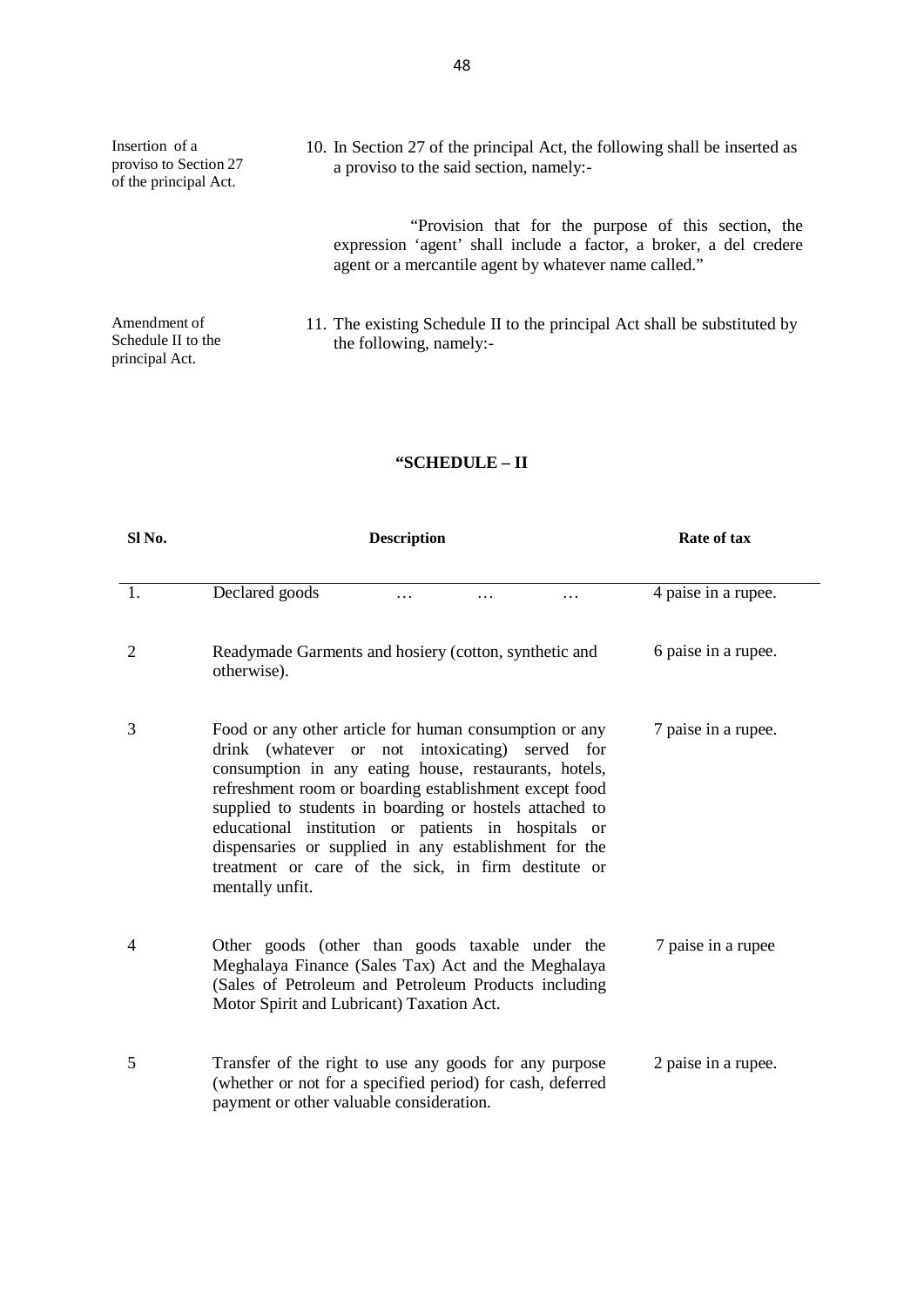# **MEGHALAYA ORDINANCE NO. 1 OF 1985**

# **THE CONTINGENCY FUND OF MEGHALAYA (AMENDMENT) ORDINANCE, 1985**

**An**

#### *Ordinance*

#### **further to amend temporarily the Contingency Fund of Meghalaya Act, 1972**

WHEREAS**,** the Legislative of Meghalaya is not in Session;

AND, WHEREAS, the Governor is satisfied that circumstances exist which render it necessary for him to take immediate action;

NOW THEREFORE, in exercise of the powers conferred by clause (1) of Article 213 of the Constitution of India the Governor of Meghalaya is pleased to promulgate in the Thirty-fourth year of the Republic of India the following Ordinance namely:-

**1. Short title, extent and commencement-** (1) This Ordinance may be called the Contingency Fund of Meghalaya (Amendment) Ordinance, 1985.

**2. Amendment of the proviso to Section 2 of Meghalaya Act 5 of 1972**-In the Contingency Fund of Meghalaya Act, 1972, in the proviso to Section 2 as added by the Contingency Fund of Meghalaya (Amendment) Ordinance, 1984 (Ordinance 2 of 1984), for the words, "Two crores and fifty lakhs" shall be substituted.